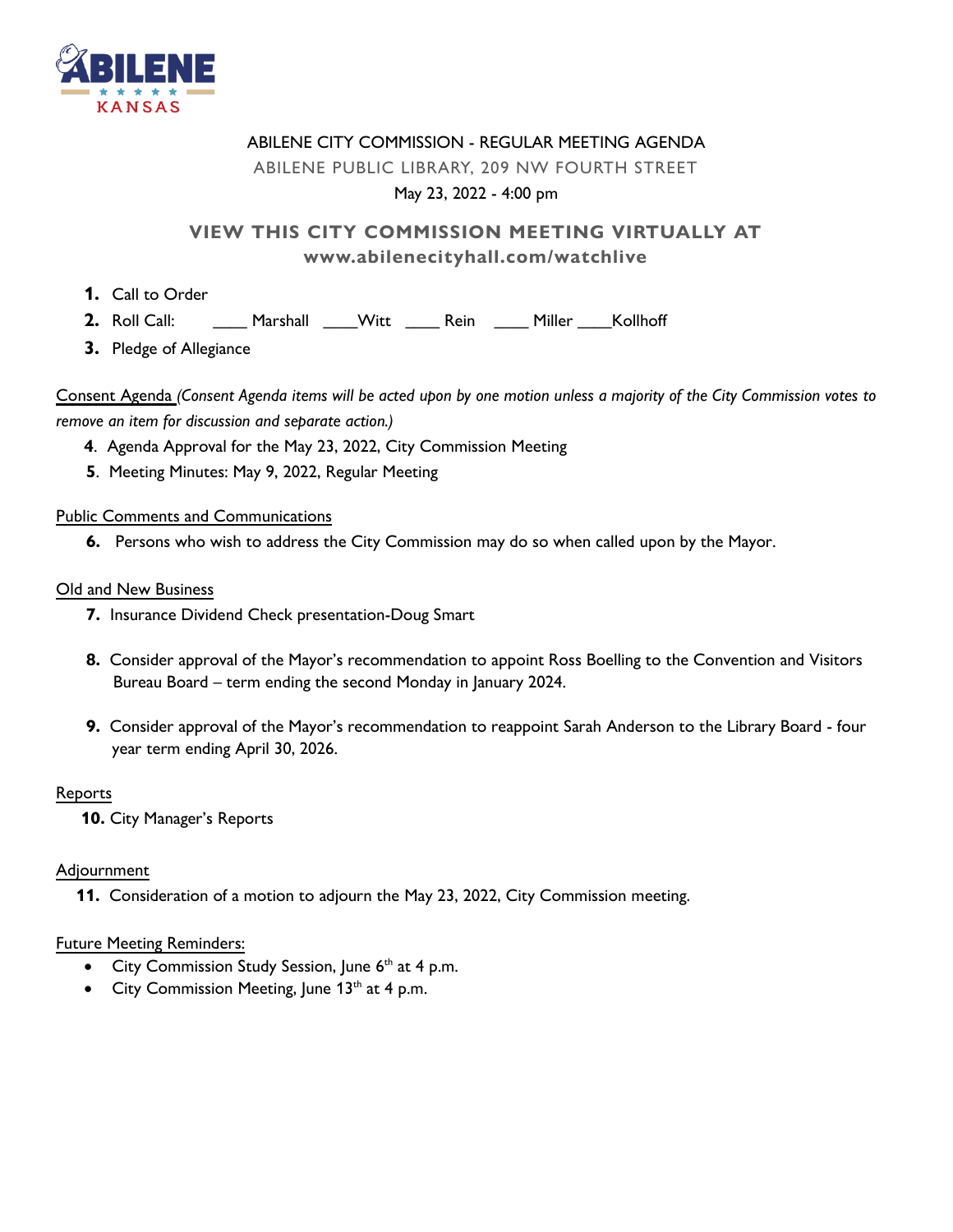

**Abilene City Commission Meeting Minutes Abilene Public Library – 209 NW Fourth Street May 9, 2022 @ 4:00 p.m. Abilene, Kansas**

#### **1. Call to Order**

**2. Roll Call** – City Commission Present: Mayor Marshall, Commissioners Witt, Rein, Miller and Kollhoff.

Staff Present: City Manager Marsh, Human Resources Director/City Clerk Mohr, Finance Director Rothchild, City Attorney Martin, Convention and Visitors Bureau Director Roller-Weeks, Parks and Recreation Director Timbrook, Fire Chief Strunk, Community Development Director Zook, Police Chief Hatter, Public Works Director Schrader, Administrative Assistant Briand, Deputy City Clerk Efurd and Streets and Utilities Superintendent Hawk.

#### **3. Pledge of Allegiance**

#### **Consent Agenda**

- **4.** Agenda Approval for the May 9, 2022, City Commission Meeting
- **5.** Meeting minutes: April 25, 2022, Regular Meeting

Motion by Commissioner Rein, seconded by Commissioner Witt to approve the Consent Agenda as presented. Roll call vote: Kollhoff YES, Miller YES, Witt YES, Rein YES, Marshall YES. Motion carried unanimously 5-0.

#### **Public Comments and Communications**

**6.** Persons who wish to address the City Commission may do so when called upon by the Mayor.

Julie Roller Weeks, Convention and Visitors Bureau Director announced that Abilene is once again a finalist in the USA Today Best Historic Small-Town contest.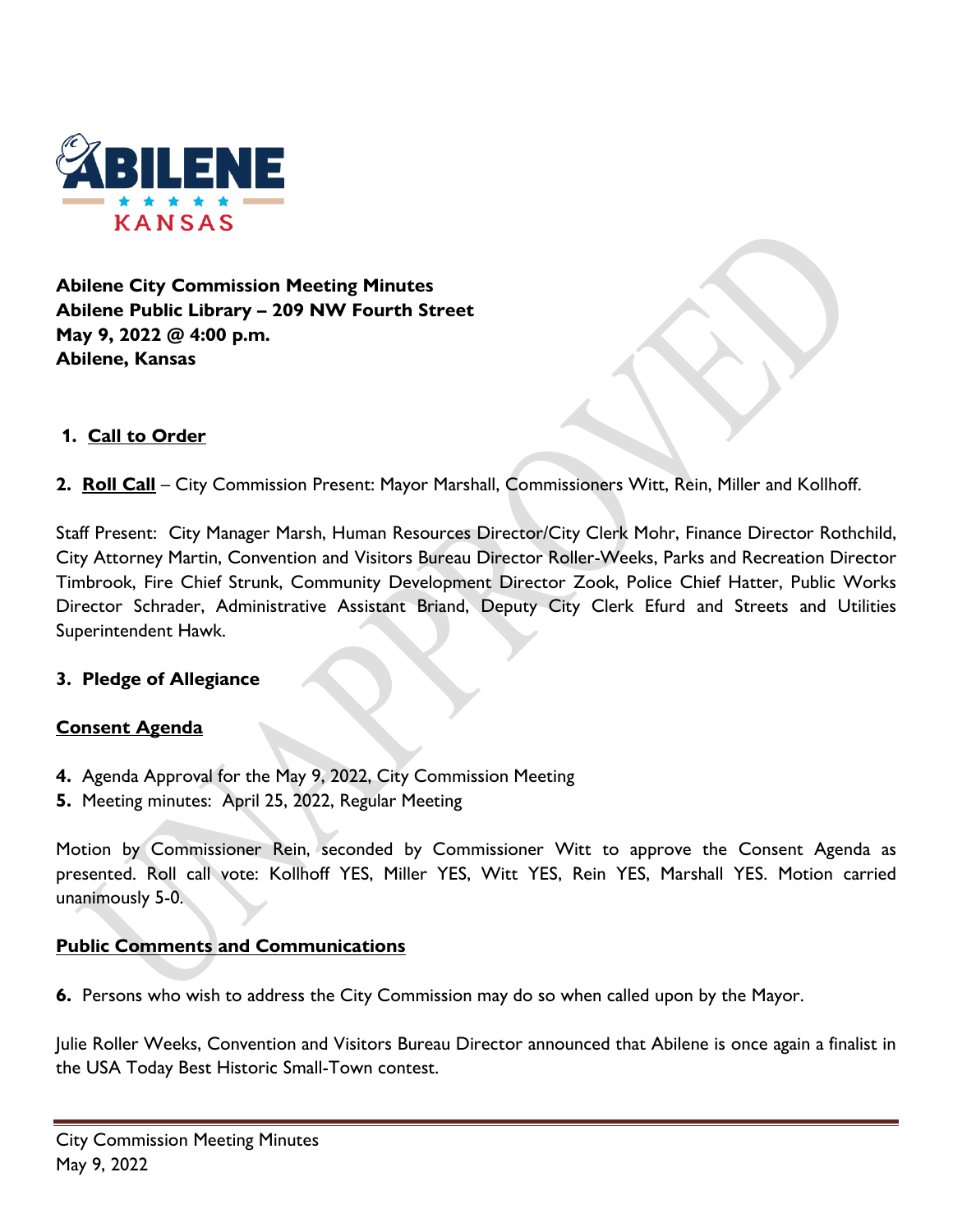### **Old and New Business**

**7.** Consider approval of Ordinance No. 22-3415, **AN ORDINANCE AUTHORIZING THE SALE, CONSUMPTION AND POSSESSION OF ALCOHOLIC LIQUOR AT A SPECIFIED LOCATION ON THE PUBLIC RIGHT-OF-WAY AND APPROVING THE CLOSURE OF PUBLIC PROPERTY FOR ARTS AND ALES, AN ARTS COUNCIL OF DICKINSON COUNTY FUNDRAISER.** 

Motion by Commissioner Witt, seconded by Commissioner Kollhoff to approve Ordinance No. 22-3415, **AN ORDINANCE AUTHORIZING THE SALE, CONSUMPTION AND POSSESSION OF ALCOHOLIC LIQUOR AT A SPECIFIED LOCATION ON THE PUBLIC RIGHT-OF-WAY AND APPROVING THE CLOSURE OF PUBLIC PROPERTY FOR ARTS AND ALES, AN ARTS COUNCIL OF DICKINSON COUNTY FUNDRAISER.** Roll call vote: Witt YES, Kollhoff YES, Rein YES, Miller YES, Marshall YES. Motion carried unanimously 5-0.

**8.** Consider approval of new Library Board reappointment application form.

Wendy Moulton, Library Director, informed the Commission that other libraries she has contacted only require an email to the Library Director stating their interest in being reappointed.

Sheila Biggs expressed her dislike regarding the reappointment process being requested for the Library Board.

Motion by Commissioner Witt, seconded by Commissioner Rein to approve the Library Board reappointment form.

Motion by Commissioner Witt to amend his previous motion and move to table this item until the May 16<sup>th</sup> City Commission meeting for further discussion at the next regular meeting of the Library Board. Roll call vote: Witt YES, Rein YES, Miller YES, Kollhoff YES, Marshall YES. Motion carried unanimously 5-0.

**9**. Consider approval of a bid from JCI in an amount not to exceed \$36,171.00 to rebuild Influent Pump #1 at the Wastewater Treatment Plant.

Motion by Commissioner Rein, seconded by Commissioner Witt to approve the bid from JCI in an amount not to exceed \$36,171.00 to rebuild Influent Pump #1 at the Wastewater Treatment Plant. Roll call vote: Witt YES, Kollhoff YES, Miller YES, Rein YES, Marshall YES. Motion carried unanimously 5-0.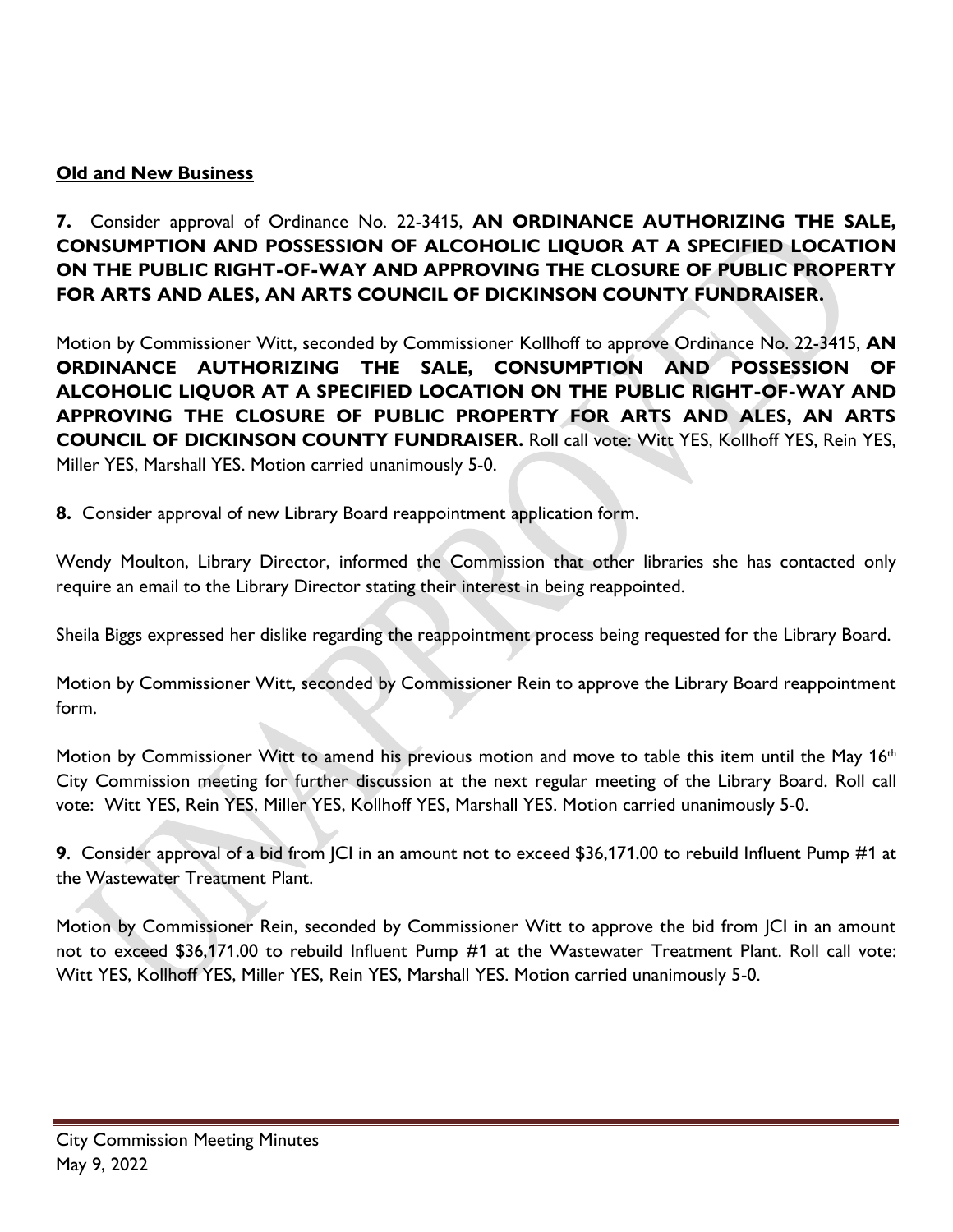#### **10.** Multi-family home water meter discussion.

City Manager Marsh updated the Commission about the meeting between City staff and the Mobile Home Park owners. The meeting was very productive and City staff believes a mutual agreement will be met that will satisfy both the Mobile Home Park owners and the City of Abilene.

**11. Executive Session:** Motion by Commissioner Kollhoff, seconded by Commissioner Witt to recess into executive session for thirty minutes based upon the need for preliminary discussion of the acquisition of real property pursuant to K.S.A. 75-4319(b)(6). The meeting will resume in this room at 4:56 p.m. Roll call vote: Kollhoff YES, Miller YES, Rein YES, Witt YES, Marshall YES. Motion carried unanimously 5-0.

The open public meeting resumed at 4:56 p.m.

### **Reports**

#### **12. City Manager reports**

We closed on the sale of 8 more lots in Golden Belt Heights East on Friday, April 29<sup>th</sup>. There are approximately twenty-six more lots that have been reserved and could close within 90 days. This also means we will need to look at the possibility of extending some of the infrastructure. I have contacted Olssen Engineering regarding this.

Police Department remodel update: We are still waiting on some punch list items to be finalized and the electrical work needs to be completed. The delay with the electrical subcontractor is a supply chain issue and is looking like July before components could be received. We are working with the architect and general contractor to ensure all avenues are being pursued and all other work is completed.

Julie plans to open the Visitors Center starting after Memorial Day.

NW 14<sup>th</sup> Street update: Olssen Engineering is working on the stormwater drainage for the project. Still shooting for a Fall bid letting with construction starting in 2023.

At your seat you will find the budget calendar for the 2023 budget cycle. If you have any questions, please let Marcus or I know.

#### **Adjournment**

**13. Consideration of a motion to adjourn the May 9, 2022, City Commission meeting.**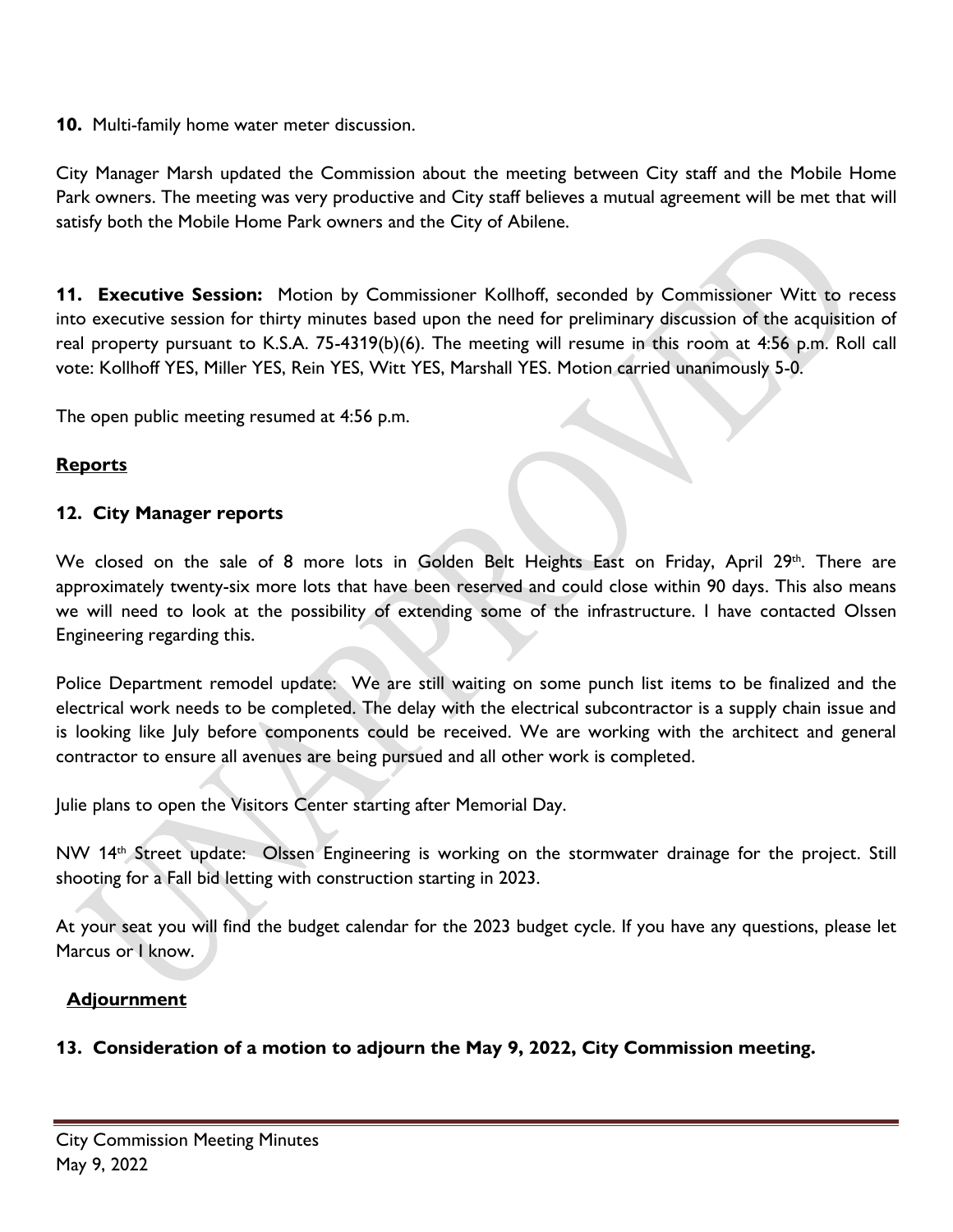Motion by Commissioner Witt, seconded by Commissioner Rein to adjourn at 5:00 p.m. Roll call vote: Witt YES, Rein YES, Miller YES, Kollhoff YES, Marshall YES. Motion carried unanimously 5-0.

| (Seal)                       |                     |
|------------------------------|---------------------|
|                              | Dee Marshall, Mayor |
| ATTEST:                      |                     |
| Shayla L. Mohr<br>City Clerk |                     |
|                              |                     |
|                              |                     |
|                              |                     |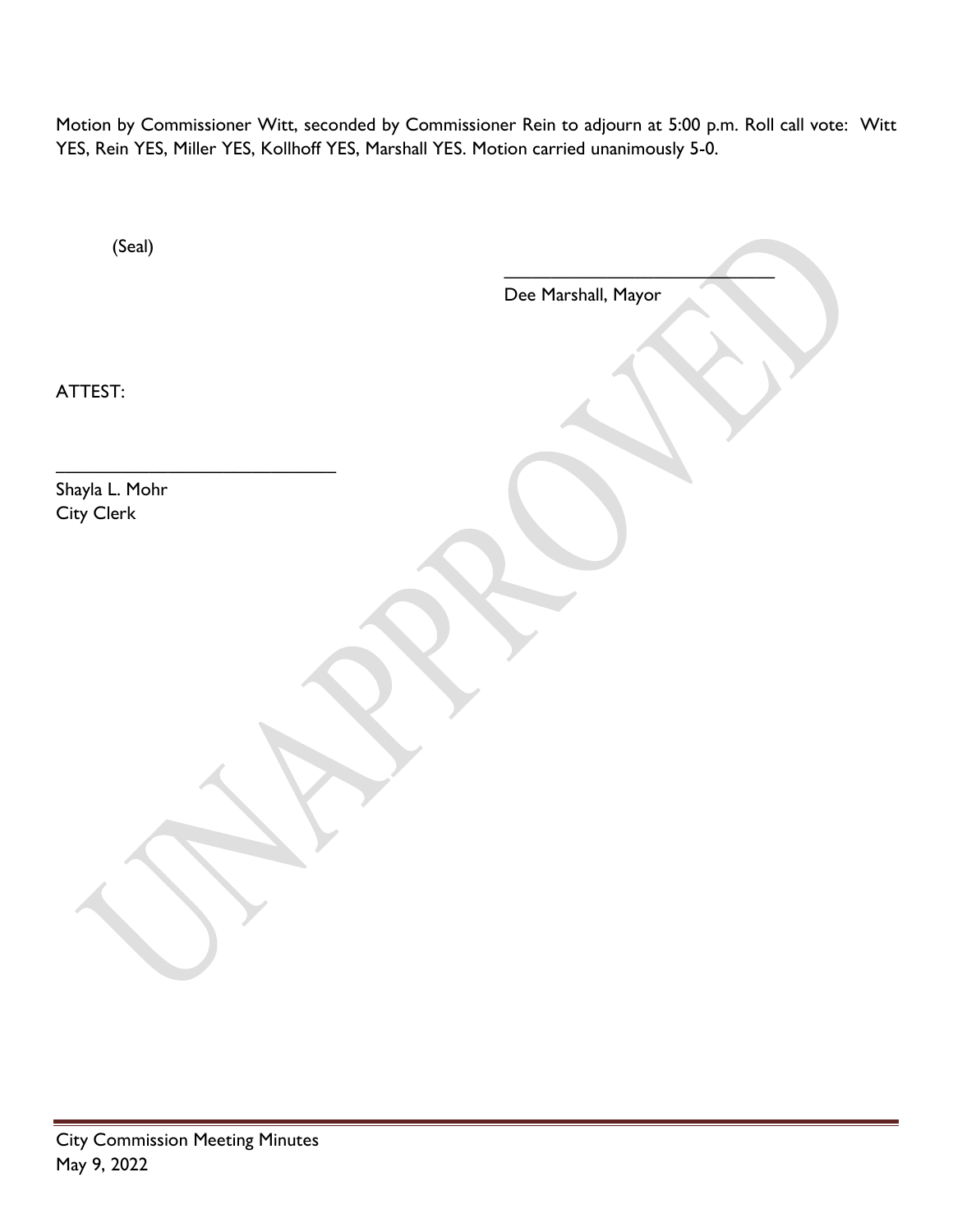#### **Ron Marsh**

From: Sent: To: Subject:

Dee Marshall Tuesday, May 17, 2022 3:31 PM Ron Marsh board appointments

Ron,

Below are my recommendations for the CVB and Library Board appointments,

I recommend Ross Boelling for governing body approval to the CVB Advisory Board for a term commencing upon approval and ending the second Monday of January 2025.24

I recommend Sarah Anderson for governing body approval to the Library Board for a 4 year term ending April 30, 2026

 $\,1\,$ 

At this time I do not recommend any other applicants

Thanks

Dee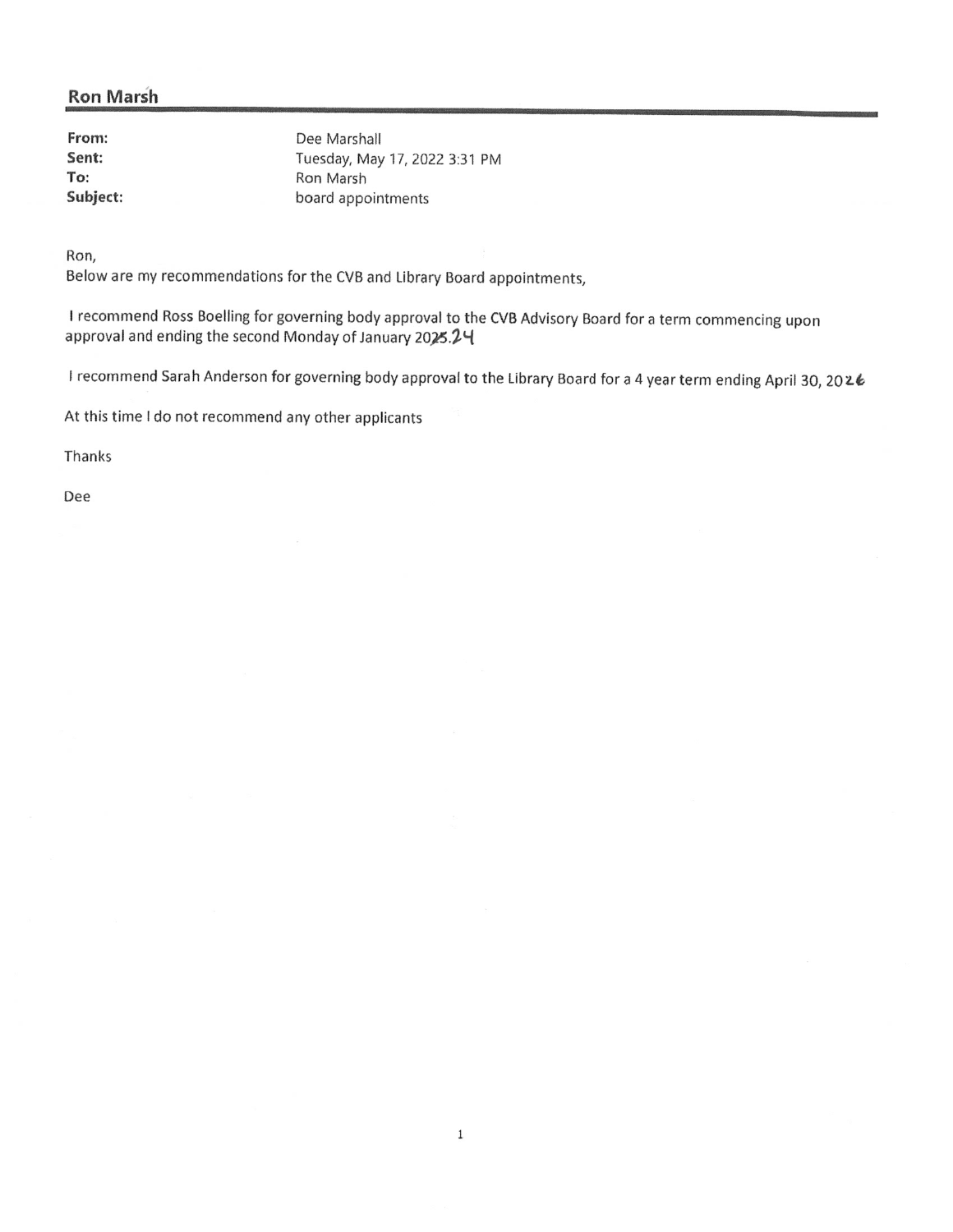| From:    | noreply@civicplus.com                                      |
|----------|------------------------------------------------------------|
| To:      | <b>Penny Soukup</b>                                        |
| Subiect: | Online Form Submittal: Board & Commission Application Form |
| Date:    | Monday, March 7, 2022 9:33:28 AM                           |
|          |                                                            |

If you are having problems viewing this HTML email, click to view a **Text version**.

#### **Board & Commission Application Form**

| Please complete the online form below.                                                       |                                         |           |
|----------------------------------------------------------------------------------------------|-----------------------------------------|-----------|
| <b>Personal Information</b>                                                                  |                                         |           |
| Select the Board, Commission, or Committee applying for:*                                    | <b>Convention &amp; Visitors Bureau</b> |           |
| Name:*                                                                                       |                                         |           |
| Address:*                                                                                    |                                         |           |
| Home Phone Number:*                                                                          |                                         |           |
| Business Address:*                                                                           |                                         |           |
| Business Phone Number:*                                                                      |                                         |           |
| Occupation:*                                                                                 |                                         |           |
| <b>Email Address:</b>                                                                        |                                         |           |
| <b>Residency Information</b>                                                                 |                                         |           |
| Length of Residency in Dickinson County:*                                                    |                                         |           |
| Are you a registered voter:*                                                                 | <b>Yes</b>                              | <b>No</b> |
| <b>Organization Membership Information</b>                                                   |                                         |           |
| Are you currently serving on other Boards, Commissions, or<br>Committees?*<br>If yes, which: | <b>Yes</b>                              | <b>No</b> |
| Have you served on a City Board, Commission, or Committee<br>before?*<br>If yes, which:      | <b>Yes</b>                              | <b>No</b> |
|                                                                                              |                                         |           |

**Please list organization memberships and positions held:**

#### **Additional Comments:**

\* indicates required fields.

View any uploaded files by [signing in](file:////c/abilenecityhall.com/MyAccount) and then proceeding to the link below: http://abilenecityhall.com/Admin/FormHistory.aspx?SID=1548

The following form was submitted via your website: Board & Commission Application Form

<span id="page-6-0"></span>Select the Board, Commission, or Committee applying for:: Convention & Visitors Bureau

Name:: Ross Boelling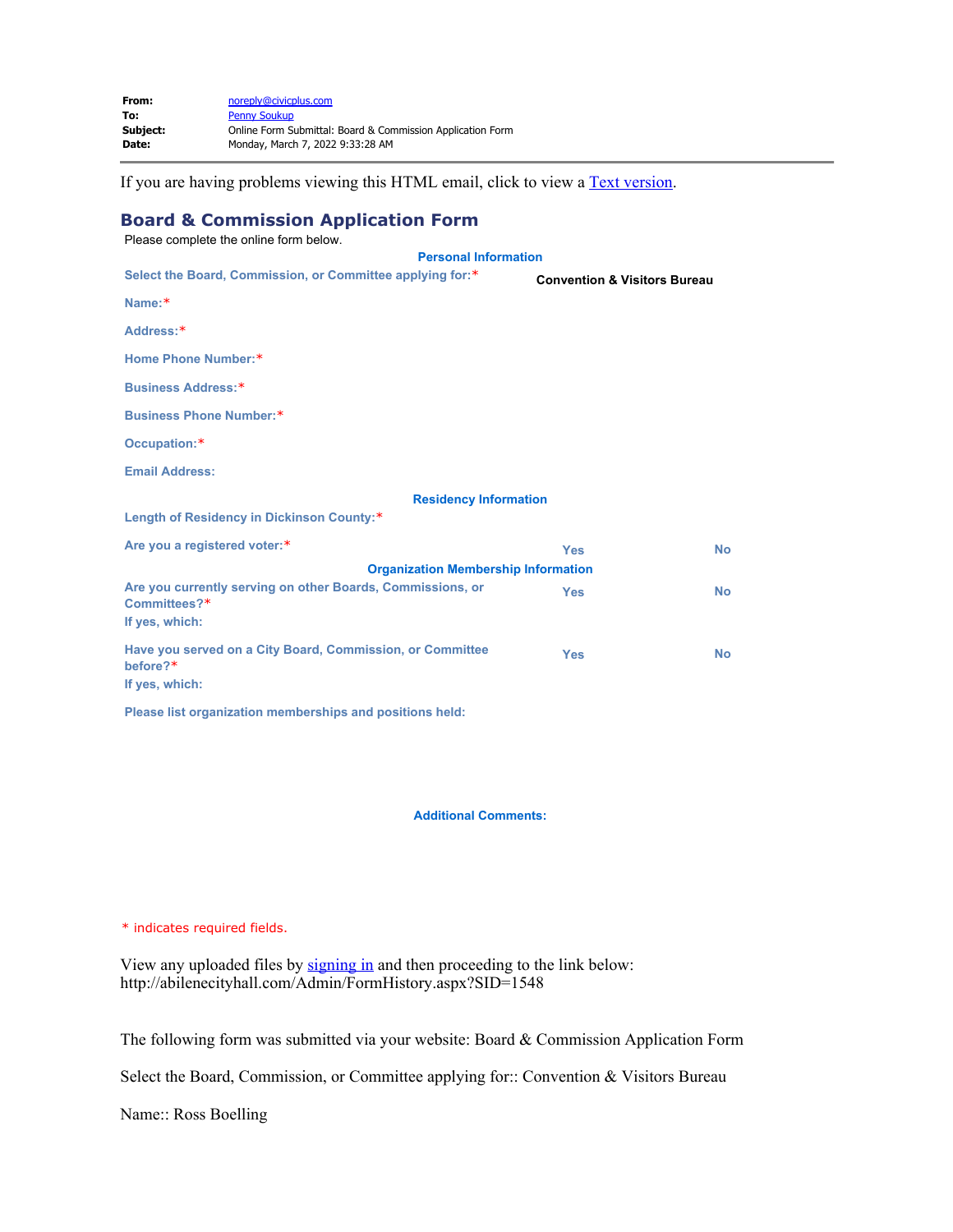Address:: 2574 1800 Ave

Home Phone Number:: 785-257-3008

Business Address:: 200 SE 5th PO Box 744

Business Phone Number:: 785-263-1077

Occupation:: President and General Manager Abilene & Smoky Valley Railroad

Email Address:: gm.asvrail@gmail.com

Length of Residency in Dickinson County:: Most recently since 2016. Total 31 of 66 years

Are you a registered voter:: Yes

Are you currently serving on other Boards, Commissions, or Committees?: No

If yes, which::

Have you served on a City Board, Commission, or Committee before?: No

If yes, which::

Please list organization memberships and positions held:: Woodbine Lions Club - President; Kansas Silver Haired Legislature - President and DK Co representative; NCFHAAA Advisory Council member; Kansas Central Division, National Model Railroad Association, Superintendent; Lyona Cemetery Board #25, Treasurer

Additional Comments::

Additional Information: Form submitted on: 3/7/2022 9:33:23 AM Submitted from IP Address: 69.194.219.18 Referrer Page: No Referrer - Direct Link Form Address:<http://abilenecityhall.com/Forms.aspx?FID=85>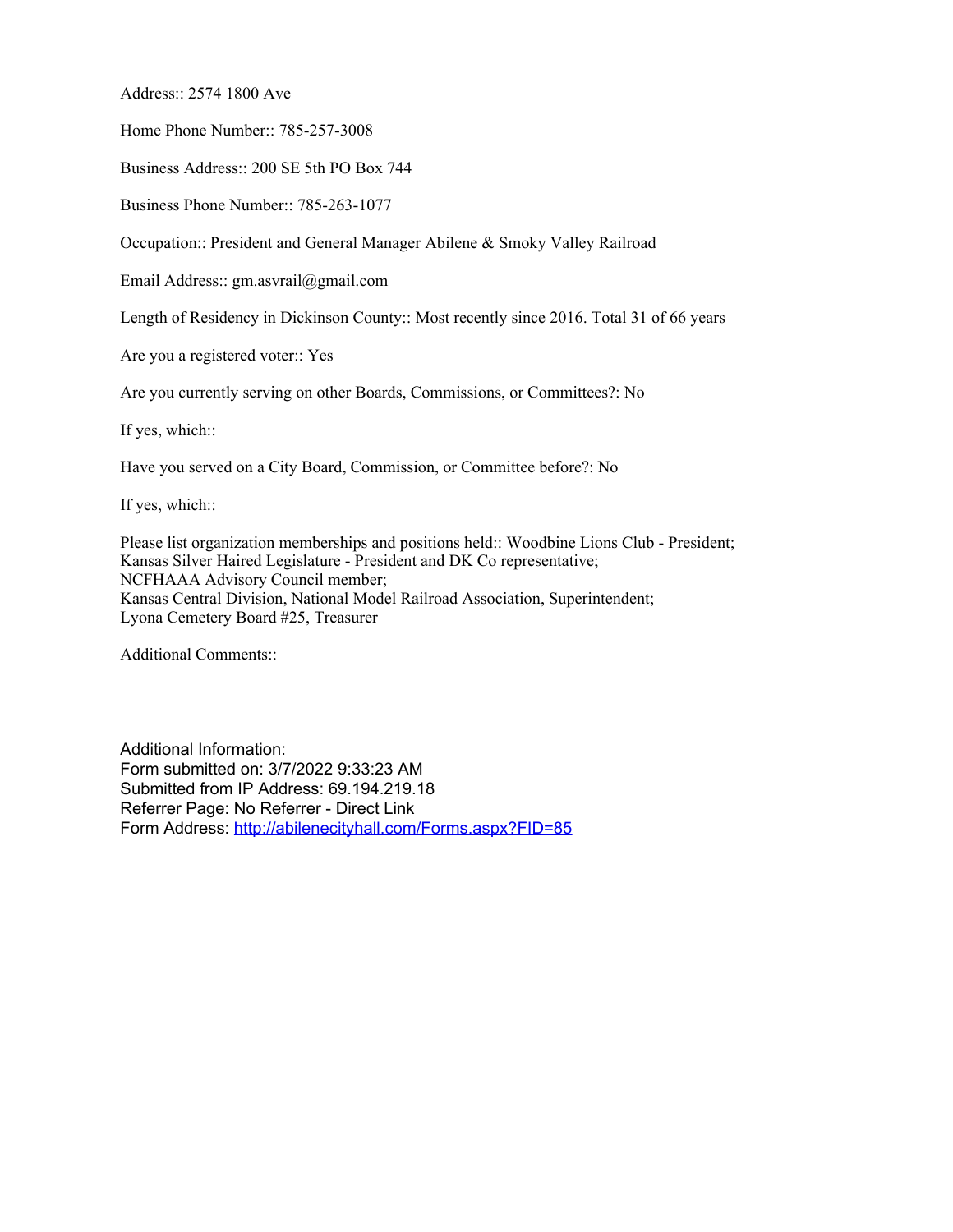#### **CITY OF ABILENE BOARDS & COMMISSIONS** REAPPOINTMENT CONSIDERATION

Sarah Anderson **BOARD MEMBER:** ADDRESS: 1213 N Kuney Abilene, KS 67410 BOARD CURRENTLY SERVING: Library

I would like to be considered for another term on the above-mentioned City of Abilene board.

 $\mathbb{C}^{\mathbb{Z}}$ 

Jurah anderson  $\overline{\text{SIC}}$ 

 $5/11/22$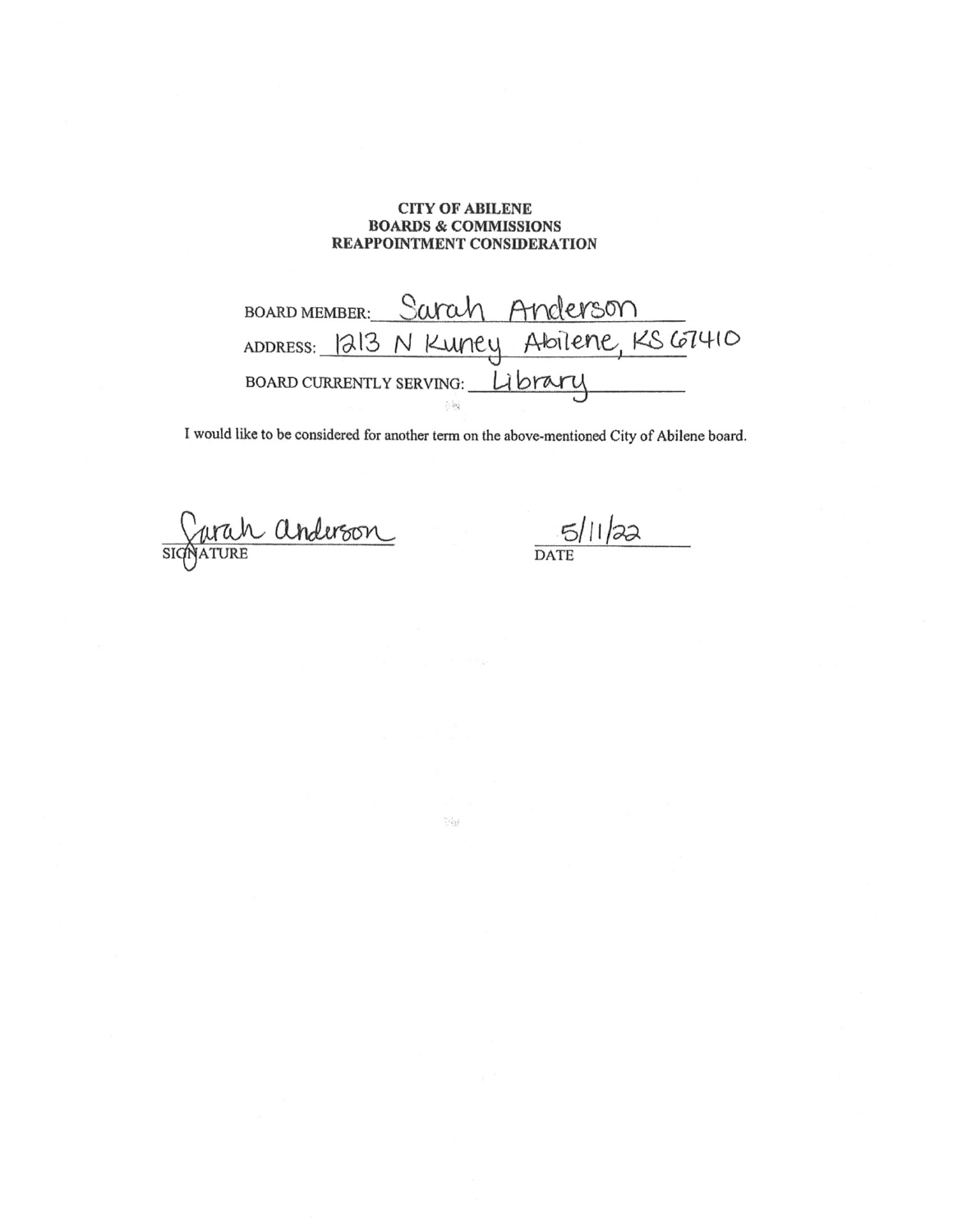The following form was submitted via your website: Board & Commission Application Form

 $\mathcal{C}_{\mathcal{C}}$ 

Select the Board, Commission, or Committee applying for:: Library Board

#### Name:: Sarah Wilson

Address:: 217 W 1st Street

Home Phone Number:: 785-571-2298

Business Address:: Work from home

Business Phone Number:: Same as home

**Occupation:: Accountant** 

Email Address:: Swilson1104@gmail.com

Length of Residency in Dickinson County:: 3 years

Are you a registered voter:: Yes

Are you currently serving on other Boards, Commissions, or Committees?: Yes

If yes, which:: CVB

Have you served on a City Board, Commission, or Committee before?: Yes

If yes, which:: Old Abilene Town

Please list organization memberships and positions held:: Treasurer for OAT

Additional Comments:: I'm no longer on the OAT board and looking to get involved in the community.

 $\frac{3}{16}$   $\frac{\Delta_1}{\Delta_1}$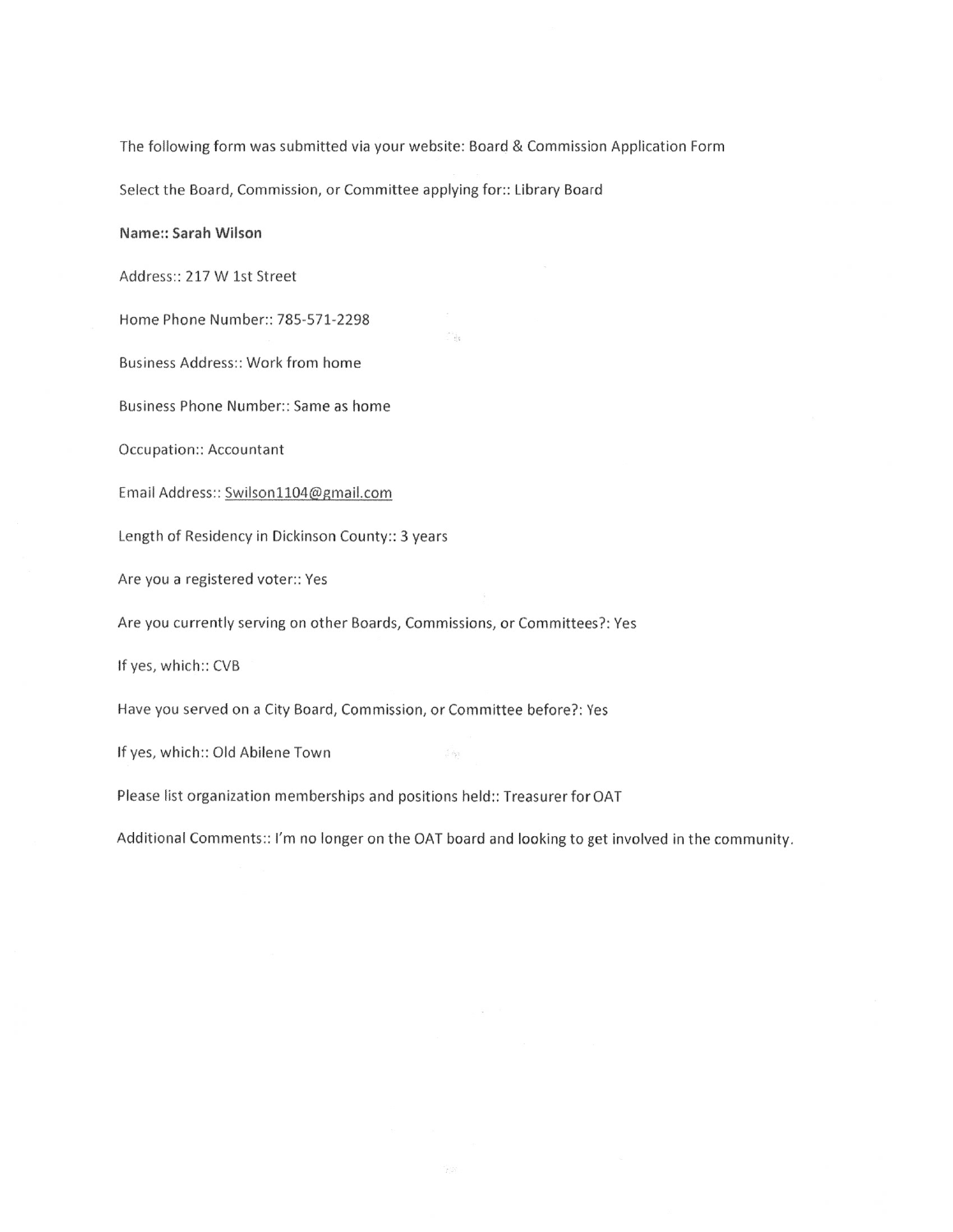## **\*Check Detail Register©**

| Check # |       | <b>Check Date</b>          | Vendor Name           |                                | Amount | Invoice    | Comment |                                                                                   |
|---------|-------|----------------------------|-----------------------|--------------------------------|--------|------------|---------|-----------------------------------------------------------------------------------|
|         |       | 002000 Astra Bank checking |                       |                                |        |            |         |                                                                                   |
|         | 33516 | 05/23/22                   | <b>ANTRIS INC</b>     |                                |        |            |         |                                                                                   |
|         |       | E 001-011-520910           |                       | DUES-SUBSCRIPTIONS-            |        | \$87.00    | 2584    | MONTHLY SUBSCRIPTION (2 ACCTS X 3<br><b>MONTHS EACH</b>                           |
|         |       |                            |                       | Total                          |        | \$87.00    |         |                                                                                   |
|         | 33517 | 05/23/22                   |                       | <b>APAC, INC - SHEARS</b>      |        |            |         |                                                                                   |
|         |       | E 001-004-520640           |                       | <b>STREET REPAIRS</b>          |        | \$1,356.12 |         | 8001854692 7TH & KUNEY WATER LEAK HOLE                                            |
|         |       | E 002-022-520640           |                       | <b>STREET REPAIRS</b>          |        | \$875.56   |         | 8001854871 7TH & KUNEY WATER LEAK HOLE                                            |
|         |       | E 002-022-520640           |                       | <b>STREET REPAIRS</b>          |        | \$1,001.88 |         | 8001854907 7TH & KUNEY WATER LEAK HOLE                                            |
|         |       |                            |                       | Total                          |        | \$3,233.56 |         |                                                                                   |
|         | 33518 | 05/23/22                   | <b>ASTRA BANK</b>     |                                |        |            |         |                                                                                   |
|         |       | E 015-152-521050           |                       | <b>CONCESSION SUPPLIE</b>      |        | \$200.00   |         | STM 051622 POOL & BD START UPS                                                    |
|         |       | E 015-153-521050           |                       | <b>CONCESSION SUPPLIE</b>      |        | \$250.00   |         | STM 051622 POOL & BD START UPS                                                    |
|         |       |                            |                       | Total                          |        | \$450.00   |         |                                                                                   |
|         | 33519 | 05/23/22                   | <b>BIZ SWAG</b>       |                                |        |            |         |                                                                                   |
|         |       | E 015-153-522300           |                       | YOUTH SPORTS SUPPLI            |        | \$1,608.00 | 1361    | <b>SOCCER &amp; BASEBALL SHIRTS</b>                                               |
|         |       | E 001-003-521150           |                       | UNIFORMS & ALTERATI            |        | \$182.50   | 1373    | UNIFORM SHIRTS                                                                    |
|         |       |                            |                       | Total                          |        | \$1,790.50 |         |                                                                                   |
|         | 33520 | 05/23/22                   |                       | <b>BLACKWELL &amp; STRUBLE</b> |        |            |         |                                                                                   |
|         |       | E 001-012-520110           | LEGAL                 |                                |        | \$500.00   |         | STM 051122 MURPHY JURGENSEN 21-0430, GEMES 21-0280                                |
|         |       |                            |                       | Total                          |        | \$500.00   |         |                                                                                   |
| 33521   |       | 05/23/22                   |                       | <b>BOYD EXCAVATING INC</b>     |        |            |         |                                                                                   |
|         |       | E 001-004-520640           |                       | <b>STREET REPAIRS</b>          |        | \$500.00   | 4937    | REMOVAL OF RR TRACK WASHINGTON                                                    |
|         |       |                            |                       |                                |        |            |         | ST/REPAIR ST/SUBGRADE REPAIRS 500 BLK<br>NE 8TH                                   |
|         |       | E 014-000-530230           |                       | STREET PROJECTS - C.I          |        | \$3,840.00 | 4943    | REMOVAL OF RR TRACK WASHINGTON<br>ST/REPAIR ST/SUBGRADE REPAIRS 500 BLK<br>NE 8TH |
|         |       |                            |                       | Total                          |        | \$4,340.00 |         |                                                                                   |
|         | 33522 | 05/23/22                   | <b>BRIAND, KELSEY</b> |                                |        |            |         |                                                                                   |
|         |       | E 001-001-520270           | <b>TRAINING</b>       |                                |        | \$33.64    |         | STM 051622 MILEAGE TO DERBY TRAINING                                              |
|         |       | E 001-008-520270           | <b>TRAINING</b>       |                                |        | \$100.91   |         | STM 051622 MILEAGE TO DERBY TRAINING                                              |
|         |       |                            |                       | Total                          |        | \$134.55   |         |                                                                                   |
|         | 33523 | 05/23/22                   |                       | <b>BRIANS PLUMBING INC</b>     |        |            |         |                                                                                   |
|         |       | E 005-000-520610           |                       | <b>BUILDING MAINTENANC</b>     |        | \$548.35   | 4625    | INSTALL NEW SEWAGE PUMP                                                           |
|         |       |                            |                       | Total                          |        | \$548.35   |         |                                                                                   |
|         | 33524 | 05/23/22                   |                       | <b>CLIFFORD M. BURT</b>        |        |            |         |                                                                                   |
|         |       | E 001-006-521161           |                       | TREE MAINTENANCE               |        | \$2,300.00 | 578476  | TREE REMOVAL, TRIMMING BY TENNIS CRTS,<br><b>STUMPS REMOVED</b>                   |
|         |       |                            |                       | Total                          |        | \$2,300.00 |         |                                                                                   |
|         | 33525 | 05/23/22                   |                       | <b>CASCO INDUSTRIES</b>        |        |            |         |                                                                                   |
|         |       | E 001-003-520620           |                       | EQUIPMENT REP & MAI            |        | \$568.00   | 239156  | <b>HYDRANT VAVLE</b>                                                              |
|         |       |                            |                       | Total                          |        | \$568.00   |         |                                                                                   |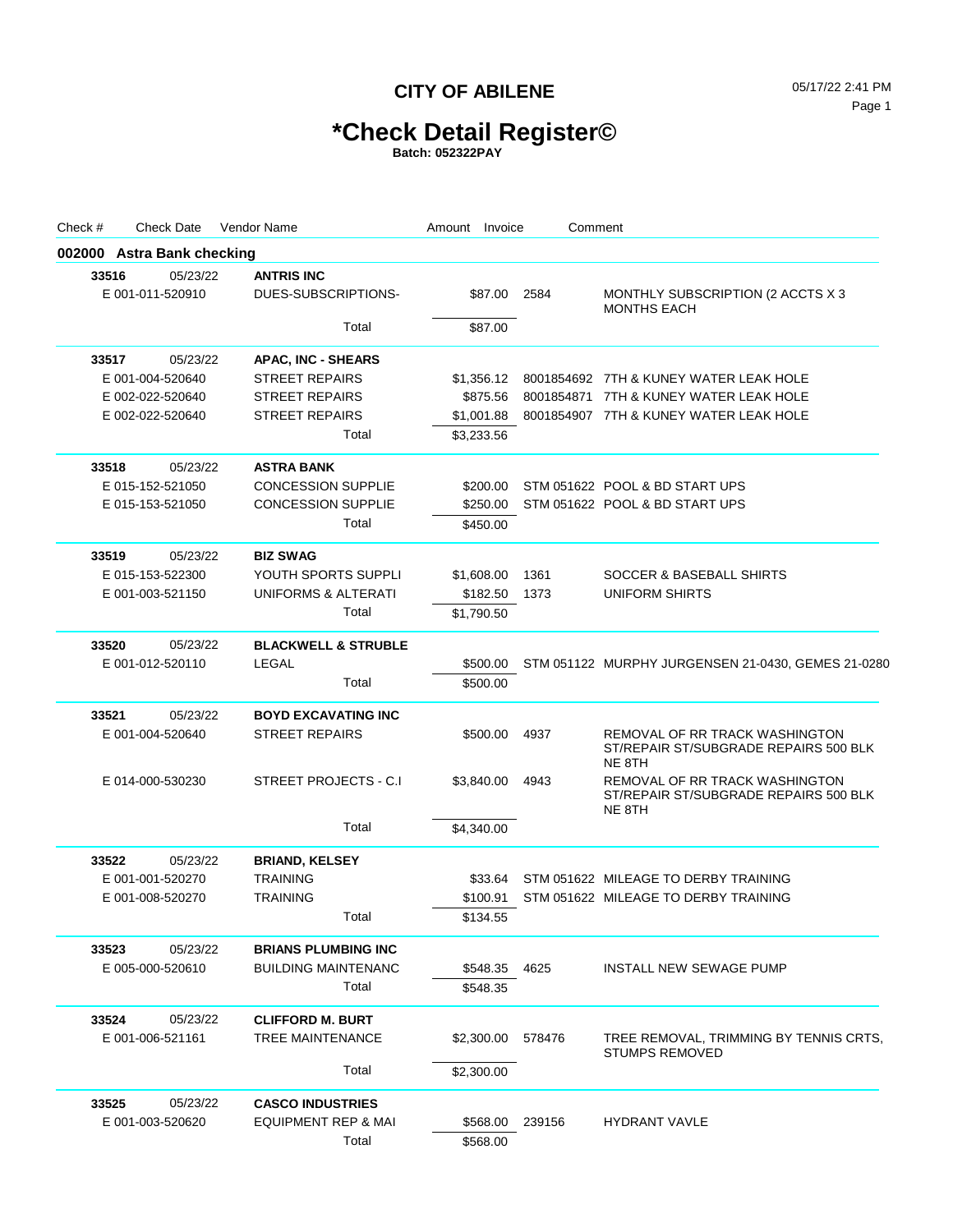## **\*Check Detail Register©**

| Check # | <b>Check Date</b> | Vendor Name                            | Amount Invoice     |               | Comment                                                                 |  |
|---------|-------------------|----------------------------------------|--------------------|---------------|-------------------------------------------------------------------------|--|
| 33526   | 05/23/22          | <b>CATLETT AUTOMOTIVE INC</b>          |                    |               |                                                                         |  |
|         | E 004-042-520620  | <b>EQUIPMENT REP &amp; MAI</b>         | \$4.40             | 107058        | OIL FILTER JD TRACTOR                                                   |  |
|         | E 001-004-520600  | <b>VEHICLE EXPENSES</b>                | (\$166.11) 107307  |               | <b>RETURN SWITCH</b>                                                    |  |
|         | E 004-042-521060  | GASOLINE-OIL-LUBRICA                   | \$23.51            | 107755        | <b>FUEL FILTER JD TRACTOR</b>                                           |  |
|         | E 001-004-520620  | <b>EQUIPMENT REP &amp; MAI</b>         | \$19.46            | 108201        | REPAIR #10B                                                             |  |
|         | E 002-022-520685  | <b>FIRE HYDRANTS &amp; VALV</b>        | \$13.98            | 108291        | <b>HYDRANT BONNET BOLTS</b>                                             |  |
|         | E 001-004-520620  | <b>EQUIPMENT REP &amp; MAI</b>         | \$114.71           | 108645        | #02 REPAIR                                                              |  |
|         | E 001-004-520610  | <b>BUILDING MAINTENANC</b>             | \$46.26            | 108645        | <b>GAS PUMP REPAIR</b>                                                  |  |
|         | E 001-004-521080  | <b>TOOLS &amp; MINOR EQUIP</b>         | \$5.30             | 109378        | 1/2 SOCKET                                                              |  |
|         | E 001-004-520620  | <b>EQUIPMENT REP &amp; MAI</b>         | \$15.26            | 109453        | <b>SWEEPER REPAIR</b>                                                   |  |
|         |                   | Total                                  | \$76.77            |               |                                                                         |  |
| 33527   | 05/23/22          | <b>CBK INC</b>                         |                    |               |                                                                         |  |
|         | E 002-024-520700  | RENT-CONTRACTS-MAI                     | \$64.95            | 8332          | APRIL COLLECTION FEES                                                   |  |
|         | E 004-043-520700  | RENT-CONTRACTS-MAI                     | \$64.95            | 8332          | APRIL COLLECTION FEES                                                   |  |
|         |                   | Total                                  | \$129.90           |               |                                                                         |  |
| 33528   | 05/23/22          | <b>CILLESSEN &amp; SONS, INC</b>       |                    |               |                                                                         |  |
|         | E 014-000-521130  | <b>SIGNS MAINTENANCE</b>               | \$2.072.50         |               | APPPLICATI MARATHON TRAFFIC CONTROL DEVICES<br><b>RENTAL</b>            |  |
|         |                   | Total                                  | \$2,072.50         |               |                                                                         |  |
| 33529   | 05/23/22          | <b>CKF ADDICTION TREATMENT</b>         |                    |               |                                                                         |  |
|         | E 001-012-520971  | <b>DUI EVALUATIONS</b>                 | \$150.00           | <b>MAY-22</b> | <b>KYLE WILLIAMS EVALUATION</b>                                         |  |
|         |                   | Total                                  | \$150.00           |               |                                                                         |  |
| 33530   | 05/23/22          | <b>CNA SURETY</b>                      |                    |               |                                                                         |  |
|         | E 001-001-520410  | INSURANCE                              | \$100.00           | 71659918      | ANNUAL SURETY BOND - M. ROTHCHILD                                       |  |
|         | E 002-024-520410  | <b>INSURANCE</b>                       | \$100.00           | 71659918      | ANNUAL SURETY BOND - M. ROTHCHILD                                       |  |
|         | E 004-043-520410  | <b>INSURANCE</b>                       | \$100.00           | 71659918      | ANNUAL SURETY BOND - M. ROTHCHILD                                       |  |
|         |                   | Total                                  | \$300.00           |               |                                                                         |  |
| 33531   | 05/23/22          | <b>CORE &amp; MAIN</b>                 |                    |               |                                                                         |  |
|         | E 002-022-520665  | METERS, RADIOS, PITS,                  | \$3,177.60 P735436 |               | <b>NEW TRANSMITTERS</b>                                                 |  |
|         |                   | Total                                  | \$3,177.60         |               |                                                                         |  |
| 33532   | 05/23/22          | <b>D S &amp; O RURAL ELECTRIC COOP</b> |                    |               |                                                                         |  |
|         | E 002-022-520510  | ELECTRIC SERVICE                       | \$94.82            | 10655676      | ELECTRIC SERVICE @ WATER TOWER, LIGHT<br><b>CLR GARTEN, LIGHT STOVR</b> |  |
|         | E 002-022-520510  | ELECTRIC SERVICE                       | \$16.05            | 10656301      | ELECTRIC SERVICE @ WATER TOWER, LIGHT<br><b>CLR GARTEN, LIGHT STOVR</b> |  |
|         | E 002-022-520510  | ELECTRIC SERVICE                       | \$17.05            | 10656302      | ELECTRIC SERVICE @ WATER TOWER, LIGHT<br><b>CLR GARTEN, LIGHT STOVR</b> |  |
|         |                   | Total                                  | \$127.92           |               |                                                                         |  |
| 33533   | 05/23/22          | <b>DANKO EMERGENCY EQUIPMENT</b>       |                    |               |                                                                         |  |
|         | E 020-000-530391  | <b>FIRE EQUIPMENT</b>                  | \$8,856.00         | 122947        | FIRE HOSE 1 3/4 ORDERED IN 2021 -<br><b>BELIVERED APRIL 2022</b>        |  |
|         |                   | Total                                  | \$8,856.00         |               |                                                                         |  |
| 33534   | 05/23/22          | <b>DON'S TIRE &amp; SUPPLY</b>         |                    |               |                                                                         |  |
|         | E 001-004-520600  | <b>VEHICLE EXPENSES</b>                | \$125.00           | 253540        | #12C LAWN MOWER TIRE                                                    |  |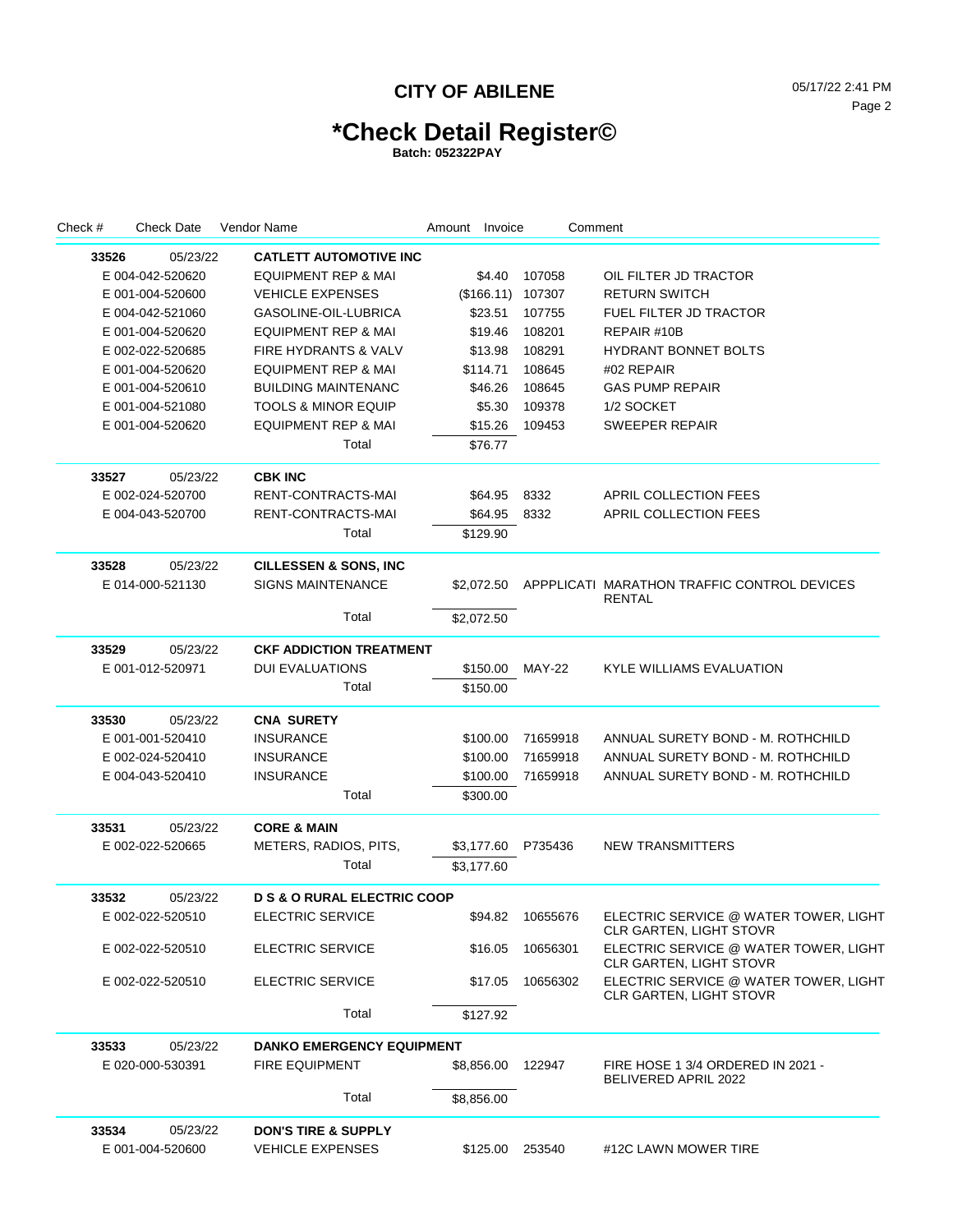# **\*Check Detail Register©**

| Check # | <b>Check Date</b> | Vendor Name                              | Amount Invoice | Comment               |                                                   |
|---------|-------------------|------------------------------------------|----------------|-----------------------|---------------------------------------------------|
|         |                   | Total                                    | \$125.00       |                       |                                                   |
| 33535   | 05/23/22          | DOTY & SONS CONCRETE PRODUCTS, INC       |                |                       |                                                   |
|         | E 008-000-530365  | <b>FRIENDS OF THE PARK</b>               | \$4,737.00     | 68442                 | MEMORIAL CONCRETE CORNHOLE BOARDS                 |
|         |                   | Total                                    | \$4,737.00     |                       |                                                   |
| 33536   | 05/23/22          | <b>EAGLE COMMUNICATIONSS</b>             |                |                       |                                                   |
|         | E 013-131-520740  | PROMOTION, ADS, MAR                      | \$180.00       | IN-12112378 RADIO ADS |                                                   |
|         | E 013-131-520740  | PROMOTION, ADS, MAR                      | \$312.00       | IN-12112622 RADIO ADS |                                                   |
|         |                   | Total                                    | \$492.00       |                       |                                                   |
| 33537   | 05/23/22          | <b>EMPOWER FAMILY HEALTH AMERICAL LC</b> |                |                       |                                                   |
|         | E 001-001-510290  | <b>EMPLOYER CONTRB TO</b>                | \$149.00       | INV 051522            | MAY 2022 MONTHY ADMIN & COMPLIANCE<br><b>FEES</b> |
|         |                   | Total                                    | \$149.00       |                       |                                                   |
| 33538   | 05/23/22          | <b>EVERETTS, INC</b>                     |                |                       |                                                   |
|         | E 014-000-530230  | <b>STREET PROJECTS - C.I</b>             | \$757.29       | 63979                 | SUBGRADE REPAIR/HAUL ROCK 500 BLK NE<br>8TH       |
|         |                   | Total                                    | \$757.29       |                       |                                                   |
| 33539   | 05/23/22          | <b>FOUR SEASONS INC</b>                  |                |                       |                                                   |
|         | E 001-002-520610  | <b>BUILDING MAINTENANC</b>               | \$69.99        | 69194                 | ERROR IN THE AMOUNT READ ON INVOICE<br>#69194     |
|         | E 018-000-530395  | <b>FACILITY RESERVE FUN</b>              | \$4,173.00     | 69568                 | ATTIC REWIRE LIBRARY                              |
|         | E 001-001-520610  | <b>BUILDING MAINTENANC</b>               | \$99.75        | 69688                 | A/C YEARLY MAINT                                  |
|         | E 002-024-520610  | <b>BUILDING MAINTENANC</b>               | \$99.75        | 69688                 | A/C YEARLY MAINT                                  |
|         | E 004-043-520610  | <b>BUILDING MAINTENANC</b>               | \$99.75        | 69688                 | A/C YEARLY MAINT                                  |
|         |                   | Total                                    | \$4,542.24     |                       |                                                   |
| 33540   | 05/23/22          | HAMM, INC                                |                |                       |                                                   |
|         | E 014-000-530230  | STREET PROJECTS - C.I                    | \$1,185.75     | 445951                | <b>ROCK</b>                                       |
|         | E 014-000-530230  | STREET PROJECTS - C.I                    | \$3,694.68     | 446195                | <b>ROCK</b>                                       |
|         | E 014-000-530230  | STREET PROJECTS - C.I                    | \$1,396.94     | 446403                | <b>ROCK</b>                                       |
|         | E 001-004-521280  | <b>CURB &amp; GUTTER REPAI</b>           | \$268.89       | 446992                | <b>ROCK</b>                                       |
|         |                   | Total                                    | \$6,546.26     |                       |                                                   |
| 33541   | 05/23/22          | <b>HARTMAN MASONRY, LC</b>               |                |                       |                                                   |
|         | E 036-000-530410  | CAPITAL IMPROVEMEN                       |                |                       | \$11,650.00 INV 042922 POOL BATHHOUSE REPAIR      |
|         |                   | Total                                    | \$11,650.00    |                       |                                                   |
| 33542   | 05/23/22          | <b>JERRY A. MILLER</b>                   |                |                       |                                                   |
|         | E 005-000-520141  | AWOS                                     |                |                       | \$375.00 STM 051822 MAY 2022 AWOS                 |
|         |                   | Total                                    | \$375.00       |                       |                                                   |
| 33543   | 05/23/22          | <b>JOHNSON, JEREMIAH</b>                 |                |                       |                                                   |
|         | E 001-011-520650  | SIDEWALKS - RESIDENT                     | \$500.00       |                       | STM 051722 RESIDENTIAL SIDEWALK PROGRAM           |
|         |                   | Total                                    | \$500.00       |                       |                                                   |
| 33544   | 05/23/22          | <b>KS TREASURER</b>                      |                |                       |                                                   |
|         | E 001-012-520810  | <b>STATE FEES</b>                        | \$1,107.14     | 68051                 | APRIL COURT STATE FEES                            |
|         |                   | Total                                    | \$1,107.14     |                       |                                                   |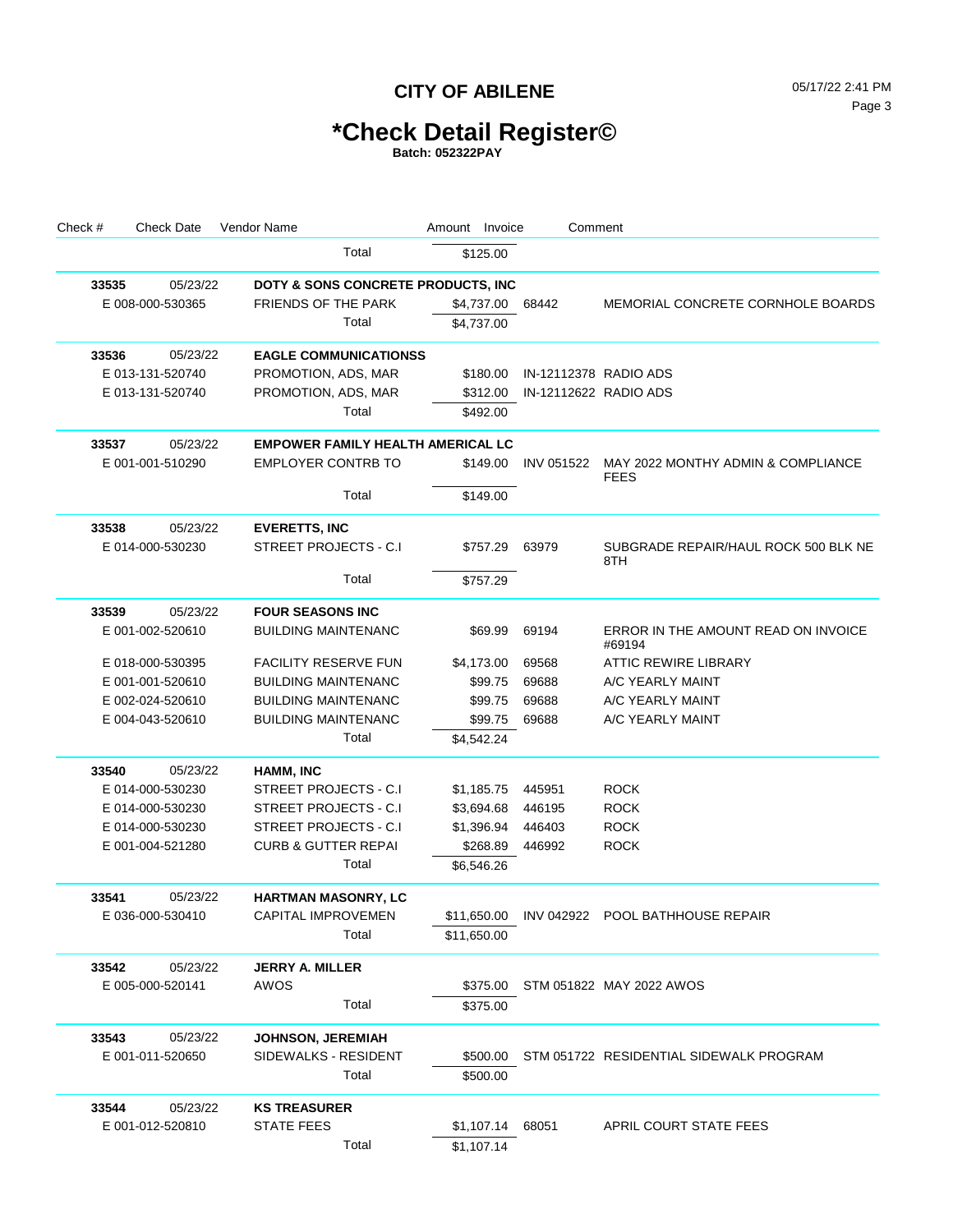# **\*Check Detail Register©**

| Check # | <b>Check Date</b> | Vendor Name                       | Amount Invoice |            | Comment              |                                           |
|---------|-------------------|-----------------------------------|----------------|------------|----------------------|-------------------------------------------|
| 33545   | 05/23/22          | <b>LEAGUE KS MUNICIPALITIES</b>   |                |            |                      |                                           |
|         | E 001-001-521010  | OFFICE SUPPLIES                   |                | \$43.00    | 4053                 | GOVERNING BODY HANDBOOK 2022              |
|         |                   | Total                             |                | \$43.00    |                      |                                           |
|         |                   |                                   |                |            |                      |                                           |
| 33546   | 05/23/22          | <b>LUMBER HOUSE TRUE VALUE</b>    |                |            |                      |                                           |
|         | E 002-022-531060  | WATER DISTRIBUTION L              |                | \$35.76    |                      | 2204-271727 #02 SPRAYER                   |
|         | E 001-005-520620  | <b>EQUIPMENT REP &amp; MAI</b>    |                | \$10.06    |                      | 2205-279450 #02 SPRAYER                   |
|         | E 002-022-520970  | MISCELLANEOUS SERVI               |                | \$527.04   |                      | 2205-279498 MARKING PAINT                 |
|         | E 002-022-531060  | <b>WATER DISTRIBUTION L</b>       |                | \$123.96   |                      | 2205-279759 WATERMAIN PROJECT             |
|         | E 002-023-521080  | <b>TOOLS &amp; MINOR EQUIP</b>    |                | \$82.75    | 2205-281659 WOOD     |                                           |
|         | E 002-022-531060  | WATER DISTRIBUTION L              |                | \$17.88    |                      | 2205-281724 WATERMAIN PROJECT             |
|         | E 002-023-521010  | <b>OFFICE SUPPLIES</b>            |                | \$7.49     |                      | 2205-281955 CABLE TIES                    |
|         | E 002-022-531060  | <b>WATER DISTRIBUTION L</b>       |                | \$23.84    |                      | 2205-282044 WATERMAIN PROJECT             |
|         | E 001-001-520610  | <b>BUILDING MAINTENANC</b>        |                | \$35.00    |                      | 2205-282409 ENTRY LOCK KEYPAD             |
|         | E 002-024-520610  | <b>BUILDING MAINTENANC</b>        |                | \$35.00    |                      | 2205-282409 ENTRY LOCK KEYPAD             |
|         | E 004-043-520610  | <b>BUILDING MAINTENANC</b>        |                | \$35.00    |                      | 2205-282409 ENTRY LOCK KEYPAD             |
|         | E 001-004-520620  | <b>EQUIPMENT REP &amp; MAI</b>    |                | \$159.58   | 2205-283183 BLADES   |                                           |
|         | E 004-042-520610  | <b>BUILDING MAINTENANC</b>        |                | \$25.55    |                      | 2205-283242 CLEANING SUPPLIES             |
|         | E 002-023-521010  | <b>OFFICE SUPPLIES</b>            |                | \$7.17     | 2205-283323 PEROXIDE |                                           |
|         | E 004-042-521010  | <b>OFFICE SUPPLIES</b>            |                | \$13.38    |                      | 2205-284737 NOTEBOOKS                     |
|         |                   | Total                             | \$1,139.46     |            |                      |                                           |
| 33547   | 05/23/22          | <b>MARSH, RON</b>                 |                |            |                      |                                           |
|         | E 001-001-520280  | TRAVEL-MEETINGS & C               |                | \$111.44   |                      | STM 050622 MILEAGE TO HOISINGTON KMIT MTG |
|         |                   | Total                             |                | \$111.44   |                      |                                           |
| 33548   | 05/23/22          | <b>MERIDIAN MEDIA LLC</b>         |                |            |                      |                                           |
|         | E 001-001-520320  | <b>PRINTING &amp; ADVERTISI</b>   |                | \$100.00   |                      | INV 051022 GRADUATION ADVERTISING         |
|         |                   | Total                             |                | \$100.00   |                      |                                           |
| 33549   | 05/23/22          | <b>MIDWEST CONCRETE MATERIALS</b> |                |            |                      |                                           |
|         | E 002-022-520640  | <b>STREET REPAIRS</b>             |                | \$376.00   | 576759               | WATER LINE REPAIR 7TH & KUNEY             |
|         |                   | Total                             |                | \$376.00   |                      |                                           |
|         |                   |                                   |                |            |                      |                                           |
| 33550   | 05/23/22          | <b>INVORG INC</b>                 |                |            |                      |                                           |
|         | E 001-011-520140  | <b>ENGINEERING</b>                |                | \$1,293.00 | 00770                | MAY 2022 MONTHLY HOSTING FEES             |
|         |                   | Total                             | \$1,293.00     |            |                      |                                           |
| 33551   | 05/23/22          | <b>NAVRATS</b>                    |                |            |                      |                                           |
|         | E 001-001-521010  | <b>OFFICE SUPPLIES</b>            |                | \$59.64    |                      | 0200336-001 2023 DOG TAGS                 |
|         | E 002-024-521010  | OFFICE SUPPLIES                   |                | \$59.63    |                      | 0200336-001 2023 DOG TAGS                 |
|         | E 004-043-521010  | OFFICE SUPPLIES                   |                | \$59.63    |                      | 0200336-001 2023 DOG TAGS                 |
|         |                   | Total                             |                | \$178.90   |                      |                                           |
| 33552   | 05/23/22          | <b>NEX-TECH RURAL TELEPHONE</b>   |                |            |                      |                                           |
|         | E 002-023-520520  | TELEPHONE / INTERNE               |                | \$56.20    | 329717               | <b>PHONE SERVICE</b>                      |
|         | E 004-042-520520  | <b>TELEPHONE / INTERNE</b>        |                | \$108.90   | 329717               | <b>PHONE SERVICE</b>                      |
|         | E 005-000-520520  | TELEPHONE / INTERNE               |                | \$112.40   | 329717               | <b>PHONE SERVICE</b>                      |
|         |                   | Total                             |                | \$277.50   |                      |                                           |
| 33553   | 05/23/22          | OCCK INC.                         |                |            |                      |                                           |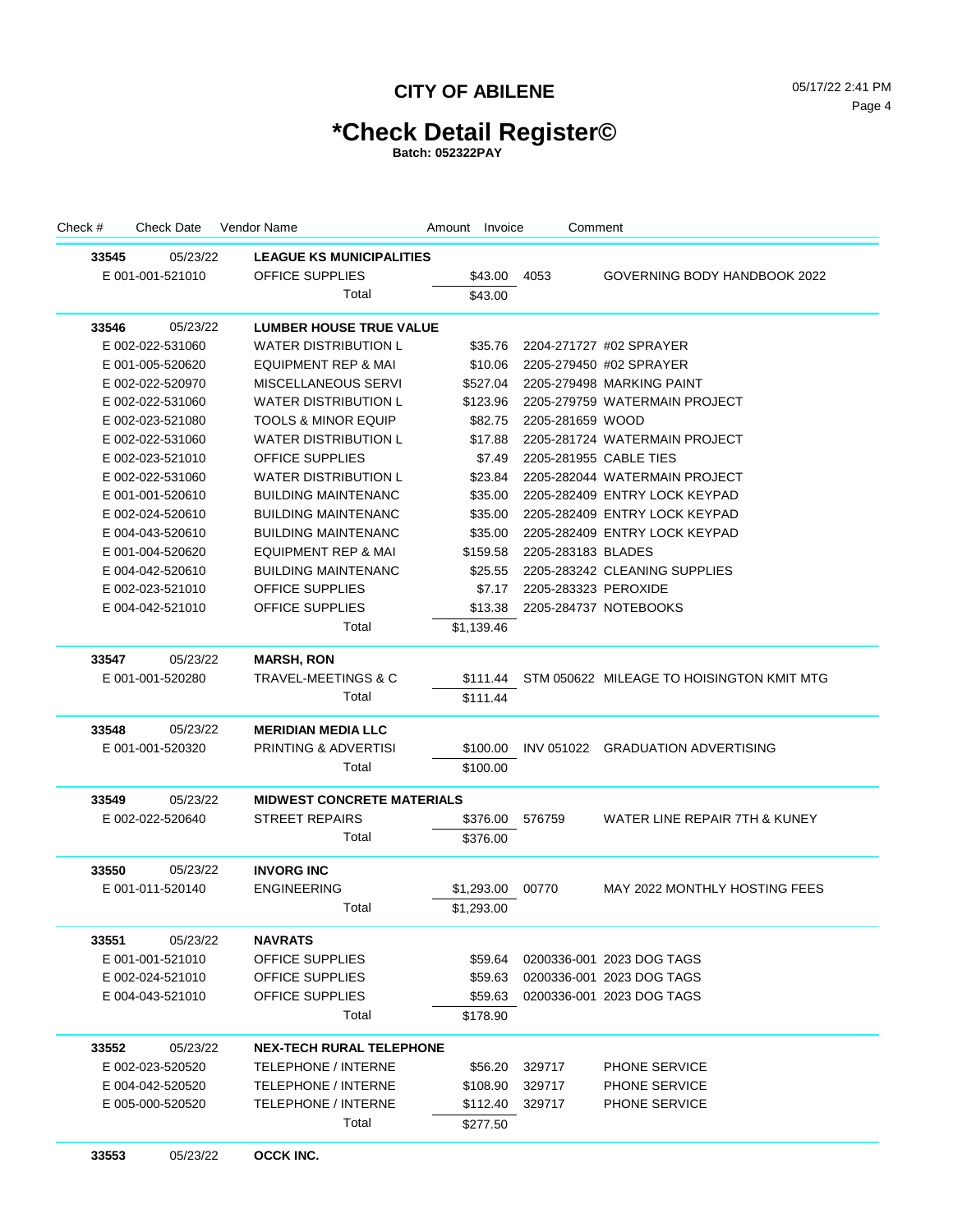# **\*Check Detail Register©**

| Check # | <b>Check Date</b> | Vendor Name                           | Amount Invoice   |            |                   | Comment                                                           |  |
|---------|-------------------|---------------------------------------|------------------|------------|-------------------|-------------------------------------------------------------------|--|
|         | E 003-000-520490  | <b>OCCK SERVICES</b>                  |                  |            | \$6,166.67 119657 | APRIL 2022 SERVICE @ RECYCLE CENTER                               |  |
|         | E 001-001-520865  | <b>LOCAL MATCH (Transpor</b>          |                  | \$468.00 8 |                   | 2ND QTR TRANSPORATION TO SR CENTER                                |  |
|         |                   |                                       |                  |            |                   | 2/1-4/30/22                                                       |  |
|         |                   | Total                                 | \$6,634.67       |            |                   |                                                                   |  |
| 33554   | 05/23/22          | <b>OCCUPATIONAL PERFORMANCE CORP.</b> |                  |            |                   |                                                                   |  |
|         | E 013-131-520425  | PHYS CAP/DRUG SCR/B                   | \$139.00         |            | 166369            | STAT UA & PHYSICAL CAPACITY TEST -<br>ADAMS, SIMS, FEENEY, GATLIN |  |
|         | E 001-003-520425  | PHYS CAP/DRUG SCR/B                   | \$139.00         |            | 166369            | STAT UA & PHYSICAL CAPACITY TEST -<br>ADAMS, SIMS, FEENEY, GATLIN |  |
|         | E 002-023-520425  | PHYS CAP/DRUG SCR/B                   | \$139.00         |            | 166369            | STAT UA & PHYSICAL CAPACITY TEST -<br>ADAMS, SIMS, FEENEY, GATLIN |  |
|         | E 001-002-520425  | PHYS CAP/DRUG SCR/B                   | \$139.00         |            | 166369            | STAT UA & PHYSICAL CAPACITY TEST -<br>ADAMS, SIMS, FEENEY, GATLIN |  |
|         |                   | Total                                 | \$556.00         |            |                   |                                                                   |  |
| 33555   | 05/23/22          | OFFICE OF THE STATE FIRE MARSH        |                  |            |                   |                                                                   |  |
|         | E 001-001-520610  | <b>BUILDING MAINTENANC</b>            |                  | \$30.00    | 481140            | <b>BOILER INSPECTION &amp; CERTIFICATE FEES</b>                   |  |
|         | E 002-024-520610  | <b>BUILDING MAINTENANC</b>            |                  | \$30.00    | 481140            | <b>BOILER INSPECTION &amp; CERTIFICATE FEES</b>                   |  |
|         | E 004-043-520610  | <b>BUILDING MAINTENANC</b>            |                  | \$30.00    | 481140            | <b>BOILER INSPECTION &amp; CERTIFICATE FEES</b>                   |  |
|         |                   | Total                                 |                  | \$90.00    |                   |                                                                   |  |
| 33556   | 05/23/22          | <b>OREILLY</b>                        |                  |            |                   |                                                                   |  |
|         | E 001-005-520620  | <b>EQUIPMENT REP &amp; MAI</b>        | \$174.41         |            |                   | 1937-171620 TIGER BATTERY & CORE CREDIT                           |  |
|         | E 001-005-520620  | <b>EQUIPMENT REP &amp; MAI</b>        |                  | (\$22.00)  |                   | 1937-171712 TIGER BATTERY & CORE CREDIT                           |  |
|         |                   | Total                                 | \$152.41         |            |                   |                                                                   |  |
| 33557   | 05/23/22          | <b>PACE ANALYTICAL SERVICES</b>       |                  |            |                   |                                                                   |  |
|         | E 004-042-520210  | LAB ANALYSIS & EQUIP                  | \$269.00         |            |                   | 2260157609 EFFLUENT SAMPLES                                       |  |
|         | E 002-023-520210  | LAB ANALYSIS & EQUIP                  |                  | \$79.00    |                   | 2260157811 EFFLUENT SAMPLES                                       |  |
|         | E 004-042-520210  | LAB ANALYSIS & EQUIP                  | \$269.00         |            |                   | 2260157958 EFFLUENT SAMPLES                                       |  |
|         | E 004-042-520210  | <b>LAB ANALYSIS &amp; EQUIP</b>       | \$269.00         |            |                   | 2260158353 EFFLUENT SAMPLES                                       |  |
|         |                   | Total                                 | \$886.00         |            |                   |                                                                   |  |
| 33558   | 05/23/22          | <b>PIONEER FARM INC</b>               |                  |            |                   |                                                                   |  |
|         | E 004-042-520620  | <b>EQUIPMENT REP &amp; MAI</b>        |                  | \$6.59     | 549107            | <b>BOOM SPRAYER REPAIR</b>                                        |  |
|         | E 004-042-520620  | <b>EQUIPMENT REP &amp; MAI</b>        |                  | \$10.57    | 549168            | <b>BOOM SPRAYER REPAIR</b>                                        |  |
|         | E 001-005-520620  | <b>EQUIPMENT REP &amp; MAI</b>        |                  | \$3.77     | 550693            | <b>SPRAYER REPAIR</b>                                             |  |
|         | E 001-004-520620  | <b>EQUIPMENT REP &amp; MAI</b>        |                  | \$4.11     | 550745            | <b>REPAIRS</b>                                                    |  |
|         | E 001-004-520620  | EQUIPMENT REP & MAI                   |                  |            | \$6.21 550750     | <b>REPAIRS</b>                                                    |  |
|         | E 001-004-520620  | EQUIPMENT REP & MAI                   |                  |            | \$30.96 550754    | <b>GREY TRAILER REPAIR</b>                                        |  |
|         | E 001-004-521080  | <b>TOOLS &amp; MINOR EQUIP</b>        |                  |            | \$9.99 550855     | <b>IMPACT DRIVER BITS</b>                                         |  |
|         | E 002-022-520970  | MISCELLANEOUS SERVI                   |                  |            | \$83.93 550945    | <b>MARKING FLAGS</b>                                              |  |
|         | E 002-022-520661  | <b>WATER LINE MAINTENA</b>            |                  |            | \$31.96 552214    | <b>BRASS ADAPTOR</b>                                              |  |
|         | E 004-042-520610  | <b>BUILDING MAINTENANC</b>            |                  |            | \$3.59 553041     | <b>HEAT SHRINK</b>                                                |  |
|         |                   | Total                                 | \$191.68         |            |                   |                                                                   |  |
| 33559   | 05/23/22          | <b>RILEY CONSTRUCTION CO INC</b>      |                  |            |                   |                                                                   |  |
|         | E 018-000-530410  | CAPITAL IMPROVEMEN                    | \$52,653.75 2371 |            |                   | PD REMODEL                                                        |  |
|         |                   | Total                                 | \$52,653.75      |            |                   |                                                                   |  |
| 33560   | 05/23/22          | <b>ROASTER JOES, INC</b>              |                  |            |                   |                                                                   |  |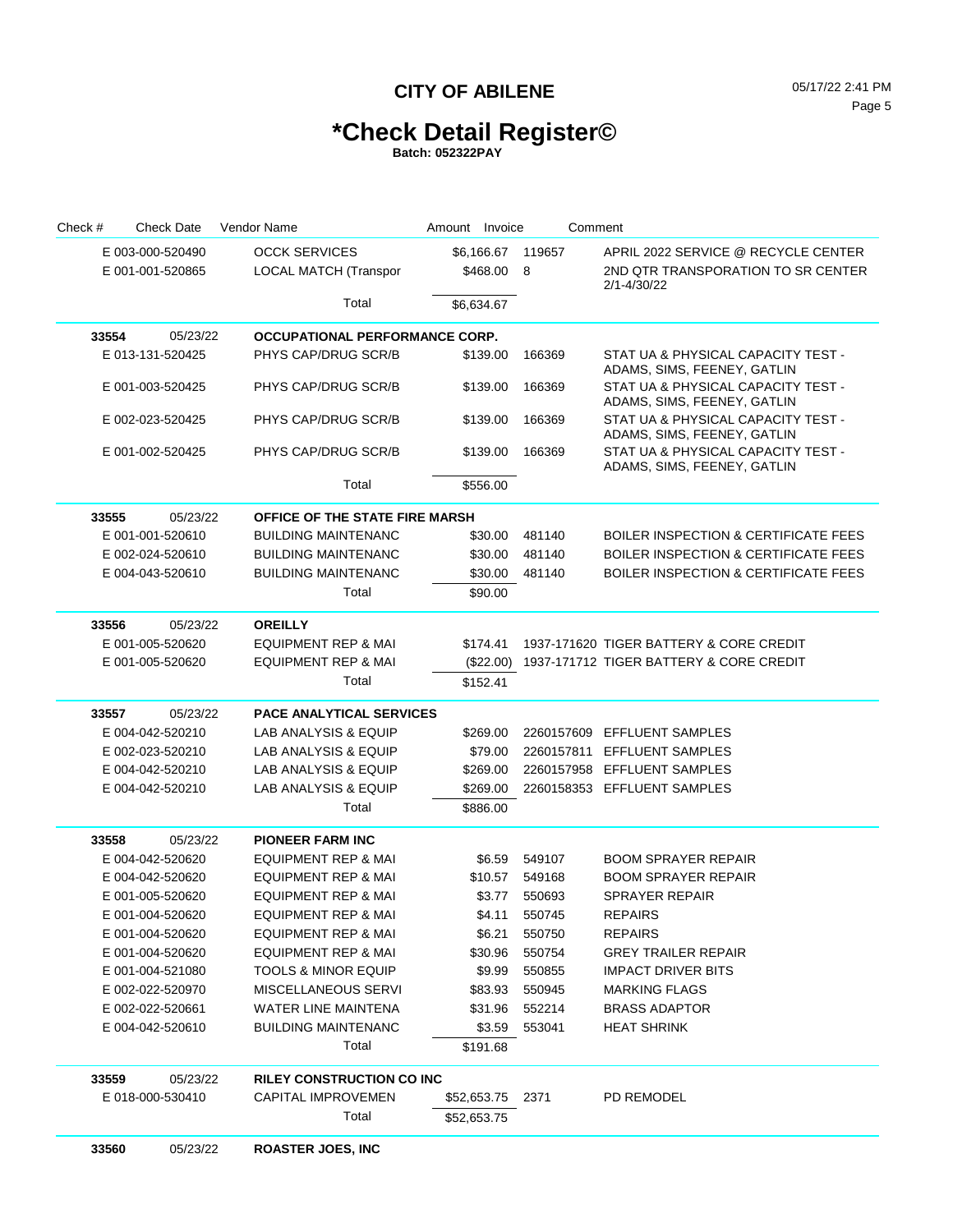# **\*Check Detail Register©**

| Check # | <b>Check Date</b> | Vendor Name                           | Amount Invoice | Comment            |                                                                                             |
|---------|-------------------|---------------------------------------|----------------|--------------------|---------------------------------------------------------------------------------------------|
|         | E 001-002-520970  | MISCELLANEOUS SERVI                   | \$101.06       | 2064:284936 COFFEE |                                                                                             |
|         | E 001-003-520970  | <b>MISCELLANEOUS SERVI</b>            | \$85.32        | 2064:284937 COFFEE |                                                                                             |
|         |                   | Total                                 | \$186.38       |                    |                                                                                             |
| 33561   | 05/23/22          | <b>ROLLER-WEEKS, JULIE</b>            |                |                    |                                                                                             |
|         | E 013-131-520270  | TRAINING                              | \$263.25       |                    | STM 051322 MILEAGE TO COLBY & HAYS                                                          |
|         |                   | Total                                 | \$263.25       |                    |                                                                                             |
| 33562   | 05/23/22          | <b>ROOFING SERVICES UNLIMITED</b>     |                |                    |                                                                                             |
|         | E 001-001-520999  | <b>INSURANCE CLAIM/REP</b>            | \$8,337.00     | 19872              | <b>CVB ROOF TILE</b>                                                                        |
|         |                   | Total                                 | \$8,337.00     |                    |                                                                                             |
| 33563   | 05/23/22          | <b>MARCUS ROTHCHILD</b>               |                |                    |                                                                                             |
|         | E 001-001-520270  | <b>TRAINING</b>                       | \$46.41        |                    | STM 050522 MILEAGE TO HAYS REC BUDGET SUMMIT                                                |
|         | E 002-024-520270  | <b>TRAINING</b>                       | \$46.41        |                    | STM 050522 MILEAGE TO HAYS REC BUDGET SUMMIT                                                |
|         | E 004-043-520270  | TRAINING                              | \$46.41        |                    | STM 050522 MILEAGE TO HAYS REC BUDGET SUMMIT                                                |
|         |                   | Total                                 | \$139.23       |                    |                                                                                             |
| 33564   | 05/23/22          | <b>RUTZ CONSTRUCTION, LLC</b>         |                |                    |                                                                                             |
|         | E 014-000-530230  | STREET PROJECTS - C.I                 | \$468.56       | 1415               | 8TH & BROWN ROCK                                                                            |
|         |                   | Total                                 | \$468.56       |                    |                                                                                             |
| 33565   | 05/23/22          | <b>CORINA RYLAND</b>                  |                |                    |                                                                                             |
|         | E 001-001-520880  | SISTER CITY COMMITTE                  | \$212.69       |                    | STM 050622 REIMB. FOR SISTER CITY CLUB FOOD,<br><b>FLOWERS FOR MAYOR'S RETIREMENT &amp;</b> |
|         |                   |                                       |                |                    | <b>FUNERAL</b>                                                                              |
|         |                   | Total                                 | \$212.69       |                    |                                                                                             |
| 33566   | 05/23/22          | <b>SALINA SEPTIC-PORTABLE TOILETS</b> |                |                    |                                                                                             |
|         | E 015-153-530331  | <b>FIELD IMPROVEMENTS</b>             | \$560.00       | 111009             | BALL DIAMOND PORT A POTTY MAY                                                               |
|         |                   | Total                                 | \$560.00       |                    |                                                                                             |
| 33567   | 05/23/22          | <b>SALINA SUPPLY CO</b>               |                |                    |                                                                                             |
|         | E 002-022-520661  | WATER LINE MAINTENA                   | \$1.253.50     |                    | S100207456. S/S CLAMPS, METER LOCKS                                                         |
|         | E 002-022-520661  | <b>WATER LINE MAINTENA</b>            | \$857.99       |                    | S100219460. S/S CLAMPS, METER LOCKS                                                         |
|         |                   | Total                                 | \$2,111.49     |                    |                                                                                             |
| 33568   | 05/23/22          | <b>SAMS CLUB/GECF</b>                 |                |                    |                                                                                             |
|         | E 015-157-520970  | MISCELLANEOUS SERVI                   | \$27.55        | 8853 06426         | CC PLATES & ZIPLOCK/CONCESSION<br><b>SUPPLIES</b>                                           |
|         | E 015-153-521050  | <b>CONCESSION SUPPLIE</b>             | \$287.22       | 8853 06426         | CC PLATES & ZIPLOCK/CONCESSION<br><b>SUPPLIES</b>                                           |
|         |                   | Total                                 | \$314.77       |                    |                                                                                             |
| 33569   | 05/23/22          | <b>STRUNK, KALE</b>                   |                |                    |                                                                                             |
|         | E 001-003-520270  | TRAINING                              | \$98.18        |                    | STM 050422 MEALS TRAINING FDIC                                                              |
|         | E 001-003-520610  | <b>BUILDING MAINTENANC</b>            | \$882.63       |                    | STM 051022 WINDOW A/C UNIT & FANS                                                           |
|         |                   | Total                                 | \$980.81       |                    |                                                                                             |
| 33570   | 05/23/22          | <b>SUPERIOR SANITATION SERVICE</b>    |                |                    |                                                                                             |
|         | E 001-015-520710  | CIVIC CENTER MAINTEN                  | \$65.00        |                    | STM 050522 MAY 2022 TRASH SERVICE @ CVB, RECYCLE<br>& WWTP                                  |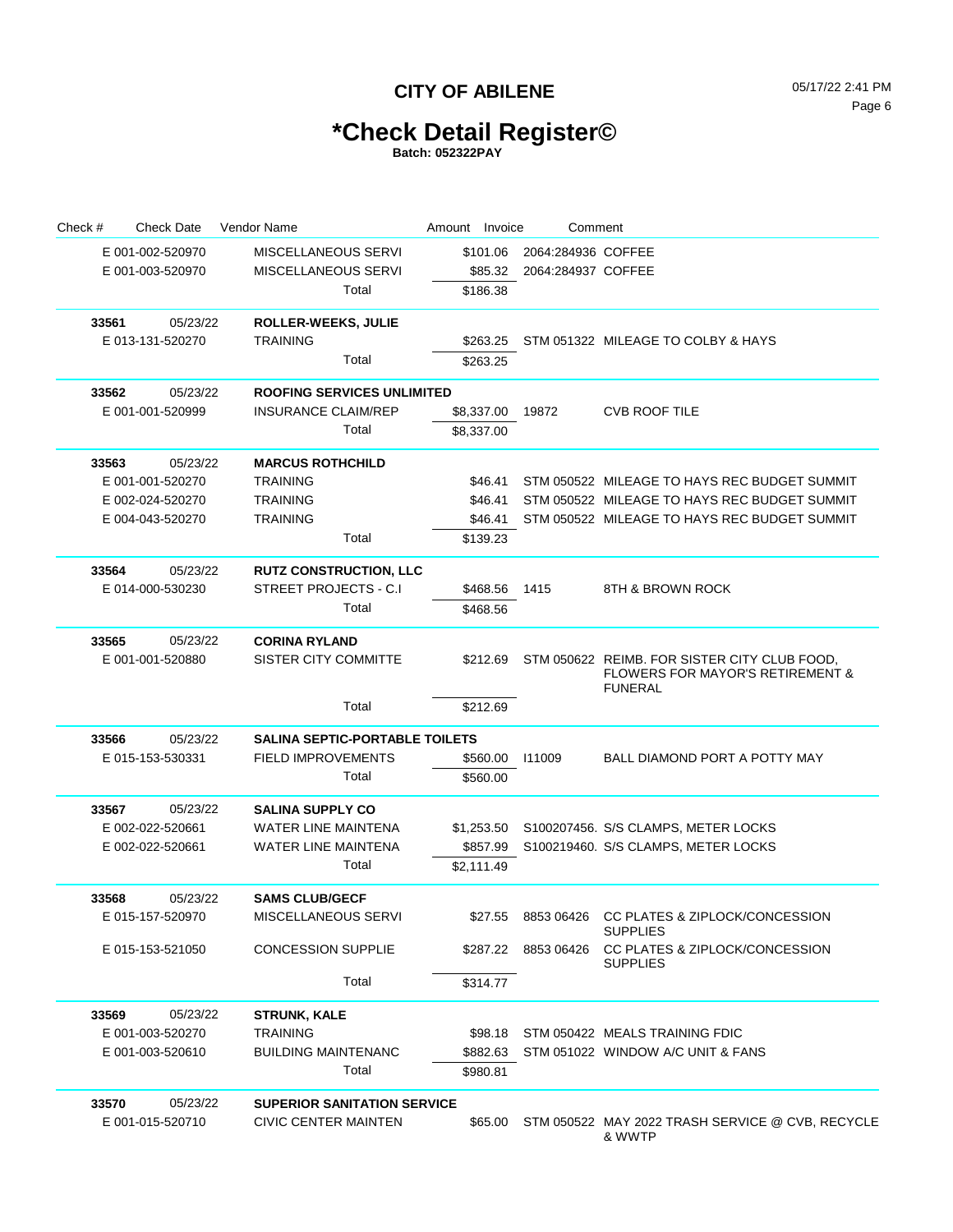## **\*Check Detail Register©**

| Check # | <b>Check Date</b> | Vendor Name                      | Amount Invoice | Comment            |                                                            |
|---------|-------------------|----------------------------------|----------------|--------------------|------------------------------------------------------------|
|         | E 003-000-520610  | <b>BUILDING MAINTENANC</b>       | \$65.00        |                    | STM 050522 MAY 2022 TRASH SERVICE @ CVB, RECYCLE<br>& WWTP |
|         | E 004-042-520610  | <b>BUILDING MAINTENANC</b>       | \$130.00       |                    | STM 050522 MAY 2022 TRASH SERVICE @ CVB, RECYCLE<br>& WWTP |
|         | E 015-157-520610  | <b>BUILDING MAINTENANC</b>       | \$58.00        |                    | STM 050622 TRASH SERVICE MAY - CC, PARKS & SC              |
|         | E 001-006-520610  | <b>BUILDING MAINTENANC</b>       | \$58.00        |                    | STM 050622 TRASH SERVICE MAY - CC, PARKS & SC              |
|         | E 001-013-520610  | <b>BUILDING MAINTENANC</b>       | \$62.00        |                    | STM 050622 TRASH SERVICE MAY - CC, PARKS & SC              |
|         |                   | Total                            | \$438.00       |                    |                                                            |
| 33571   | 05/23/22          | THE PHONE CONNECTION             |                |                    |                                                            |
|         | E 004-042-520520  | <b>TELEPHONE / INTERNE</b>       | \$90.00        | 74195              | TRAIN STAFF ON USE OF STARFAX                              |
|         |                   | Total                            | \$90.00        |                    |                                                            |
| 33572   | 05/23/22          | <b>KELLEE TIMBROOK</b>           |                |                    |                                                            |
|         | E 015-151-520600  | <b>VEHICLE EXPENSES</b>          | \$196.56       | STM 051622 MILEAGE |                                                            |
|         |                   | Total                            | \$196.56       |                    |                                                            |
| 33573   | 05/23/22          | <b>TRAILS END CAR WASH</b>       |                |                    |                                                            |
|         | E 001-003-520620  | <b>EQUIPMENT REP &amp; MAI</b>   | \$14.00        | 2051               | WASH T38                                                   |
|         | E 001-011-520600  | <b>VEHICLE EXPENSES</b>          | \$9.00         | 2143               | <b>TRUCK WASH</b>                                          |
|         |                   | Total                            | \$23.00        |                    |                                                            |
| 33574   | 05/23/22          | <b>UNIVERSITY OF KANSAS</b>      |                |                    |                                                            |
|         | E 001-002-520270  | <b>TRAINING</b>                  | \$35.00        | 5AEC15EF           | <b>202 TRAINING COURSE</b>                                 |
|         |                   | Total                            | \$35.00        |                    |                                                            |
| 33575   | 05/23/22          | <b>UNRUH, AMBER</b>              |                |                    |                                                            |
|         | E 015-153-520780  | <b>REFUND EXPENSE</b>            | \$35.00        | 38680687           | REFUND CHEER, BB & VB CAMP                                 |
|         | E 015-153-520780  | <b>REFUND EXPENSE</b>            | \$70.00        | 38680700           | REFUND CHEER, BB & VB CAMP                                 |
|         |                   | Total                            | \$105.00       |                    |                                                            |
| 33576   | 05/23/22          | <b>US BANK EQUIPMENT FINANCE</b> |                |                    |                                                            |
|         | E 015-151-521045  | <b>OFFICE EQUIPMENT</b>          | \$211.10       | 471217299          | COPIER MONTHLY CONTRACT                                    |
|         | E 001-001-520700  | RENT-CONTRACTS-MAI               | \$231.20       | 471348060          | COPIER CONTRACT 3/25-5/25/22                               |
|         | E 002-024-520700  | RENT-CONTRACTS-MAI               | \$231.20       | 471348060          | COPIER CONTRACT 3/25-5/25/22                               |
|         | E 004-043-520700  | RENT-CONTRACTS-MAI               | \$231.20       | 471348060          | COPIER CONTRACT 3/25-5/25/22                               |
|         |                   | Total                            | \$904.70       |                    |                                                            |
| 33577   | 05/23/22          | <b>US POST OFFICE</b>            |                |                    |                                                            |
|         | E 002-024-520220  | POSTAGE & METER RE               | \$515.00       |                    | STM 053122 REGULAR BILLING JUNE 2022                       |
|         | E 003-000-520320  | <b>PRINTING &amp; ADVERTISI</b>  | \$228.00       |                    | STM 053122 REGULAR BILLING JUNE 2022                       |
|         | E 004-043-520220  | <b>POSTAGE &amp; METER RE</b>    | \$515.00       |                    | STM 053122 REGULAR BILLING JUNE 2022                       |
|         |                   | Total                            | \$1,258.00     |                    |                                                            |
| 33578   | 05/23/22          | <b>VANDERBILT'S NO. 4, INC</b>   |                |                    |                                                            |
|         | E 004-041-521150  | UNIFORMS & ALTERATI              | \$134.99       | 618618             | <b>BOOTS LON</b>                                           |
|         |                   | Total                            | \$134.99       |                    |                                                            |
| 33579   | 05/23/22          | <b>VERIZON</b>                   |                |                    |                                                            |
|         | E 001-004-520520  | TELEPHONE / INTERNE              | \$12.14        |                    | 9905896437 CELL PHONE SERVICE                              |
|         | E 002-022-520520  | <b>TELEPHONE / INTERNE</b>       |                |                    | \$12.15 9905896437 CELL PHONE SERVICE                      |
|         | E 001-004-520520  | TELEPHONE / INTERNE              |                |                    | \$12.15 9905896437 CELL PHONE SERVICE                      |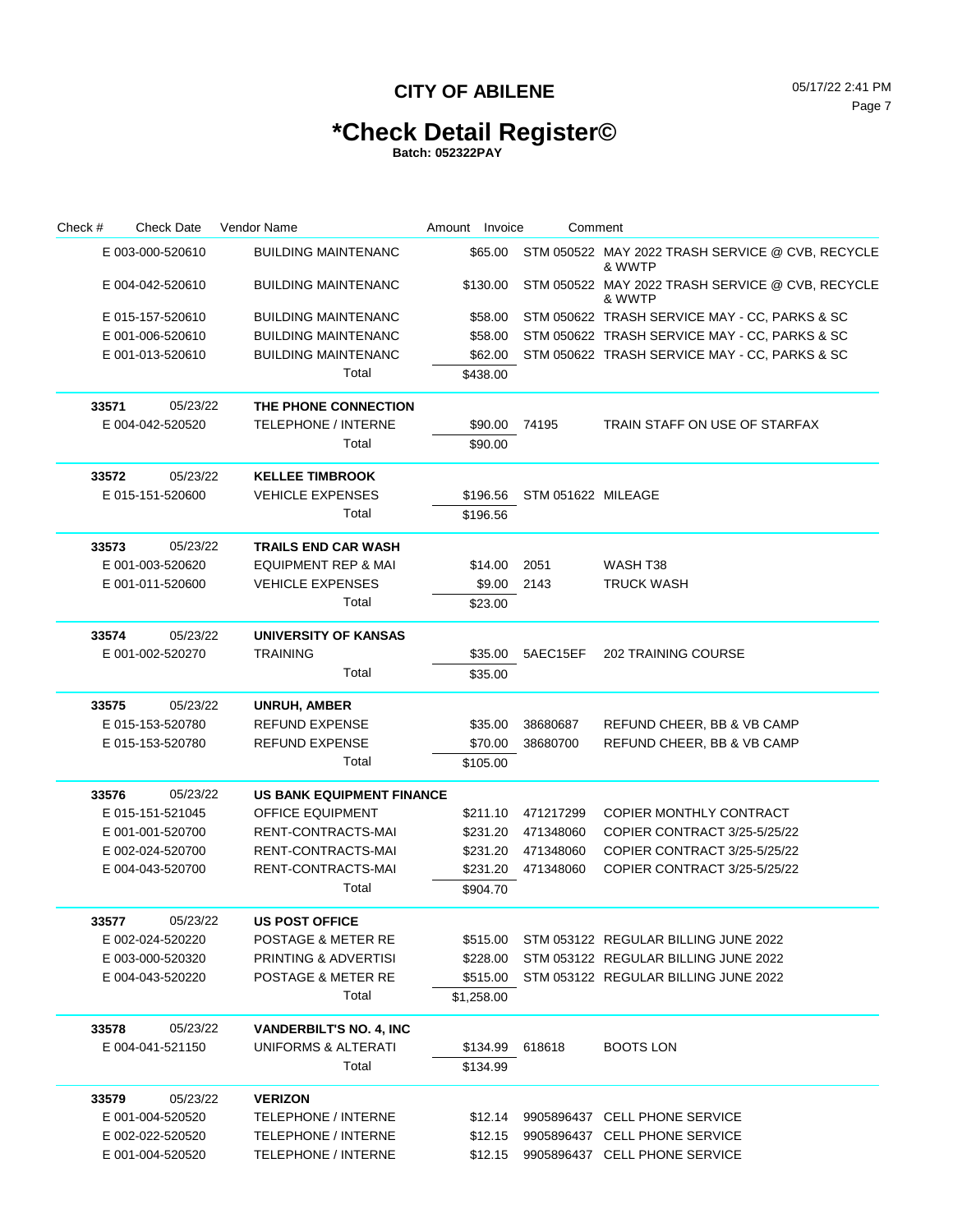# **\*Check Detail Register©**

| Check # | <b>Check Date</b> | Vendor Name                      | Amount Invoice |            | Comment |                                                                                         |
|---------|-------------------|----------------------------------|----------------|------------|---------|-----------------------------------------------------------------------------------------|
|         | E 002-022-520520  | TELEPHONE / INTERNE              |                |            |         | \$12.14 9905896437 CELL PHONE SERVICE                                                   |
|         | E 001-004-520520  | <b>TELEPHONE / INTERNE</b>       |                | \$8.10     |         | 9905896437 CELL PHONE SERVICE                                                           |
|         | E 002-022-520520  | <b>TELEPHONE / INTERNE</b>       |                | \$8.09     |         | 9905896437 CELL PHONE SERVICE                                                           |
|         | E 004-041-520520  | <b>TELEPHONE / INTERNE</b>       |                | \$8.10     |         | 9905896437 CELL PHONE SERVICE                                                           |
|         | E 002-022-520520  | <b>TELEPHONE / INTERNE</b>       |                | \$41.45    |         | 9905896437 CELL PHONE SERVICE                                                           |
|         | E 001-011-520520  | TELEPHONE / INTERNE              |                | \$46.45    |         | 9905896437 CELL PHONE SERVICE                                                           |
|         | E 013-131-520520  | TELEPHONE / INTERNE              |                | \$41.45    |         | 9905896437 CELL PHONE SERVICE                                                           |
|         | E 004-042-520520  | <b>TELEPHONE / INTERNE</b>       |                | \$41.45    |         | 9905896437 CELL PHONE SERVICE                                                           |
|         | E 004-042-520520  | TELEPHONE / INTERNE              |                | \$41.45    |         | 9905896437 CELL PHONE SERVICE                                                           |
|         | E 004-042-520520  | TELEPHONE / INTERNE              |                | \$41.45    |         | 9905896437 CELL PHONE SERVICE                                                           |
|         | E 002-023-520520  | TELEPHONE / INTERNE              |                | \$41.45    |         | 9905896437 CELL PHONE SERVICE                                                           |
|         | E 001-004-520520  | <b>TELEPHONE / INTERNE</b>       |                | \$24.29    |         | 9905896437 CELL PHONE SERVICE                                                           |
|         | E 002-023-520520  | <b>TELEPHONE / INTERNE</b>       |                | \$41.45    |         | 9905896437 CELL PHONE SERVICE                                                           |
|         | E 001-001-520520  | <b>TELEPHONE / INTERNE</b>       |                | \$41.45    |         | 9905896437 CELL PHONE SERVICE                                                           |
|         | E 002-022-520520  | <b>TELEPHONE / INTERNE</b>       |                | \$49.57    |         | 9905896437 CELL PHONE SERVICE                                                           |
|         | E 004-041-520520  | <b>TELEPHONE / INTERNE</b>       |                | \$49.57    |         | 9905896437 CELL PHONE SERVICE                                                           |
|         | E 001-006-520520  | <b>TELEPHONE / INTERNE</b>       |                | \$41.45    |         | 9905896437 CELL PHONE SERVICE                                                           |
|         | E 001-006-520520  | <b>TELEPHONE / INTERNE</b>       |                | \$41.45    |         | 9905896437 CELL PHONE SERVICE                                                           |
|         | E 001-006-520520  | <b>TELEPHONE / INTERNE</b>       |                | \$41.45    |         | 9905896437 CELL PHONE SERVICE                                                           |
|         | E 001-003-520520  | <b>TELEPHONE / INTERNE</b>       |                | \$40.01    |         | 9905896437 CELL PHONE SERVICE                                                           |
|         | E 001-011-520520  | <b>TELEPHONE / INTERNE</b>       |                | \$40.00    |         | 9905896437 CELL PHONE SERVICE                                                           |
|         | E 001-011-520520  | <b>TELEPHONE / INTERNE</b>       |                | \$40.01    |         | 9905896437 CELL PHONE SERVICE                                                           |
|         | E 013-131-520520  | <b>TELEPHONE / INTERNE</b>       |                | \$40.01    |         | 9905896437 CELL PHONE SERVICE                                                           |
|         | E 001-002-520520  | <b>TELEPHONE / INTERNE</b>       |                | \$1,306.83 |         | 9905896437 CELL PHONE SERVICE                                                           |
|         |                   | Total                            |                | \$2,165.56 |         |                                                                                         |
| 33580   | 05/23/22          | <b>VISA - UMB ADMINISTRATION</b> |                |            |         |                                                                                         |
|         | E 001-001-520610  | <b>BUILDING MAINTENANC</b>       |                | \$1.59     |         | STM 050322 BATHROOM KEY/CHAIN FOR ADMIN                                                 |
|         | E 002-024-520610  | <b>BUILDING MAINTENANC</b>       |                | \$1.59     |         | STM 050322 BATHROOM KEY/CHAIN FOR ADMIN                                                 |
|         | E 004-043-520610  | BUILDING MAINTENANC              |                | \$1.60     |         | STM 050322 BATHROOM KEY/CHAIN FOR ADMIN                                                 |
|         | E 001-001-521010  | <b>OFFICE SUPPLIES</b>           |                | \$9.48     |         | STM 050322 COFFEE CREAMER                                                               |
|         | E 002-024-521010  | <b>OFFICE SUPPLIES</b>           |                | \$9.48     |         | STM 050322 COFFEE CREAMER                                                               |
|         | E 004-043-521010  | <b>OFFICE SUPPLIES</b>           |                | \$9.49     |         | STM 050322 COFFEE CREAMER                                                               |
|         | E 001-001-530320  | <b>OFFICE EQUIPMENT &amp; F</b>  |                | \$13.20    |         | STM 050322 CARPET PROTECTOR MAT                                                         |
|         | E 001-008-521045  | <b>OFFICE EQUIPMENT</b>          |                | \$39.58    |         | STM 050322 CARPET PROTECTOR MAT                                                         |
|         | E 002-022-520510  | <b>ELECTRIC SERVICE</b>          |                | \$169.39   |         | STM 050322 ELECTRIC SERVICE @ WATER TOWER<br><b>CORNER CLR GARTEN &amp; LIGHT STOVR</b> |
|         | E 001-001-521010  | OFFICE SUPPLIES                  |                | \$11.08    |         | STM 050322 OFFICE SUPPLIES                                                              |
|         | E 001-008-521010  | OFFICE SUPPLIES                  |                |            |         | \$33.24 STM 050322 OFFICE SUPPLIES                                                      |
|         | E 001-001-520150  | <b>AUDIT SERVICES</b>            |                |            |         | \$116.00 STM 050322 AUDIT FILING                                                        |
|         | E 002-024-520150  | <b>AUDIT SERVICES</b>            |                | \$117.00   |         | STM 050322 AUDIT FILING                                                                 |
|         | E 004-043-520150  | <b>AUDIT SERVICES</b>            |                | \$117.00   |         | STM 050322 AUDIT FILING                                                                 |
|         | E 001-001-521010  | OFFICE SUPPLIES                  |                |            |         | (\$9.48) STM 050322 REFUND COFFEE CREAMER (DAMAGED)                                     |
|         | E 002-024-521010  | OFFICE SUPPLIES                  |                |            |         | (\$9.48) STM 050322 REFUND COFFEE CREAMER (DAMAGED)                                     |
|         | E 004-043-521010  | <b>OFFICE SUPPLIES</b>           |                |            |         | (\$9.49) STM 050322 REFUND COFFEE CREAMER (DAMAGED)                                     |
|         | E 001-016-520970  | MISCELLANEOUS SERVI              |                | \$496.93   |         | STM 050322 ORDINANCE 2-3414-RURAL HOUSING<br>INCENTIVE DISTRICT                         |
|         | E 001-001-521010  | OFFICE SUPPLIES                  |                | \$85.43    |         | STM 050322 BREAK ROOM SUPPLIES                                                          |
|         | E 002-024-521010  | OFFICE SUPPLIES                  |                | \$85.43    |         | STM 050322 BREAK ROOM SUPPLIES                                                          |
|         | E 004-043-521010  | OFFICE SUPPLIES                  |                |            |         | \$85.42 STM 050322 BREAK ROOM SUPPLIES                                                  |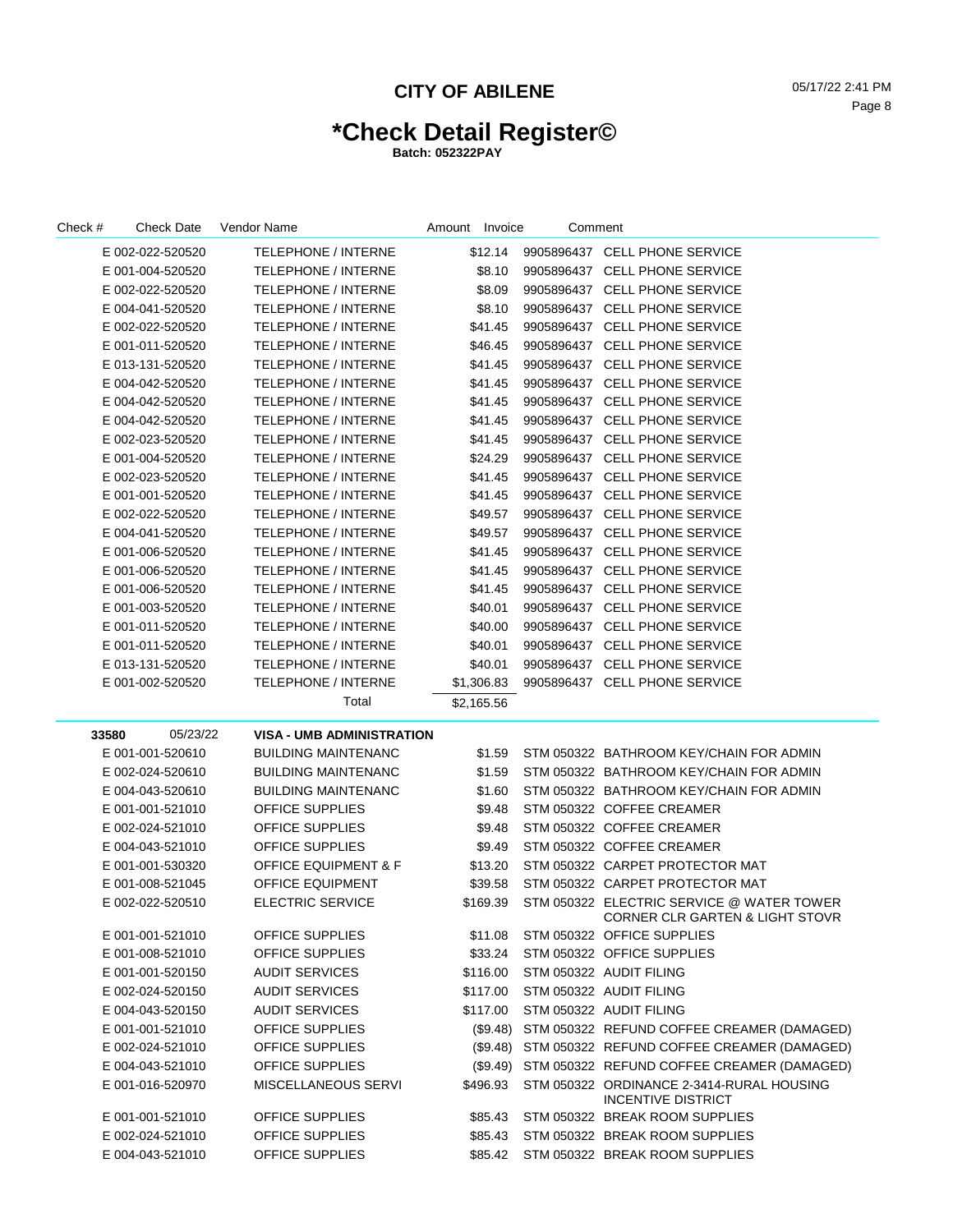# **\*Check Detail Register©**

| Check # | <b>Check Date</b> | Vendor Name                | Amount Invoice |             | Comment        |                                                             |
|---------|-------------------|----------------------------|----------------|-------------|----------------|-------------------------------------------------------------|
|         | E 001-001-521010  | <b>OFFICE SUPPLIES</b>     |                | \$13.00     |                | STM 050322 BREAK ROOM SUPPLIES                              |
|         | E 002-024-521010  | <b>OFFICE SUPPLIES</b>     |                | \$13.00     |                | STM 050322 BREAK ROOM SUPPLIES                              |
|         | E 004-043-521010  | <b>OFFICE SUPPLIES</b>     |                | \$12.99     |                | STM 050322 BREAK ROOM SUPPLIES                              |
|         | E 001-001-521010  | <b>OFFICE SUPPLIES</b>     |                | \$15.47     |                | STM 050322 BREAK ROOM SUPPLIES                              |
|         | E 002-024-521010  | <b>OFFICE SUPPLIES</b>     |                | \$15.47     |                | STM 050322 BREAK ROOM SUPPLIES                              |
|         | E 004-043-521010  | <b>OFFICE SUPPLIES</b>     |                | \$15.46     |                | STM 050322 BREAK ROOM SUPPLIES                              |
|         | E 001-008-520910  | DUES-SUBSCRIPTIONS-        |                | \$35.00     |                | STM 050322 NAPC (NATIONAL ALLIANCE OF                       |
|         |                   |                            |                |             |                | PRESERVATION COMMISSION)                                    |
|         | E 001-001-521010  | <b>OFFICE SUPPLIES</b>     |                | \$8.83      |                | STM 050322 DRY ERASE MARKERS                                |
|         | E 002-024-521010  | <b>OFFICE SUPPLIES</b>     |                | \$8.83      |                | STM 050322 DRY ERASE MARKERS                                |
|         | E 004-043-521010  | <b>OFFICE SUPPLIES</b>     |                | \$8.83      |                | STM 050322 DRY ERASE MARKERS                                |
|         | E 001-001-521010  | <b>OFFICE SUPPLIES</b>     |                | \$8.50      |                | STM 050322 COFFEE CUPS                                      |
|         | E 002-024-521010  | <b>OFFICE SUPPLIES</b>     |                | \$8.50      |                | STM 050322 COFFEE CUPS                                      |
|         | E 004-043-521010  | <b>OFFICE SUPPLIES</b>     |                | \$8.50      |                | STM 050322 COFFEE CUPS                                      |
|         | E 001-008-520910  | DUES-SUBSCRIPTIONS-        |                | \$16.30     |                | STM 050322 ADOBE MONTHLY FEE                                |
|         | E 001-001-521010  | <b>OFFICE SUPPLIES</b>     |                | \$3.81      |                | STM 050322 LEMON JUICE                                      |
|         | E 002-024-521010  | <b>OFFICE SUPPLIES</b>     |                | \$3.81      |                | STM 050322 LEMON JUICE                                      |
|         | E 004-043-521010  | <b>OFFICE SUPPLIES</b>     |                | \$3.80      |                | STM 050322 LEMON JUICE                                      |
|         | E 001-001-521010  | <b>OFFICE SUPPLIES</b>     |                | \$5.38      | STM 050322 TEA |                                                             |
|         | E 002-024-521010  | <b>OFFICE SUPPLIES</b>     |                | \$5.38      | STM 050322 TEA |                                                             |
|         | E 004-043-521010  | <b>OFFICE SUPPLIES</b>     |                | \$5.39      | STM 050322 TEA |                                                             |
|         | E 002-023-520425  | PHYS CAP/DRUG SCR/B        |                | \$20.00     |                | STM 050322 BACKGROUND CHECK WTP                             |
|         | E 002-022-520520  | <b>TELEPHONE / INTERNE</b> |                | \$213.84    |                | STM 050322 NEW ROUTER FOR WATER TOWER METER<br><b>READS</b> |
|         | E 004-041-520520  | <b>TELEPHONE / INTERNE</b> |                | \$213.84    |                | STM 050322 NEW ROUTER FOR WATER TOWER METER<br><b>READS</b> |
|         | E 001-001-521010  | OFFICE SUPPLIES            |                | \$4.53      |                | STM 050322 OFFICE SUPPLIES                                  |
|         | E 002-024-521010  | <b>OFFICE SUPPLIES</b>     |                | \$4.53      |                | STM 050322 OFFICE SUPPLIES                                  |
|         | E 004-043-521010  | <b>OFFICE SUPPLIES</b>     |                | \$4.54      |                | STM 050322 OFFICE SUPPLIES                                  |
|         | E 001-008-520270  | <b>TRAINING</b>            |                | \$15.38     |                | STM 050322 GRASSROOTS ECO DEVO 201 REGISTRATION<br>FEE      |
|         | E 001-001-520910  | DUES-SUBSCRIPTIONS-        |                | \$65.63     |                | STM 050322 1ST QTR TREASURER REPORT                         |
|         | E 002-024-520910  | DUES-SUBSCRIPTIONS-        |                | \$65.63     |                | STM 050322 1ST QTR TREASURER REPORT                         |
|         | E 004-043-520910  | DUES-SUBSCRIPTIONS-        |                | \$65.64     |                | STM 050322 1ST QTR TREASURER REPORT                         |
|         | E 001-001-521010  | <b>OFFICE SUPPLIES</b>     |                | \$10.65     |                | STM 050322 OFFICE SUPPLIES                                  |
|         | E 002-024-521010  | <b>OFFICE SUPPLIES</b>     |                | \$10.65     |                | STM 050322 OFFICE SUPPLIES                                  |
|         | E 004-043-521010  | <b>OFFICE SUPPLIES</b>     |                | \$10.66     |                | STM 050322 OFFICE SUPPLIES                                  |
|         | E 001-001-520610  | <b>BUILDING MAINTENANC</b> |                | \$59.98     |                | STM 050322 WATER FOUNTAIN REPLACEMENT FILTER                |
|         | E 001-001-521010  | OFFICE SUPPLIES            |                | (\$8.50)    |                | STM 050322 REFUND - PACKAGE NEVER RECEIVED                  |
|         | E 002-024-521010  | <b>OFFICE SUPPLIES</b>     |                | (S8.50)     |                | STM 050322 REFUND - PACKAGE NEVER RECEIVED                  |
|         | E 004-043-521010  | OFFICE SUPPLIES            |                | $($ \$8.50) |                | STM 050322 REFUND - PACKAGE NEVER RECEIVED                  |
|         | E 001-001-520910  | DUES-SUBSCRIPTIONS-        |                | \$33.00     |                | STM 050322 MONTHLY BASECAMP FEES                            |
|         | E 002-024-520910  | DUES-SUBSCRIPTIONS-        |                | \$33.00     |                | STM 050322 MONTHLY BASECAMP FEES                            |
|         | E 004-043-520910  | DUES-SUBSCRIPTIONS-        |                | \$33.00     |                | STM 050322 MONTHLY BASECAMP FEES                            |
|         | E 001-001-520970  | <b>MISCELLANEOUS SERVI</b> |                | \$45.00     |                | STM 050322 GIFT CARDS REIMB BY RON                          |
|         | E 001-004-520425  | PHYS CAP/DRUG SCR/B        |                | \$20.00     |                | STM 050322 BACKGROUND CHECK STREET DEPT                     |
|         | E 001-001-520520  | <b>TELEPHONE / INTERNE</b> |                | \$367.83    |                | STM 050322 PHONE SERVICE                                    |
|         | E 002-024-520520  | <b>TELEPHONE / INTERNE</b> |                | \$367.83    |                | STM 050322 PHONE SERVICE                                    |
|         | E 004-043-520520  | <b>TELEPHONE / INTERNE</b> |                | \$367.82    |                | STM 050322 PHONE SERVICE                                    |
|         | E 001-008-520520  | <b>TELEPHONE / INTERNE</b> |                | \$159.15    |                | STM 050322 PHONE SERVICE                                    |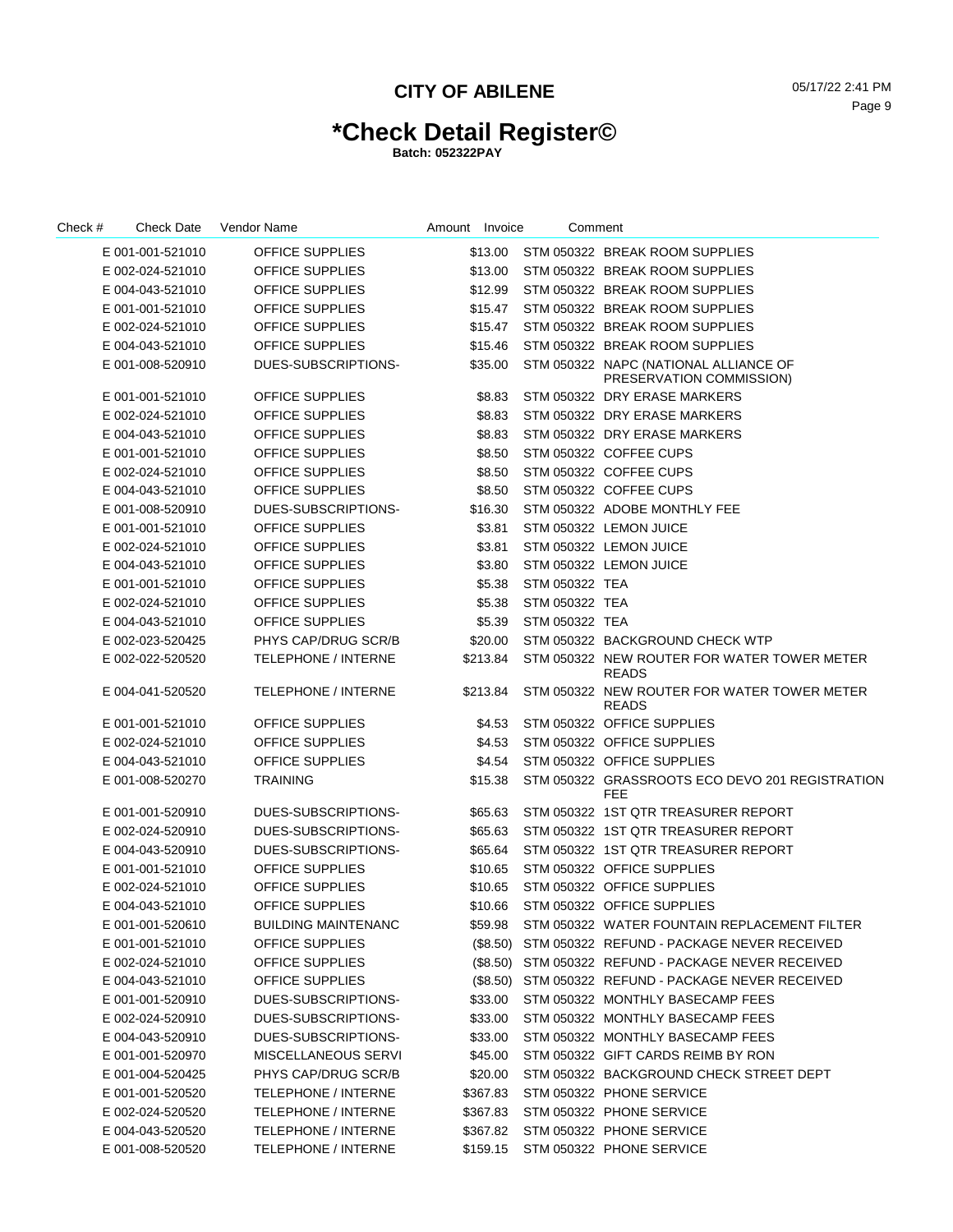# **\*Check Detail Register©**

| Check # |                  | <b>Check Date</b> | Vendor Name                         | Amount Invoice |            | Comment             |                                                                            |
|---------|------------------|-------------------|-------------------------------------|----------------|------------|---------------------|----------------------------------------------------------------------------|
|         | E 001-011-520520 |                   | TELEPHONE / INTERNE                 |                | \$85.61    |                     | STM 050322 PHONE SERVICE                                                   |
|         | E 001-013-520520 |                   | <b>TELEPHONE / INTERNE</b>          |                | \$159.15   |                     | STM 050322 PHONE SERVICE                                                   |
|         | E 001-002-520520 |                   | <b>TELEPHONE / INTERNE</b>          |                | \$192.82   |                     | STM 050322 PHONE SERVICE                                                   |
|         | E 001-003-520520 |                   | <b>TELEPHONE / INTERNE</b>          |                | \$192.82   |                     | STM 050322 PHONE SERVICE                                                   |
|         | E 002-023-520520 |                   | <b>TELEPHONE / INTERNE</b>          |                | \$157.13   |                     | STM 050322 PHONE SERVICE                                                   |
|         | E 004-042-520520 |                   | <b>TELEPHONE / INTERNE</b>          |                | \$108.14   |                     | STM 050322 PHONE SERVICE                                                   |
|         | E 015-151-520520 |                   | <b>TELEPHONE / INTERNE</b>          |                | \$184.72   |                     | STM 050322 PHONE SERVICE                                                   |
|         | E 001-004-520520 |                   | <b>TELEPHONE / INTERNE</b>          |                | \$67.13    |                     | STM 050322 PHONE SERVICE                                                   |
|         | E 002-022-520520 |                   | <b>TELEPHONE / INTERNE</b>          |                | \$67.13    |                     | STM 050322 PHONE SERVICE                                                   |
|         | E 004-041-520520 |                   | <b>TELEPHONE / INTERNE</b>          |                | \$67.14    |                     | STM 050322 PHONE SERVICE                                                   |
|         | E 003-000-520520 |                   | <b>TELEPHONE / INTERNE</b>          |                | \$85.61    |                     | STM 050322 PHONE SERVICE                                                   |
|         | E 015-152-520520 |                   | <b>TELEPHONE / INTERNE</b>          |                | \$56.70    |                     | STM 050322 PHONE SERVICE                                                   |
|         | E 013-131-520520 |                   | <b>TELEPHONE / INTERNE</b>          |                | \$117.95   |                     | STM 050322 PHONE SERVICE                                                   |
|         | E 001-001-521010 |                   | <b>OFFICE SUPPLIES</b>              |                | \$26.60    |                     | STM 050322 OFFICE SUPPLIES                                                 |
|         | E 001-008-521010 |                   | <b>OFFICE SUPPLIES</b>              |                | \$79.80    |                     | STM 050322 OFFICE SUPPLIES                                                 |
|         | E 001-001-520280 |                   | TRAVEL-MEETINGS & C                 |                | \$139.15   |                     | STM 050322 LODGING RON                                                     |
|         | E 001-001-520280 |                   | TRAVEL-MEETINGS & C                 |                | \$120.40   |                     | STM 050322 LODGING RON                                                     |
|         | E 001-001-520280 |                   | TRAVEL-MEETINGS & C                 |                | \$157.89   |                     | STM 050322 HOTEL REIN - GOVERNING BODY INSTITUTE                           |
|         | E 001-001-520280 |                   | TRAVEL-MEETINGS & C                 |                | \$157.89   |                     | STM 050322 HOTEL WITT - GOVERNING BODY INSTITUTE                           |
|         | E 001-001-520270 |                   | TRAINING                            |                | \$75.00    |                     | STM 050322 2023 BUDGET WORKSHOP                                            |
|         |                  |                   | Total                               |                | \$6,056.14 |                     |                                                                            |
| 33581   |                  | 05/23/22          | <b>VISA - UMB AIRPORT</b>           |                |            |                     |                                                                            |
|         | E 005-000-520520 |                   | <b>TELEPHONE / INTERNE</b>          |                | \$74.90    | STM 050322 INTERNET |                                                                            |
|         |                  |                   | Total                               |                | \$74.90    |                     |                                                                            |
| 33582   |                  | 05/23/22          | <b>VISA - UMB COMMUNITY DEVELOP</b> |                |            |                     |                                                                            |
|         | E 001-011-520270 |                   | TRAINING                            |                | \$18.31    |                     | STM 050322 CONFERENCE MEAL                                                 |
|         | E 001-011-520270 |                   | TRAINING                            |                | \$23.35    |                     | STM 050322 CONFERENCE MEAL                                                 |
|         | E 001-011-520270 |                   | <b>TRAINING</b>                     |                |            |                     | (\$33.87) STM 050322 REFUND HOTEL TAX                                      |
|         | E 001-011-520270 |                   | TRAINING                            |                | \$455.70   |                     | STM 050322 CONFERENCE LODGING                                              |
|         |                  |                   | Total                               |                | \$463.49   |                     |                                                                            |
| 33583   |                  | 05/23/22          | <b>VISA - UMB CVB</b>               |                |            |                     |                                                                            |
|         | E 001-001-520770 |                   | COVID-19/ SPARKS EXP                |                | \$208.80   |                     | STM 050322 YEARLY SUBSCRIPTION TO GOTO MEETING                             |
|         | E 013-131-520270 |                   | <b>TRAINING</b>                     |                | \$16.72    |                     | STM 050322 TRANSPORATION IN DC FOR US TRAVEL<br><b>DESTINATION CAPITAL</b> |
|         | E 013-131-520270 |                   | <b>TRAINING</b>                     |                | \$15.14    |                     | STM 050322 TRANSPORATION IN DC FOR US TRAVEL<br><b>DESTINATION CAPITAL</b> |
|         | E 013-131-520270 |                   | <b>TRAINING</b>                     |                | \$107.86   |                     | STM 050322 LODGING BEFORE EARLY FLIGHT TO DC FOR<br>US TRAVEL DESTINATION  |
|         | E 013-131-520270 |                   | <b>TRAINING</b>                     |                | \$12.71    |                     | STM 050322 TRANSPORATION DURING US TRAVEL<br><b>DESTINATION CAPITAL</b>    |
|         | E 013-131-520270 |                   | TRAINING                            |                | \$8.54     |                     | STM 050322 TRANSPORATION DURING US TRAVEL<br><b>DESTINATION CAPITAL</b>    |
|         | E 013-131-520270 |                   | <b>TRAINING</b>                     |                | \$11.28    |                     | STM 050322 TRANSPORATION DURING US TRAVEL<br><b>DESTINATION CAPITAL</b>    |
|         | E 013-131-520270 |                   | <b>TRAINING</b>                     |                | \$31.27    |                     | STM 050322 TRANSPORATION DURING US TRAVEL<br><b>DESTINATION CAPITAL</b>    |
|         | E 013-131-520270 |                   | <b>TRAINING</b>                     |                | \$31.37    |                     | STM 050322 TRANSPORATION DURING US TRAVEL<br>DESTINATION CAPITAL           |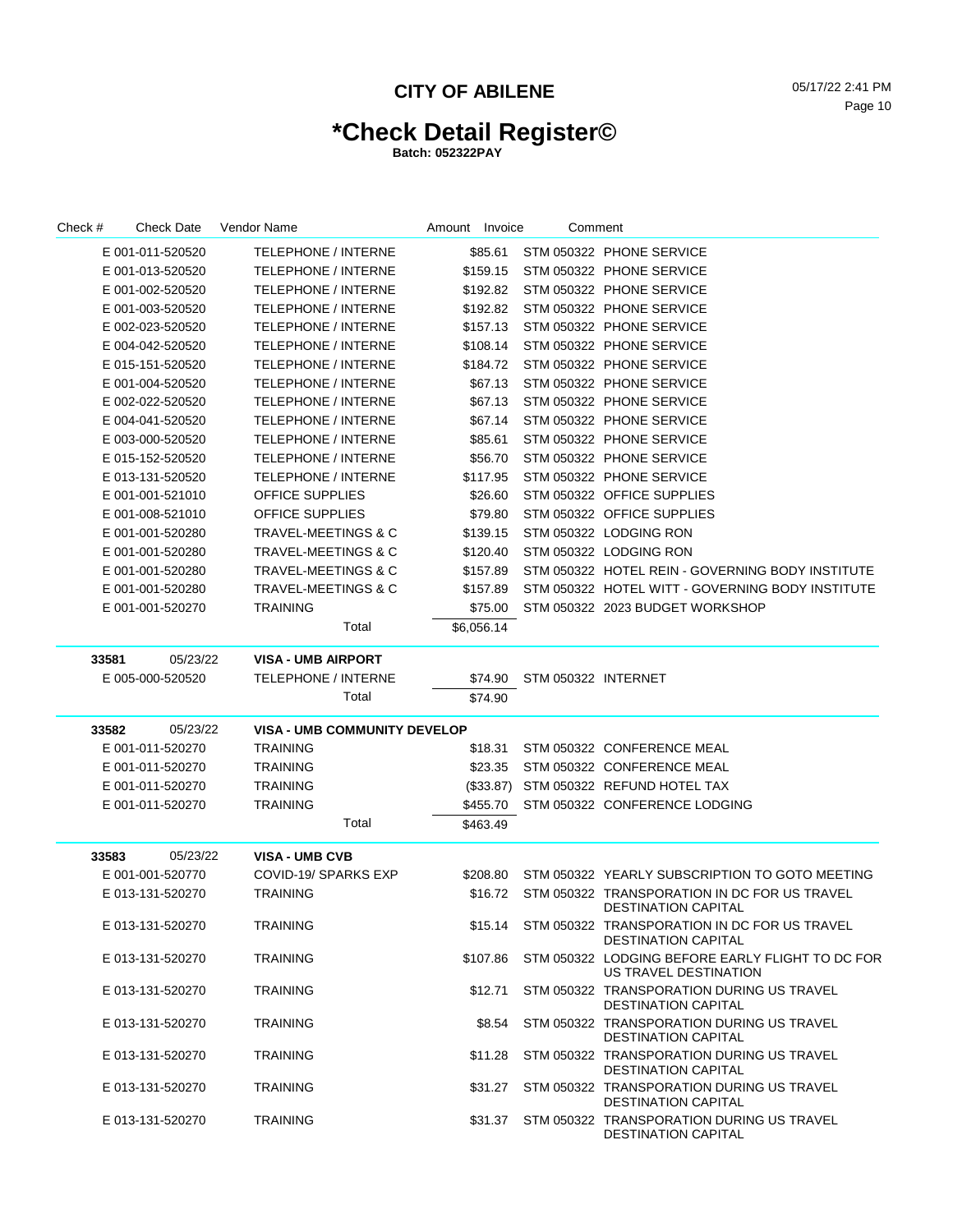# **\*Check Detail Register©**

| Check # | <b>Check Date</b> | Vendor Name                   | Amount Invoice | Comment          |                                                                                |
|---------|-------------------|-------------------------------|----------------|------------------|--------------------------------------------------------------------------------|
|         | E 013-131-520270  | <b>TRAINING</b>               | \$47.05        |                  | STM 050322 LUNCH @ US TRAVEL DESTINATION CAPITOL<br><b>HILL</b>                |
|         | E 013-131-520270  | <b>TRAINING</b>               | \$41.23        |                  | STM 050322 TRANSPORATION HOTEL TO AIRPORT<br>DURING US TRAVEL DESTINATION      |
|         | E 013-131-520270  | <b>TRAINING</b>               | \$81.00        |                  | STM 050322 EARLY RAINY MORNING PARKING IN KC FOR<br>US TRAVEL DESTINATION      |
|         | E 013-131-520270  | <b>TRAINING</b>               | \$889.71       |                  | STM 050322 LODGING FOR US TRAVEL DESTINATION<br><b>CAPITLA HILL</b>            |
|         | E 013-131-520270  | <b>TRAINING</b>               | \$3.06         |                  | STM 050322 BATTLE OF WATER DC FOR US TRAVEL<br><b>DESTINATION CAPITOL HILL</b> |
|         | E 013-131-520741  | <b>GIFT SHOP EXPENSE</b>      | \$65.35        |                  | STM 050322 TWO TSHIRT BASKETS                                                  |
|         | E 013-131-520740  | PROMOTION, ADS, MAR           | \$23.98        |                  | STM 050322 CHOCOLATE FOR AFRICAN AMERICAN<br><b>TRAVEL CONF</b>                |
|         | E 013-131-520910  | DUES-SUBSCRIPTIONS-           | \$179.28       |                  | STM 050322 YEARLY FEE DESIGN SOFTWARE                                          |
|         | E 013-131-520740  | PROMOTION, ADS, MAR           | \$125.00       |                  | STM 050322 E-NEWSLETTER FEE                                                    |
|         | E 013-131-520220  | <b>POSTAGE &amp; METER RE</b> | \$113.53       |                  | STM 050322 POSTAGE TO MAIL VISITOR INFO REQUESTS                               |
|         | E 013-131-521010  | <b>OFFICE SUPPLIES</b>        | \$38.78        |                  | STM 050322 MEDIA MAILING ENVELOPES                                             |
|         | E 001-015-521040  | <b>JANITOR SUPPLIES</b>       | \$43.99        |                  | STM 050322 TOILET PAPER                                                        |
|         | E 013-131-520220  | <b>POSTAGE &amp; METER RE</b> | \$8.88         |                  | STM 050322 POSTAGE TO MAIL VISITOR INFO REQUESTS                               |
|         | E 013-131-520740  | PROMOTION, ADS, MAR           | \$366.73       |                  | STM 050322 FACEBOOK EVENT ADS                                                  |
|         | E 013-131-520740  | PROMOTION, ADS, MAR           | (\$354.62)     |                  | STM 050322 FACEBOOK AD REFUND                                                  |
|         | E 001-015-530380  | <b>MISCELLANEOUS</b>          | \$12.98        | STM 050322 KEYS  |                                                                                |
|         | E 001-015-530380  | <b>MISCELLANEOUS</b>          | \$403.00       |                  | STM 050322 DISPLAY RACK FOR CIVIC CENTER                                       |
|         | E 001-015-530380  | <b>MISCELLANEOUS</b>          | \$94.50        |                  | STM 050322 DISPLAY IN CIVIC CENTER                                             |
|         | E 013-131-521045  | <b>OFFICE EQUIPMENT</b>       | \$142.97       |                  | STM 050322 COMPUTER MONITOR FOR VISITORS CENTER<br><b>COMPUTER</b>             |
|         | E 013-131-520220  | POSTAGE & METER RE            | \$12.04        |                  | STM 050322 POSTAGE FOR VISITOR INFO REQUESTS                                   |
|         | E 013-131-521010  | <b>OFFICE SUPPLIES</b>        | \$17.89        |                  | STM 050322 INTERNET CORD FOR COPY MACHINE                                      |
|         | E 013-131-520740  | PROMOTION, ADS, MAR           | \$8.00         |                  | STM 050322 CLIPART FOR NEWSLETTER                                              |
|         | E 013-131-520910  | DUES-SUBSCRIPTIONS-           | \$29.99        |                  | STM 050322 ANNUAL FEE FOR ONLINE STORAGE                                       |
|         | E 001-015-530380  | <b>MISCELLANEOUS</b>          | $(\$32.42)$    |                  | STM 050322 SALES TAX REFUND                                                    |
|         | E 013-131-520740  | PROMOTION, ADS, MAR           | \$98.98        |                  | STM 050322 CEREMONIAL RIBBON/SCISSORS                                          |
|         | E 013-131-520220  | POSTAGE & METER RE            | \$87.29        |                  | STM 050322 POSTAGE FOR VISITOR INFO REQUESTS                                   |
|         | E 013-131-521010  | <b>OFFICE SUPPLIES</b>        | \$32.63        | STM 050322 PLANT |                                                                                |
|         | E 013-131-520220  | POSTAGE & METER RE            | \$21.89        |                  | STM 050322 POSTAGE FOR VISITOR INFO REQUESTS                                   |
|         | E 013-131-520741  | <b>GIFT SHOP EXPENSE</b>      | \$170.00       |                  | STM 050322 POSTCARDS                                                           |
|         | E 013-131-520740  | PROMOTION, ADS, MAR           | \$293.82       |                  | STM 050322 FACEBOOK EVENT ADS                                                  |
|         | E 013-131-520741  | <b>GIFT SHOP EXPENSE</b>      | \$257.10       |                  | STM 050322 STANDING DISPLAY BASKETS FOR TSHIRTS                                |
|         | E 013-131-520220  | POSTAGE & METER RE            |                |                  | \$22.52 STM 050322 POSTAGE FOR VISITOR INFO REQUESTS                           |
|         | E 013-131-520270  | <b>TRAINING</b>               | \$50.00        |                  | STM 050322 TOURISM ASSISTANT SHIRTS                                            |
|         |                   | Total                         | \$3,839.82     |                  |                                                                                |
|         | 05/23/22<br>33584 | <b>VISA - UMB FIRE DEPT</b>   |                |                  |                                                                                |
|         | E 001-003-520270  | <b>TRAINING</b>               | \$15.90        |                  | STM 050322 FOOD @ TRAINING                                                     |
|         | E 001-003-520270  | <b>TRAINING</b>               | \$6.52         |                  | STM 050322 FOOD @ TRAINING                                                     |
|         | E 001-003-520270  | <b>TRAINING</b>               | \$120.00       |                  | STM 050322 EXAM FEES FOR FIRE 1 & 2, HAZMAT<br>AWARENESS ACADEMY               |
|         | E 001-003-521231  | <b>MISCELLANOUS EQUIP</b>     | \$11.00        |                  | STM 050322 DRIP TORCH IGNITERS TO BURN LEAVEES                                 |
|         | E 001-003-520270  | <b>TRAINING</b>               | \$9.74         |                  | STM 050322 LUNCH DURING TRAINING                                               |
|         | E 001-003-520270  | <b>TRAINING</b>               | \$11.26        |                  | STM 050322 LUNCH DURING TRAINING                                               |
|         | E 001-003-521150  | UNIFORMS & ALTERATI           | \$36.50        |                  | STM 050322 UNIFORM BELT                                                        |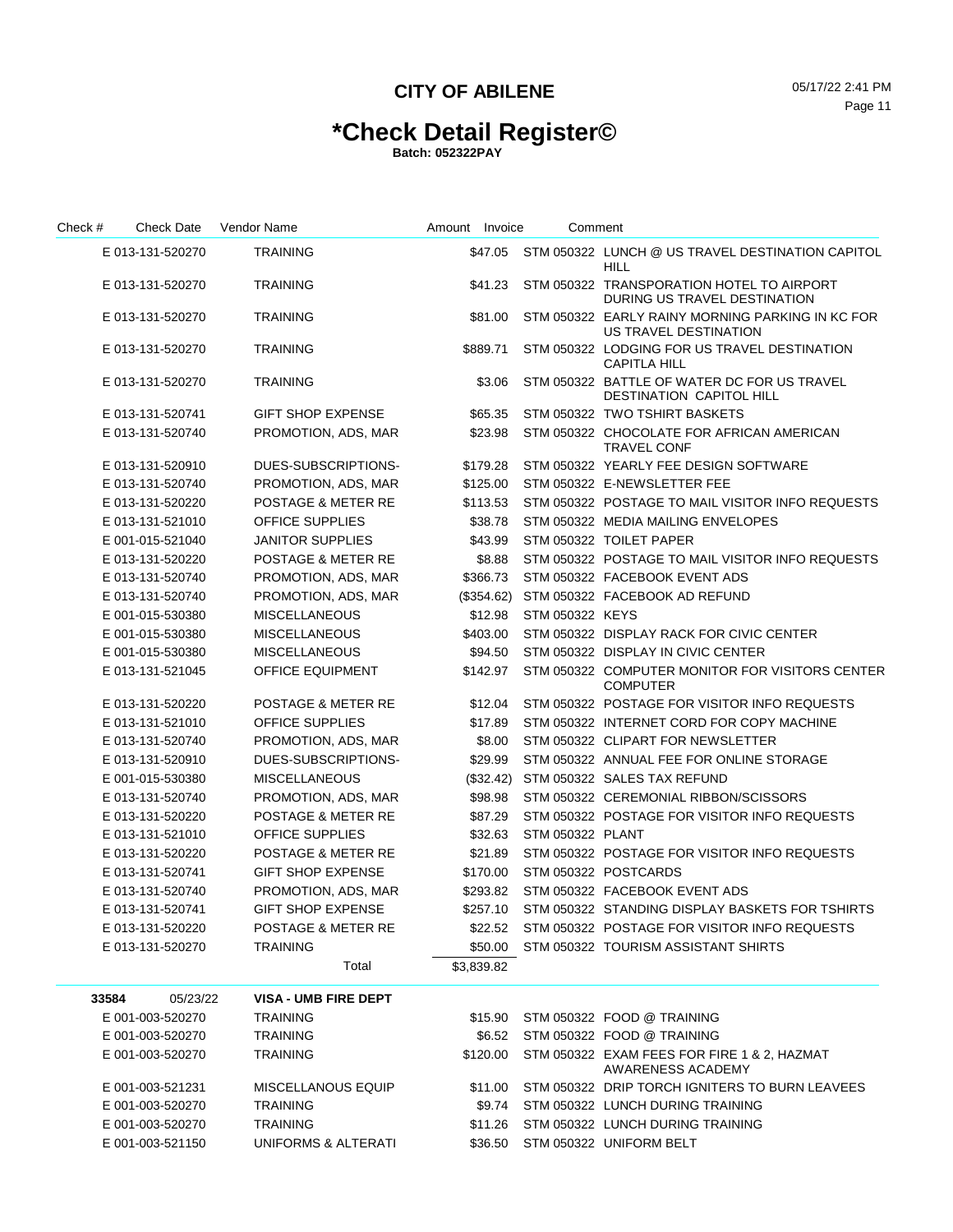# **\*Check Detail Register©**

| Check # |       | <b>Check Date</b> | Vendor Name                       | Amount Invoice |             | Comment              |                                                                     |
|---------|-------|-------------------|-----------------------------------|----------------|-------------|----------------------|---------------------------------------------------------------------|
|         |       | E 001-003-520270  | <b>TRAINING</b>                   |                | \$9.34      |                      | STM 050322 LUNCH DURING TRAINING                                    |
|         |       | E 001-003-520270  | <b>TRAINING</b>                   |                | \$8.76      |                      | STM 050322 LUNCH DURING TRAINING                                    |
|         |       | E 001-003-520270  | <b>TRAINING</b>                   |                | \$10.85     |                      | STM 050322 LUNCH DURING TRAINING                                    |
|         |       | E 001-003-520270  | <b>TRAINING</b>                   |                | \$6.18      |                      | STM 050322 LUNCH DURING TRAINING                                    |
|         |       | E 001-003-520270  | <b>TRAINING</b>                   |                | \$9.65      |                      | STM 050322 LUNCH DURING TRAINING                                    |
|         |       | E 001-003-520270  | <b>TRAINING</b>                   |                | \$18.42     |                      | STM 050322 DINNER DURING TRAINING                                   |
|         |       | E 001-003-521150  | UNIFORMS & ALTERATI               |                | \$29.99     |                      | STM 050322 BELT FOR BUNKER GEAR                                     |
|         |       | E 001-003-520270  | <b>TRAINING</b>                   |                | \$18.30     |                      | STM 050322 CLASS OUTING DURING TRAINING (LUNCH)                     |
|         |       | E 001-003-520270  | <b>TRAINING</b>                   |                | \$9.74      |                      | STM 050322 LUNCH TRAINING                                           |
|         |       | E 001-003-520270  | <b>TRAINING</b>                   |                | \$980.07    |                      | STM 050322 2 WEEKS OF STAY @ HOTEL FOR<br>FIREFIGHTER 1 & 2 ACADEMY |
|         |       | E 001-003-521231  | <b>MISCELLANOUS EQUIP</b>         |                | \$11.98     |                      | STM 050322 CAUTION TAPE                                             |
|         |       | E 001-003-521231  | <b>MISCELLANOUS EQUIP</b>         |                | \$93.75     |                      | STM 050322 HANGERS FOR BUNKER GEAR                                  |
|         |       | E 001-003-520620  | <b>EQUIPMENT REP &amp; MAI</b>    |                | \$114.72    |                      | STM 050322 NON SKID PAINT & SUPPLIES FOR TRAILER<br><b>FLOOR</b>    |
|         |       | E 020-000-530391  | <b>FIRE EQUIPMENT</b>             |                | \$8,395.04  | STM 050322 TRAILER   |                                                                     |
|         |       | E 001-003-521231  | <b>MISCELLANOUS EQUIP</b>         |                | \$162.33    |                      | STM 050322 RESTOCK WEBBING                                          |
|         |       | E 001-003-520970  | <b>MISCELLANEOUS SERVI</b>        |                | \$15.40     |                      | STM 050322 BOLTS FOR HANGING IRON BULL HEAD ON<br>WALL              |
|         |       | E 001-003-521231  | <b>MISCELLANOUS EQUIP</b>         |                | \$25.00     |                      | STM 050322 SMOKER SUPPLIES                                          |
|         |       | E 001-003-520270  | <b>TRAINING</b>                   |                | \$4.00      |                      | STM 050322 TURN PIKE FEE TRAINING                                   |
|         |       | E 001-003-521060  | GASOLINE-OIL-LUBRICA              |                | \$82.59     |                      | STM 050322 FUEL FOR T38 WHILE TRAVELING TO FDIC                     |
|         |       | E 001-003-520270  | <b>TRAINING</b>                   |                | \$34.25     |                      | STM 050322 LUNCH FOR 4 FDIC                                         |
|         |       | E 001-003-521060  | <b>GASOLINE-OIL-LUBRICA</b>       |                | \$79.70     |                      | STM 050322 FUEL FOR T38 TRAVEL TO FDIC                              |
|         |       | E 001-003-521231  | <b>MISCELLANOUS EQUIP</b>         |                | \$120.00    |                      | STM 050322 RADIO STRAP & HOLDER                                     |
|         |       | E 001-003-520270  | <b>TRAINING</b>                   |                | \$161.29    |                      | STM 050322 SUPPER FOR 4 FDIC                                        |
|         |       | E 001-003-520270  | <b>TRAINING</b>                   |                | \$29.00     | STM 050322 FOOD      |                                                                     |
|         |       | E 001-003-520270  | <b>TRAINING</b>                   |                | \$20.00     | STM 050322 FOOD FDIC |                                                                     |
|         |       | E 001-003-520270  | <b>TRAINING</b>                   |                | \$14.00     | STM 050322 FOOD      |                                                                     |
|         |       | E 001-003-520270  | <b>TRAINING</b>                   |                | \$35.15     |                      | STM 050322 MEALS FOR 4                                              |
|         |       | E 001-003-521231  | <b>MISCELLANOUS EQUIP</b>         |                | \$75.00     |                      | STM 050322 RESCUE HARNESS                                           |
|         |       | E 001-003-521060  | GASOLINE-OIL-LUBRICA              |                | \$74.50     |                      | STM 050322 FUEL FOR T38 TRAVEL TO FDIC                              |
|         |       | E 001-003-520270  | <b>TRAINING</b>                   |                | \$4.00      |                      | STM 050322 TURNPIKE FEE WHILE TRAVELING TO FDIC                     |
|         |       | E 001-003-520270  | <b>TRAINING</b>                   |                | \$200.00    |                      | STM 050322 TRAINING EQUIPMENT                                       |
|         |       | E 001-003-520620  | EQUIPMENT REP & MAI               |                | \$1,131.94  |                      | STM 050322 HOTEL FOR 2 WHILE AT FDIC                                |
|         |       | E 001-003-520970  | MISCELLANEOUS SERVI               |                | \$32.00     |                      | STM 050322 PARKING HOTEL                                            |
|         |       | E 001-003-520270  | <b>TRAINING</b>                   |                | \$1,031.94  |                      | STM 050322 HOTEL STAY                                               |
|         |       | E 001-003-521060  | GASOLINE-OIL-LUBRICA              |                |             |                      | \$34.00 STM 050322 FUEL FOR T38 TRAVEL TO FDIC                      |
|         |       | E 001-003-520620  | <b>EQUIPMENT REP &amp; MAI</b>    |                |             |                      | \$36.58 STM 050322 S-35 WINDSHIELD WIPERS                           |
|         |       |                   | Total                             |                | \$13,330.38 |                      |                                                                     |
|         | 33585 | 05/23/22          | <b>VISA - UMB MUNICIPAL COURT</b> |                |             |                      |                                                                     |
|         |       | E 001-012-521045  | <b>OFFICE EQUIPMENT</b>           | \$132.28       |             |                      | STM 050322 PRINTER STAND FOR NEW COURT                              |
|         |       | E 001-002-521010  | OFFICE SUPPLIES                   |                |             |                      | \$48.82 STM 050322 APD OFFICE SUPPLIES                              |
|         |       |                   | Total                             |                | \$181.10    |                      |                                                                     |
|         | 33586 | 05/23/22          | <b>VISA - UMB PARKS</b>           |                |             |                      |                                                                     |
|         |       | E 001-006-521210  | <b>BALL PARK SUPPLIES/R</b>       |                | \$62.74     |                      | STM 050322 OVERHEAD NET REPAIR AT COMPLEX                           |
|         |       | E 015-157-521080  | <b>TOOLS &amp; MINOR EQUIP</b>    |                |             |                      | \$20.98 STM 050322 PAINTER TAPE                                     |
|         |       | E 001-006-521080  | <b>TOOLS &amp; MINOR EQUIP</b>    |                |             |                      | \$79.99 STM 050322 BATTERY CHARGER                                  |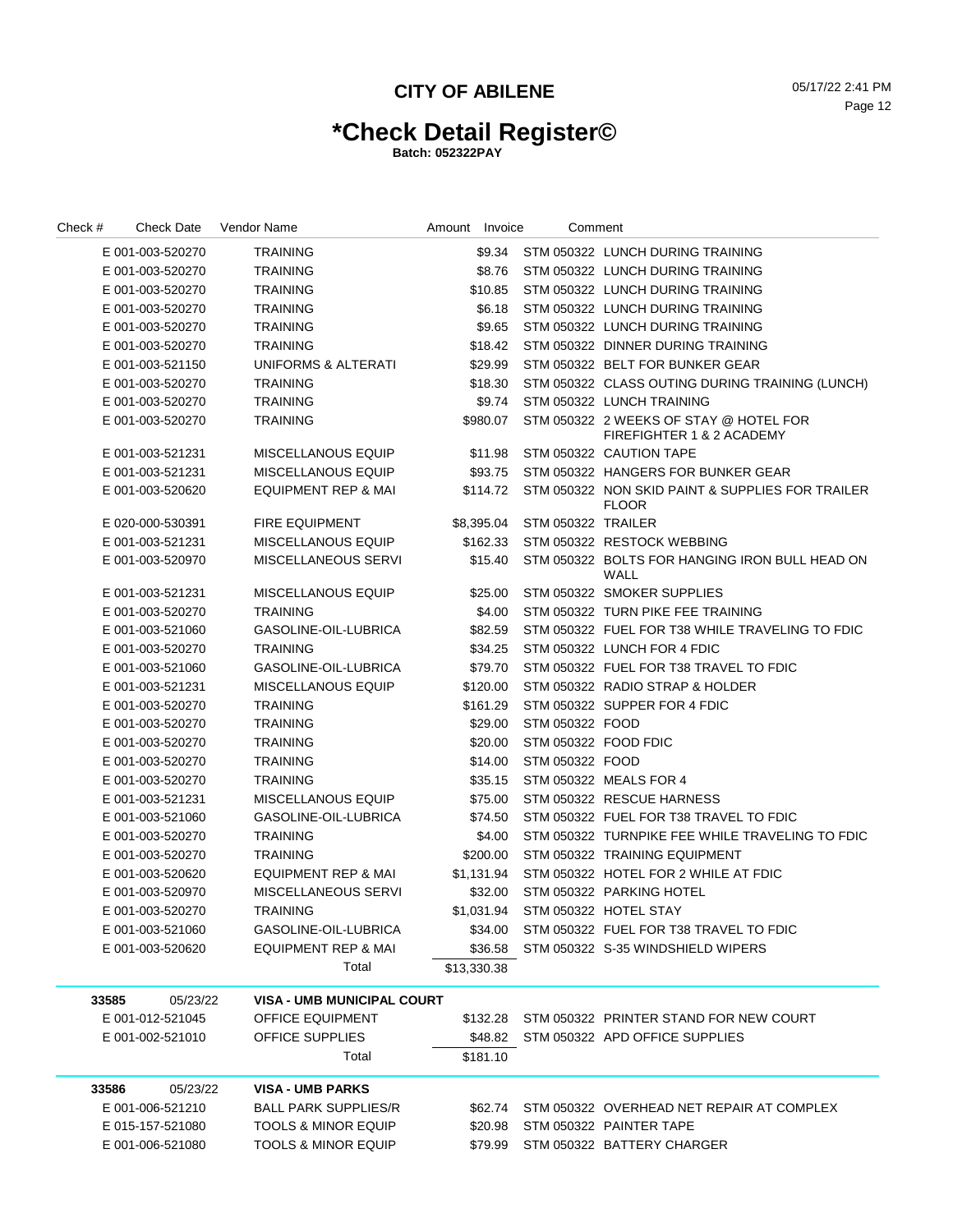# **\*Check Detail Register©**

| Check #<br>Check Date | Vendor Name                    | Amount Invoice | Comment |                                                             |
|-----------------------|--------------------------------|----------------|---------|-------------------------------------------------------------|
| E 001-006-521160      | LAWN & GARDEN SUPP             |                |         | \$32.07 STM 050322 GARDEN SUPPLIES                          |
| E 001-006-521210      | <b>BALL PARK SUPPLIES/R</b>    | \$51.96        |         | STM 050322 BROOMS, WATER CANS                               |
| E 015-153-521050      | <b>CONCESSION SUPPLIE</b>      | \$89.65        |         | STM 050322 CONCESSION CHEESE                                |
| E 001-006-521210      | <b>BALL PARK SUPPLIES/R</b>    | \$644.91       |         | STM 050322 DRAG MATS                                        |
| E 001-006-520610      | <b>BUILDING MAINTENANC</b>     | \$42.99        |         | STM 050322 FAUCET IN #7 BATHROOM                            |
| E 001-006-520610      | <b>BUILDING MAINTENANC</b>     | \$7.79         |         | STM 050322 WATER LINE IN BATHROOM                           |
| E 001-006-520620      | <b>EQUIPMENT REP &amp; MAI</b> | \$26.17        |         | STM 050322 PUSH MOWER                                       |
| E 008-000-530365      | FRIENDS OF THE PARK            | \$78.02        |         | STM 050322 ELECTRIC EYE FOR PARK LIGHTS                     |
| E 015-153-522400      | YOUTH SPORTS EQUIP             | \$133.20       |         | STM 050322 NEW SOCCER NETS                                  |
| E 001-006-520610      | <b>BUILDING MAINTENANC</b>     | \$25.50        |         | STM 050322 CURTAINS FOR BATHROOMS                           |
| E 008-000-530365      | FRIENDS OF THE PARK            | \$3,679.20     |         | STM 050322 MEMORIAL BENCH                                   |
| E 001-006-521210      | <b>BALL PARK SUPPLIES/R</b>    | \$6.68         |         | STM 050322 BATTING CAGE REPAIR                              |
| E 015-157-521040      | <b>JANITOR SUPPLIES</b>        | \$189.44       |         | STM 050322 PAPER TOWELS & TOILET PAPER                      |
| E 015-151-521045      | <b>OFFICE EQUIPMENT</b>        | \$754.98       |         | STM 050322 PRINTER & INK FOR SR CENTER                      |
| E 001-006-520620      | <b>EQUIPMENT REP &amp; MAI</b> | \$36.41        |         | STM 050322 BELT FOR MOWER                                   |
| E 001-006-521040      | <b>JANITOR SUPPLIES</b>        | \$29.45        |         | STM 050322 JANITORIAL SUPPLIES                              |
| E 001-006-521160      | <b>LAWN &amp; GARDEN SUPP</b>  | \$78.46        |         | STM 050322 SCREW LIDS FOR SUPPLIES                          |
| E 015-151-521045      | <b>OFFICE EQUIPMENT</b>        | \$43.94        |         | STM 050322 CARD TABLE                                       |
| E 015-152-523443      | <b>POOL SUPPLIES</b>           | \$20.95        |         | STM 050322 ICE BAGS FOR POOL ICEPOOL CUE REPAIR<br>KIT      |
| E 015-157-521080      | <b>TOOLS &amp; MINOR EQUIP</b> | \$6.99         |         | STM 050322 ICE BAGS FOR POOL ICEPOOL CUE REPAIR<br>KIT      |
| E 015-153-522850      | YOUTH BASEBALL                 | \$127.91       |         | STM 050322 SCOREBOOKS/LINE UP CARDS FOR DCL<br><b>TEAMS</b> |
| E 015-156-520270      | <b>TRAINING</b>                | \$75.00        |         | STM 050322 MARKETING WORKSHOP                               |
| E 015-156-520270      | <b>TRAINING</b>                | \$75.00        |         | STM 050322 WOMEN'S LEADERSHIP SUMMIT                        |
| E 015-157-520610      | <b>BUILDING MAINTENANC</b>     | \$171.94       |         | STM 050322 DOWN SPOUT ADAPTERS FOR DRAINAGE                 |
| E 015-151-520270      | <b>TRAINING</b>                | \$79.00        |         | STM 050322 REC SUMMIT TRAINING                              |
| E 015-153-522900      | <b>SPECIAL EVENTS</b>          | \$54.95        |         | STM 050322 GIFT CARD FOR EASTER BUNNY TRAINING              |
| E 015-156-520270      | <b>TRAINING</b>                | \$18.99        |         | STM 050322 GIFT CARD FOR EASTER BUNNY TRAINING              |
| E 001-006-520620      | <b>EQUIPMENT REP &amp; MAI</b> | \$18.56        |         | STM 050322 EQUIP REPAIR                                     |
| E 001-006-520620      | <b>EQUIPMENT REP &amp; MAI</b> | \$37.99        |         | STM 050322 WEED EATER STRING/HOSE REEL                      |
| E 001-006-520610      | <b>BUILDING MAINTENANC</b>     | \$145.97       |         | STM 050322 WEED EATER STRING/HOSE REEL                      |
| E 015-151-520270      | <b>TRAINING</b>                | \$45.00        |         | STM 050322 MARCUS REC SUMMIT TRAINING                       |
| E 001-006-521080      | <b>TOOLS &amp; MINOR EQUIP</b> | \$90.18        |         | STM 050322 AIR HOSE MADE                                    |
| E 001-006-521080      | <b>TOOLS &amp; MINOR EQUIP</b> | \$188.31       |         | STM 050322 HOSE REEL/HOSE PARTS                             |
| E 015-153-522300      | YOUTH SPORTS SUPPLI            | \$12.39        |         | STM 050322 LITTLE ATHLETE TRACK                             |
| E 001-006-520610      | <b>BUILDING MAINTENANC</b>     | \$3.29         |         | STM 050322 WALL ANCHORS                                     |
| E 015-152-520270      | TRAINING                       | \$358.38       |         | STM 050322 LIFEGUARD BOOKS                                  |
| E 015-153-521050      | <b>CONCESSION SUPPLIE</b>      | \$14.55        |         | STM 050322 CONCESSION SUPPLIES                              |
| E 015-152-523441      | SWIM TEAM SUPPLIES             | \$157.00       |         | STM 050322 SWIM TEAM CAPS                                   |
|                       | Total                          | \$7,816.88     |         |                                                             |
| 05/23/22<br>33587     | <b>VISA - UMB POLICE DEPT</b>  |                |         |                                                             |
| E 001-002-520270      | <b>TRAINING</b>                | \$9.33         |         | STM 050322 MEAL @ TRAINING                                  |
| E 001-002-520600      | <b>VEHICLE EXPENSES</b>        | \$12.00        |         | STM 050322 CAR WASH #7                                      |
| E 001-002-520270      | <b>TRAINING</b>                |                |         | \$103.12 STM 050322 HOTEL FOR TRAINING                      |
| E 001-002-520270      | <b>TRAINING</b>                | \$12.79        |         | STM 050322 MEAL @ TRAINING                                  |
| E 001-002-520600      | <b>VEHICLE EXPENSES</b>        | \$14.00        |         | STM 050322 CAR WASH @4                                      |
| E 001-002-520610      | <b>BUILDING MAINTENANC</b>     |                |         | (\$182.69) STM 050322 REFUND FOR AREA RUG                   |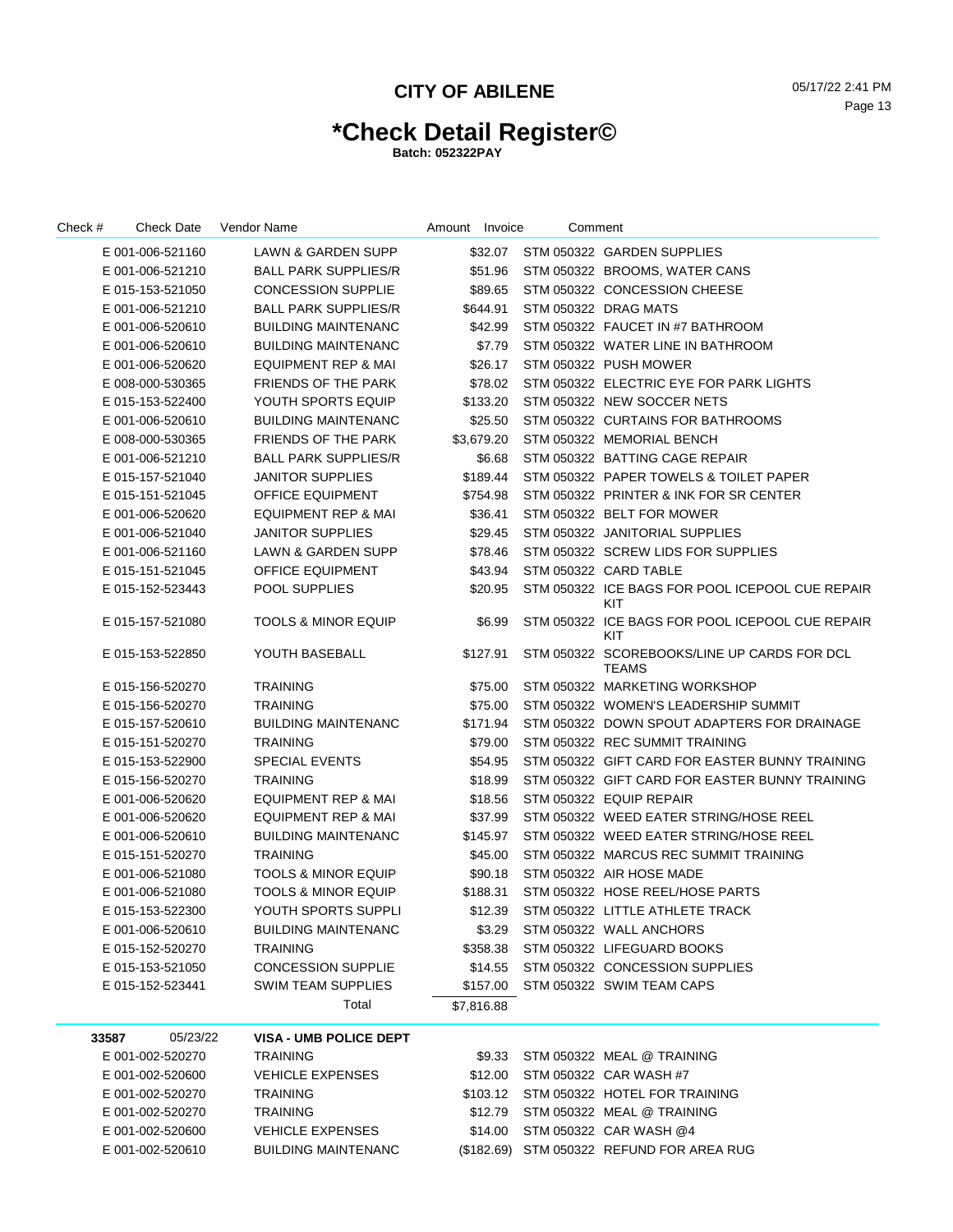# **\*Check Detail Register©**

| Check # | Check Date       | Vendor Name                    | Amount Invoice | Comment               |                                             |
|---------|------------------|--------------------------------|----------------|-----------------------|---------------------------------------------|
|         | E 001-002-520600 | <b>VEHICLE EXPENSES</b>        | \$10.00        |                       | STM 050322 CAR WASH #8                      |
|         | E 001-002-520600 | <b>VEHICLE EXPENSES</b>        | \$14.00        |                       | STM 050322 CAR WASH #9                      |
|         | E 001-002-520800 | <b>AWARDS &amp; CONTRIBUTI</b> | \$43.50        |                       | STM 050322 CANDY & BASKETS FOR EASTER EVENT |
|         | E 001-002-520270 | <b>TRAINING</b>                | \$19.83        |                       | STM 050322 MEAL @ TRAINING                  |
|         | E 001-002-521150 | UNIFORMS & ALTERATI            | \$180.45       | STM 050322 BOOTS      |                                             |
|         | E 001-002-520270 | <b>TRAINING</b>                | \$317.79       |                       | STM 050322 LODGING FOR TRAINING             |
|         | E 001-002-520600 | <b>VEHICLE EXPENSES</b>        | \$11.00        | STM 050322 CAR WASH   |                                             |
|         | E 001-002-520600 | <b>VEHICLE EXPENSES</b>        | \$5.00         |                       | STM 050322 TRUCK WASH #10                   |
|         | E 001-002-520800 | <b>AWARDS &amp; CONTRIBUTI</b> | \$27.19        |                       | STM 050322 ADDITIONAL CANDY FOR EATER EVENT |
|         | E 001-002-520520 | <b>TELEPHONE / INTERNE</b>     | \$84.90        |                       | STM 050322 INTERNET FOR BODY CAM DOCKS      |
|         | E 001-002-520270 | <b>TRAINING</b>                | \$66.49        |                       | STM 050322 LUNCH FOR GRADUATION @ KLETC     |
|         | E 001-002-520610 | <b>BUILDING MAINTENANC</b>     | \$165.20       |                       | STM 050322 JASON'S RUG FOR UPSTAIRS         |
|         | E 001-002-521080 | <b>TOOLS &amp; MINOR EQUIP</b> | \$24.58        |                       | STM 050322 AMANDA'S PHONE CASE              |
|         | E 001-002-520970 | MISCELLANEOUS SERVI            | \$44.91        |                       | STM 050322 WATER FOR OFFICE                 |
|         | E 001-002-520600 | <b>VEHICLE EXPENSES</b>        | \$14.00        | STM 050322 CAR WASH   |                                             |
|         | E 001-002-520270 | <b>TRAINING</b>                | \$400.00       |                       | STM 050322 TRAINING REGISTRATION FOR 202    |
|         | E 001-012-521010 | <b>OFFICE SUPPLIES</b>         | \$7.99         |                       | STM 050322 DYMO LABELS/MOUSE PAD            |
|         | E 001-002-521010 | <b>OFFICE SUPPLIES</b>         | \$31.98        |                       | STM 050322 DYMO LABELS/MOUSE PAD            |
|         | E 001-002-520620 | EQUIPMENT REP & MAI            | \$33.99        |                       | STM 050322 REPLACEMENT STRAPS FOR MOLLE     |
|         | E 001-002-520600 | <b>VEHICLE EXPENSES</b>        | \$17.38        |                       | STM 050322 VEHICLE CAMERA BATTERIES         |
|         | E 001-002-521080 | <b>TOOLS &amp; MINOR EQUIP</b> | \$19.56        |                       | STM 050322 CELL PHONE CASE                  |
|         | E 001-002-521150 | UNIFORMS & ALTERATI            | \$14.12        |                       | STM 050322 UNIFORM EQUIPMENT                |
|         | E 001-002-530390 | <b>POLICE EQUIPMENT</b>        | \$25.82        |                       | STM 050322 REPLACEMENT ANTENNAS             |
|         | E 001-002-520270 | <b>TRAINING</b>                | \$10.23        |                       | STM 050322 TRAINING MEAL                    |
|         | E 001-002-530390 | POLICE EQUIPMENT               | \$31.90        |                       | STM 050322 AMANDA'S BODY CAMERA MOUNT       |
|         | E 001-002-521080 | <b>TOOLS &amp; MINOR EQUIP</b> | \$80.44        |                       | STM 050322 BATTERY BACKUP FOR MIKE          |
|         | E 001-002-521150 | UNIFORMS & ALTERATI            | \$109.75       | STM 050322 UNIFORM    |                                             |
|         | E 001-002-520270 | <b>TRAINING</b>                | \$10.23        |                       | STM 050322 TRAINING MEAL                    |
|         | E 001-002-521080 | <b>TOOLS &amp; MINOR EQUIP</b> | \$29.97        |                       | STM 050322 PHONE CASES FOR JASON & CHIEF    |
|         | E 001-002-520270 | <b>TRAINING</b>                | \$40.07        |                       | STM 050322 LUNCH TRAINING                   |
|         | E 001-002-520600 | <b>VEHICLE EXPENSES</b>        | \$12.00        | STM 050322 CAR WASH   |                                             |
|         | E 001-002-520270 | <b>TRAINING</b>                | \$10.23        |                       | STM 050322 TRAINING MEAL                    |
|         | E 001-002-520930 | <b>K9 EQUIPMENT MAINTE</b>     | \$30.00        |                       | STM 050322 BOARDING FOR K9 ADDIE            |
|         | E 001-002-520600 | <b>VEHICLE EXPENSES</b>        | \$14.00        |                       | STM 050322 CAR WASH #12                     |
|         | E 001-002-520600 | <b>VEHICLE EXPENSES</b>        | \$11.97        |                       | STM 050322 WINDSHIELD WASHER FLUID          |
|         | E 001-002-521080 | <b>TOOLS &amp; MINOR EQUIP</b> | \$40.08        |                       | STM 050322 CELL PHONE CAS & GLASS           |
|         | E 001-002-520600 | <b>VEHICLE EXPENSES</b>        | \$14.00        |                       | STM 050322 CAR WASH #2                      |
|         | E 001-002-521080 | <b>TOOLS &amp; MINOR EQUIP</b> | \$45.98        |                       | STM 050322 VICE FOR WORK BENCH              |
|         | E 001-002-521010 | <b>OFFICE SUPPLIES</b>         | \$32.00        |                       | STM 050322 OFFICE PLANTS                    |
|         | E 001-002-521080 | <b>TOOLS &amp; MINOR EQUIP</b> | \$22.98        |                       | STM 050322 PHONE CASE                       |
|         | E 001-002-520600 | <b>VEHICLE EXPENSES</b>        | \$12.00        | STM 050322 CAR WASH   |                                             |
|         | E 001-002-520600 | <b>VEHICLE EXPENSES</b>        | \$8.00         | STM 050322 CAR WASH   |                                             |
|         | E 001-002-520600 | <b>VEHICLE EXPENSES</b>        | \$14.00        | STM 050322 CAR WASH   |                                             |
|         | E 001-002-520600 | <b>VEHICLE EXPENSES</b>        | \$10.74        | STM 050322 REPAIRS #8 |                                             |
|         | E 001-002-520600 | <b>VEHICLE EXPENSES</b>        | \$11.39        |                       | STM 050322 PARTS FOR REPAIR #207            |
|         | E 001-002-521080 | <b>TOOLS &amp; MINOR EQUIP</b> | \$22.98        |                       | STM 050322 PHONE CASE                       |
|         | E 001-002-521010 | OFFICE SUPPLIES                | \$16.20        |                       | STM 050322 ELECTRONICS CLEANER SPRAY        |
|         | E 001-002-520600 | <b>VEHICLE EXPENSES</b>        | \$12.00        |                       | STM 050322 CAR WASH #12                     |
|         | E 001-002-520600 | <b>VEHICLE EXPENSES</b>        |                |                       | \$10.86 STM 050322 CAMERA BATTERY #2        |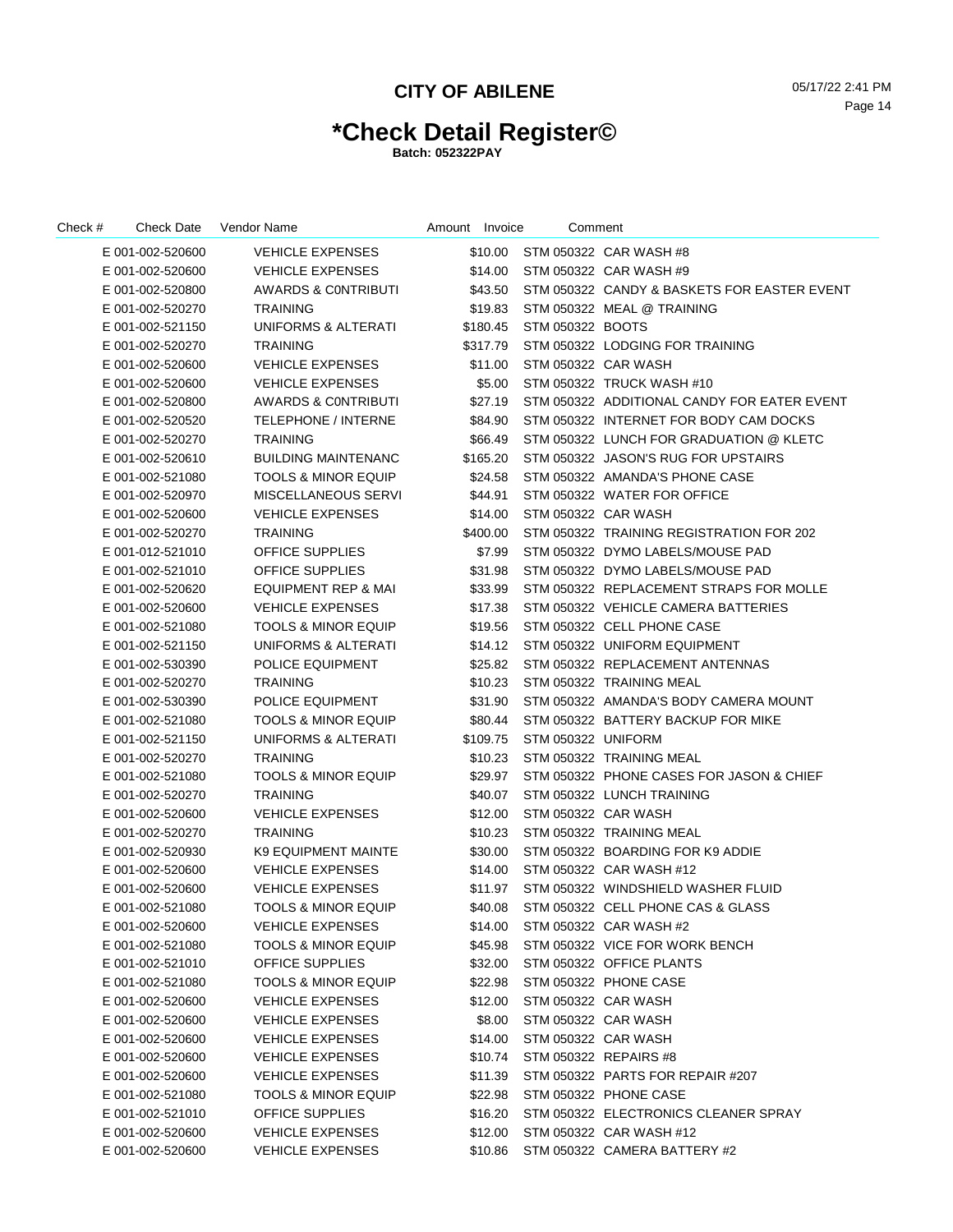# **\*Check Detail Register©**

| Check # | Check Date       | Vendor Name                      | Amount Invoice | Comment            |                                                               |
|---------|------------------|----------------------------------|----------------|--------------------|---------------------------------------------------------------|
|         |                  | Total                            | \$2,212.23     |                    |                                                               |
| 33588   | 05/23/22         | <b>VISA - UMB PUBLIC WORKS</b>   |                |                    |                                                               |
|         | E 001-001-520870 | <b>TREE BOARD</b>                | \$149.70       |                    | STM 050322 BROCHURES & TSHIRTS                                |
|         | E 004-041-520270 | <b>TRAINING</b>                  | \$18.11        |                    | STM 050322 AAKC CONF MEAL                                     |
|         | E 001-005-520970 | MISCELLANEOUS SERVI              | \$7.60         |                    | STM 050322 ENVELOPE FOR EYE WASH STATION                      |
|         | E 001-004-520970 | MISCELLANEOUS SERVI              | \$24.49        |                    | STM 050322 SAFETY GLASSES & TB BAGS                           |
|         | E 001-001-520870 | <b>TREE BOARD</b>                | \$20.93        |                    | STM 050322 SAFETY GLASSES & TB BAGS                           |
|         | E 004-041-520270 | <b>TRAINING</b>                  | \$186.98       |                    | STM 050322 AAKC CONF HOTEL                                    |
|         | E 002-023-521010 | <b>OFFICE SUPPLIES</b>           | \$22.89        |                    | STM 050322 OFFICE SUPPLIES                                    |
|         | E 002-023-520270 | <b>TRAINING</b>                  |                |                    | (\$10.88) STM 050322 HOTEL TAX REFUND                         |
|         | E 002-023-520270 | <b>TRAINING</b>                  |                |                    | (\$10.88) STM 050322 HOTEL TAX REFUND                         |
|         | E 004-041-520270 | <b>TRAINING</b>                  |                |                    | (\$10.88) STM 050322 HOTEL TAX REFUND                         |
|         | E 002-022-520270 | <b>TRAINING</b>                  |                |                    | (\$10.88) STM 050322 HOTEL TAX REFUND                         |
|         | E 002-022-520270 | <b>TRAINING</b>                  |                |                    | (\$10.88) STM 050322 HOTEL TAX REFUND                         |
|         | E 004-042-520270 | <b>TRAINING</b>                  |                |                    | (\$21.76) STM 050322 HOTEL TAX REFUND                         |
|         | E 001-001-520800 | AWARDS & CONTRIBUTI              | \$34.80        |                    | STM 050322 POSTAGE REIMB BY AAKC                              |
|         | E 001-001-520800 | AWARDS & CONTRIBUTI              | \$6.99         |                    | STM 050322 REIMB BY AAKC                                      |
|         | E 003-000-521060 | GASOLINE-OIL-LUBRICA             | \$90.12        |                    | STM 050322 PROPANE FOR FORK LIFT                              |
|         | E 001-001-521010 | <b>OFFICE SUPPLIES</b>           | \$14.19        |                    | STM 050322 FLASH DRIVES                                       |
|         | E 001-001-520800 | <b>AWARDS &amp; CONTRIBUTI</b>   | \$26.73        |                    | STM 050322 REIMB BY AAKC                                      |
|         | E 001-001-520800 | <b>AWARDS &amp; CONTRIBUTI</b>   | \$29.99        |                    | STM 050322 REIMB BY AAKC                                      |
|         | E 002-022-531060 | <b>WATER DISTRIBUTION L</b>      | \$14.72        |                    | STM 050322 SPECIAL PROJECT 2173 FAIR RD WATER PIPE<br>INSTALL |
|         | E 002-023-521080 | <b>TOOLS &amp; MINOR EQUIP</b>   | \$59.96        |                    | STM 050322 GLOVES & PUMP                                      |
|         | E 004-042-521080 | <b>TOOLS &amp; MINOR EQUIP</b>   | \$38.97        |                    | STM 050322 GLOVES & PUMP                                      |
|         | E 001-004-520620 | EQUIPMENT REP & MAI              | \$11.99        |                    | STM 050322 GLOVES & PUMP                                      |
|         | E 003-000-520610 | <b>BUILDING MAINTENANC</b>       | \$52.95        |                    | STM 050322 LETTERS FOR SIGN                                   |
|         | E 002-022-520970 | MISCELLANEOUS SERVI              | \$11.43        |                    | STM 050322 DAN-WORK COMP                                      |
|         | E 002-022-520970 | MISCELLANEOUS SERVI              | \$15.99        |                    | STM 050322 TABLE CLOTH & CELL PHONE ACC.                      |
|         | E 002-023-520970 | MISCELLANEOUS SERVI              | \$21.75        |                    | STM 050322 TABLE CLOTH & CELL PHONE ACC.                      |
|         | E 001-004-520600 | <b>VEHICLE EXPENSES</b>          | \$218.04       |                    | STM 050322 SOFTWARE FOR VEHICLE MAINT                         |
|         | E 001-004-521010 | <b>OFFICE SUPPLIES</b>           | \$103.46       |                    | STM 050322 COFFE & OFFICE SUPPLIES                            |
|         | E 002-023-520210 | LAB ANALYSIS & EQUIP             | \$144.11       |                    | STM 050322 CHEMICALS                                          |
|         | E 001-004-520970 | MISCELLANEOUS SERVI              | \$49.56        |                    | STM 050322 BFAST MARATHON WORKERS                             |
|         | E 001-004-521010 | <b>OFFICE SUPPLIES</b>           | \$19.99        | STM 050322 MARKERS |                                                               |
|         |                  | Total                            | \$1,320.28     |                    |                                                               |
| 33589   | 05/23/22         | <b>VYVE TECHNOLOGY SOLUTIONS</b> |                |                    |                                                               |
|         | E 018-000-530410 | <b>CAPITAL IMPROVEMEN</b>        | \$109.59       | 77672              | KELSEY'S COMPUTER & ADDITIONAL CALBES<br>FOR PD               |
|         | E 001-001-520520 | <b>TELEPHONE / INTERNE</b>       | \$346.69       | 77757              | MONTHLY BILL FOR APRIL 2022                                   |
|         | E 002-024-520520 | <b>TELEPHONE / INTERNE</b>       | \$346.69       | 77757              | <b>MONTHLY BILL FOR APRIL 2022</b>                            |
|         | E 004-043-520520 | <b>TELEPHONE / INTERNE</b>       | \$346.68       | 77757              | <b>MONTHLY BILL FOR APRIL 2022</b>                            |
|         | E 001-002-520520 | TELEPHONE / INTERNE              | \$423.13       | 77757              | <b>MONTHLY BILL FOR APRIL 2022</b>                            |
|         | E 001-003-520520 | <b>TELEPHONE / INTERNE</b>       | \$185.42       | 77757              | <b>MONTHLY BILL FOR APRIL 2022</b>                            |
|         | E 001-004-520520 | <b>TELEPHONE / INTERNE</b>       | \$100.72       | 77757              | MONTHLY BILL FOR APRIL 2022                                   |
|         | E 001-006-520520 | <b>TELEPHONE / INTERNE</b>       | \$86.07        | 77757              | MONTHLY BILL FOR APRIL 2022                                   |
|         | E 001-007-520970 | MISCELLANEOUS SERVI              | \$57.12        | 77757              | MONTHLY BILL FOR APRIL 2022                                   |
|         | E 001-008-520520 | TELEPHONE / INTERNE              | \$57.12 77757  |                    | MONTHLY BILL FOR APRIL 2022                                   |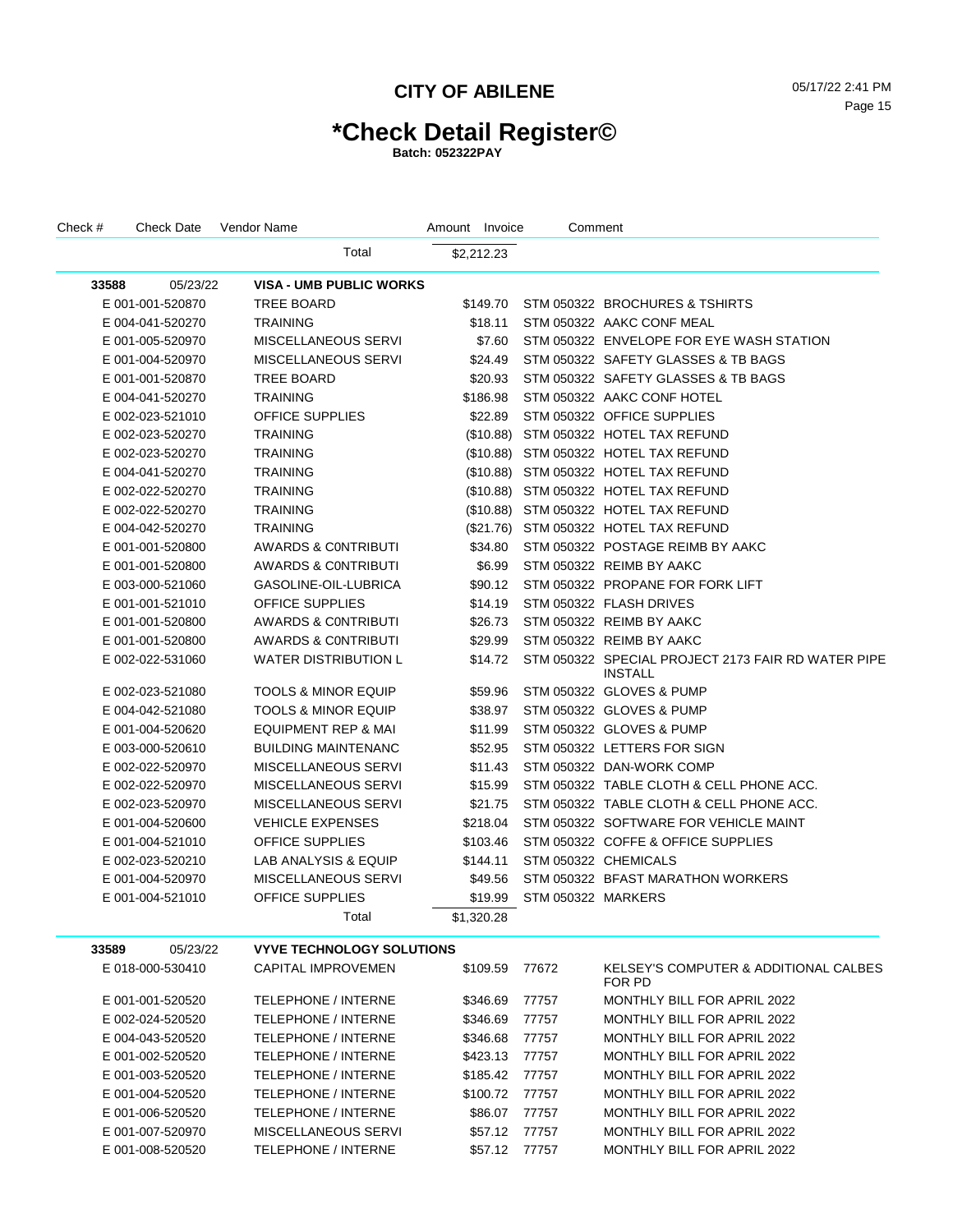# **\*Check Detail Register©**

| Check # | <b>Check Date</b> | Vendor Name                | Amount Invoice |               | Comment                                                    |
|---------|-------------------|----------------------------|----------------|---------------|------------------------------------------------------------|
|         | E 001-011-520520  | TELEPHONE / INTERNE        | \$57.12        | 77757         | MONTHLY BILL FOR APRIL 2022                                |
|         | E 001-012-520970  | MISCELLANEOUS SERVI        | \$62.12        | 77757         | MONTHLY BILL FOR APRIL 2022                                |
|         | E 001-013-520520  | <b>TELEPHONE / INTERNE</b> | \$86.07        | 77757         | MONTHLY BILL FOR APRIL 2022                                |
|         | E 002-022-520520  | <b>TELEPHONE / INTERNE</b> | \$100.72       | 77757         | MONTHLY BILL FOR APRIL 2022                                |
|         | E 002-023-520520  | <b>TELEPHONE / INTERNE</b> | \$57.12        | 77757         | MONTHLY BILL FOR APRIL 2022                                |
|         | E 003-000-520520  | <b>TELEPHONE / INTERNE</b> | \$57.12        | 77757         | MONTHLY BILL FOR APRIL 2022                                |
|         | E 004-041-520520  | <b>TELEPHONE / INTERNE</b> | \$100.72       | 77757         | MONTHLY BILL FOR APRIL 2022                                |
|         | E 004-042-520520  | <b>TELEPHONE / INTERNE</b> | \$57.12        | 77757         | MONTHLY BILL FOR APRIL 2022                                |
|         | E 005-000-520520  | <b>TELEPHONE / INTERNE</b> | \$98.67        | 77757         | MONTHLY BILL FOR APRIL 2022                                |
|         | E 013-131-520520  | <b>TELEPHONE / INTERNE</b> | \$115.02       | 77757         | MONTHLY BILL FOR APRIL 2022                                |
|         | E 015-151-520520  | <b>TELEPHONE / INTERNE</b> | \$172.92       | 77757         | MONTHLY BILL FOR APRIL 2022                                |
|         | E 001-001-520520  | TELEPHONE / INTERNE        | \$75.06        | 78206         | <b>IT WORK</b>                                             |
|         | E 001-008-520520  | <b>TELEPHONE / INTERNE</b> | \$225.16       | 78206         | <b>IT WORK</b>                                             |
|         | E 001-004-520520  | <b>TELEPHONE / INTERNE</b> | \$95.00        | 78215         | <b>IT WORK</b>                                             |
|         | E 001-001-520520  | <b>TELEPHONE / INTERNE</b> | \$213.75       | 78284         | <b>PAYROLL EMAIL</b>                                       |
|         | E 013-131-520520  | <b>TELEPHONE / INTERNE</b> | \$95.00        | 78284         | SET UP NEW CVB EMPLOYEE                                    |
|         | E 013-131-520520  | <b>TELEPHONE / INTERNE</b> | \$47.50        | 78353         | IT WORK                                                    |
|         | E 004-042-520520  | <b>TELEPHONE / INTERNE</b> | \$71.25        | 78355         | <b>IT WORK</b>                                             |
|         | E 013-131-520520  | <b>TELEPHONE / INTERNE</b> | \$47.50        | 78366         | IT WORK                                                    |
|         | E 013-131-520520  | TELEPHONE / INTERNE        | \$47.50        | 78371         | <b>IT WORK</b>                                             |
|         | E 013-131-520520  | <b>TELEPHONE / INTERNE</b> | \$47.50        | 78375         | <b>IT WORK</b>                                             |
|         | E 001-001-520520  | <b>TELEPHONE / INTERNE</b> | \$392.00       | 78409         | <b>KELSEY'S COMPUTER &amp; ADDITIONAL CALBES</b><br>FOR PD |
|         | E 001-008-520520  | <b>TELEPHONE / INTERNE</b> | \$1,175.98     | 78409         | KELSEY'S COMPUTER & ADDITIONAL CALBES<br>FOR PD            |
|         | E 018-000-530410  | <b>CAPITAL IMPROVEMEN</b>  | \$372.50       | 78415         | <b>KELSEY'S COMPUTER &amp; ADDITIONAL CALBES</b><br>FOR PD |
|         | E 001-001-520520  | <b>TELEPHONE / INTERNE</b> | \$346.69       | 78955         | MONTHLY BILL FOR MAY 2022                                  |
|         | E 002-024-520520  | <b>TELEPHONE / INTERNE</b> | \$346.69       | 78955         | MONTHLY BILL FOR MAY 2022                                  |
|         | E 004-043-520520  | TELEPHONE / INTERNE        | \$346.68       | 78955         | MONTHLY BILL FOR MAY 2022                                  |
|         | E 001-002-520520  | <b>TELEPHONE / INTERNE</b> | \$435.63       | 78955         | MONTHLY BILL FOR MAY 2022                                  |
|         | E 001-003-520520  | TELEPHONE / INTERNE        | \$185.42       | 78955         | MONTHLY BILL FOR MAY 2022                                  |
|         | E 001-004-520520  | TELEPHONE / INTERNE        | \$100.72       | 78955         | MONTHLY BILL FOR MAY 2022                                  |
|         | E 001-006-520520  | <b>TELEPHONE / INTERNE</b> | \$86.07        | 78955         | MONTHLY BILL FOR MAY 2022                                  |
|         | E 001-007-520970  | MISCELLANEOUS SERVI        | \$57.12        | 78955         | MONTHLY BILL FOR MAY 2022                                  |
|         | E 001-008-520520  | <b>TELEPHONE / INTERNE</b> | \$57.12        | 78955         | MONTHLY BILL FOR MAY 2022                                  |
|         | E 001-011-520520  | <b>TELEPHONE / INTERNE</b> | \$57.12        | 78955         | MONTHLY BILL FOR MAY 2022                                  |
|         | E 001-012-520970  | MISCELLANEOUS SERVI        |                | \$62.12 78955 | MONTHLY BILL FOR MAY 2022                                  |
|         | E 001-013-520520  | TELEPHONE / INTERNE        | \$86.07        | 78955         | MONTHLY BILL FOR MAY 2022                                  |
|         | E 002-022-520520  | TELEPHONE / INTERNE        | \$100.72       | 78955         | MONTHLY BILL FOR MAY 2022                                  |
|         | E 002-023-520520  | <b>TELEPHONE / INTERNE</b> | \$57.12        | 78955         | MONTHLY BILL FOR MAY 2022                                  |
|         | E 003-000-520520  | <b>TELEPHONE / INTERNE</b> | \$57.12        | 78955         | MONTHLY BILL FOR MAY 2022                                  |
|         | E 004-041-520520  | <b>TELEPHONE / INTERNE</b> | \$100.72       | 78955         | MONTHLY BILL FOR MAY 2022                                  |
|         | E 004-042-520520  | <b>TELEPHONE / INTERNE</b> | \$57.12        | 78955         | MONTHLY BILL FOR MAY 2022                                  |
|         | E 005-000-520520  | <b>TELEPHONE / INTERNE</b> | \$98.67        | 78955         | MONTHLY BILL FOR MAY 2022                                  |
|         | E 013-131-520520  | <b>TELEPHONE / INTERNE</b> | \$115.02       | 78955         | MONTHLY BILL FOR MAY 2022                                  |
|         | E 015-151-520520  | <b>TELEPHONE / INTERNE</b> | \$172.92       | 78955         | MONTHLY BILL FOR MAY 2022                                  |
|         | E 018-000-530410  | <b>CAPITAL IMPROVEMEN</b>  | \$109.59       | 79055         | <b>KELSEY'S COMPUTER &amp; ADDITIONAL CALBES</b><br>FOR PD |
|         | E 001-001-520520  | TELEPHONE / INTERNE        | \$11.88        | 79109         | INSTALL ADOBE ON KELSEY'S COMPUTER                         |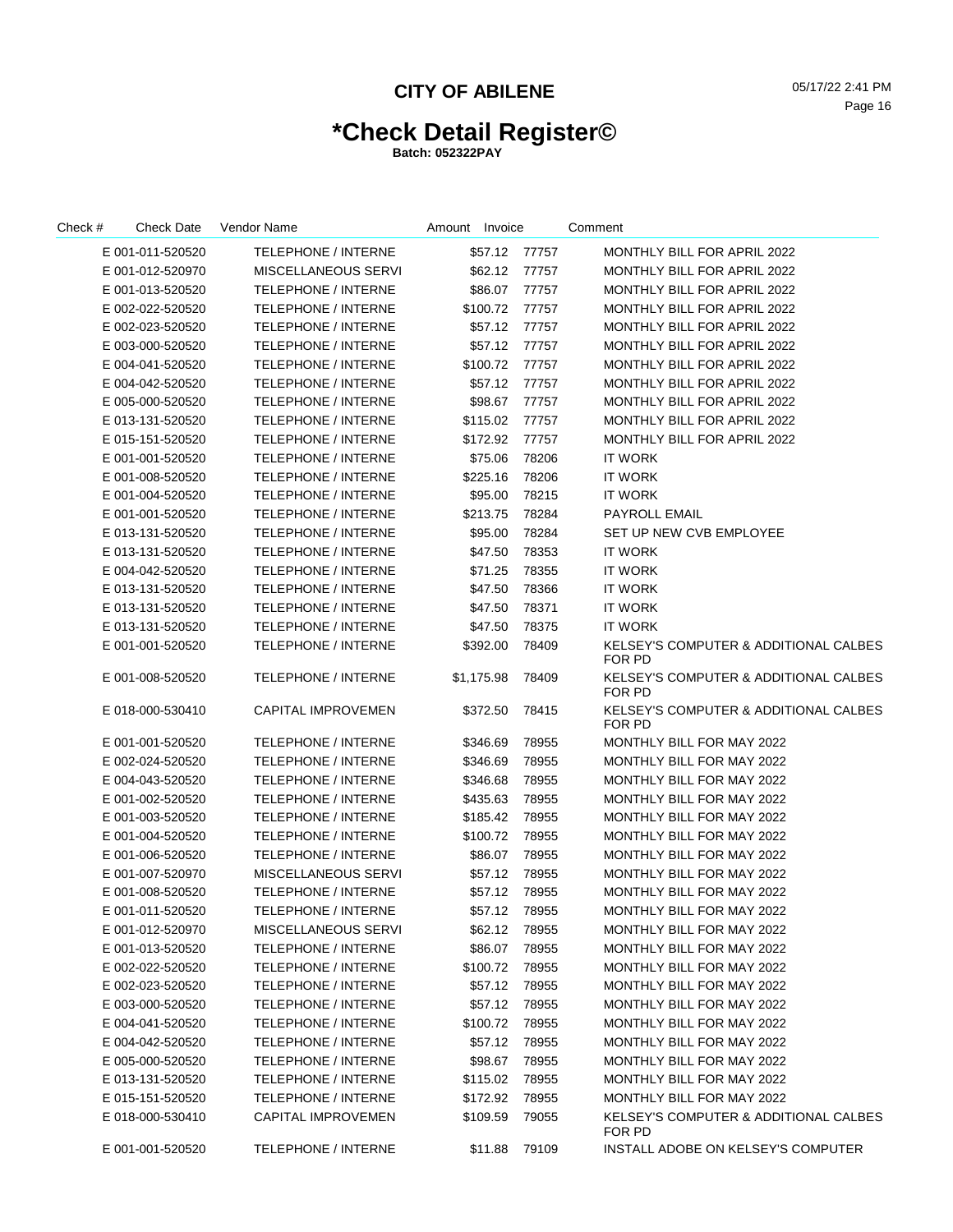## **\*Check Detail Register©**

| Check #             | <b>Check Date</b>                  | Vendor Name |                                         | Amount Invoice |             | Comment |                                                                                                          |  |  |  |
|---------------------|------------------------------------|-------------|-----------------------------------------|----------------|-------------|---------|----------------------------------------------------------------------------------------------------------|--|--|--|
|                     | E 001-008-520520                   |             | <b>TELEPHONE / INTERNE</b>              |                | \$35.62     | 79109   | INSTALL ADOBE ON KELSEY'S COMPUTER                                                                       |  |  |  |
|                     | E 018-000-530410                   |             | <b>CAPITAL IMPROVEMEN</b>               |                | \$13,737.50 |         | FULL 12 MO 12 MONTH TERM AGREEMENT (LAST 10<br>PAYMENTS) STRUCTURED CABLING &<br><b>NETWORK HARDWARE</b> |  |  |  |
|                     |                                    |             | Total                                   |                | \$22,751.10 |         |                                                                                                          |  |  |  |
| 33590               | 05/23/22                           |             | <b>WEIS FIRE &amp; SAFETY EQUIPMENT</b> |                |             |         |                                                                                                          |  |  |  |
|                     | E 001-003-520610                   |             | <b>BUILDING MAINTENANC</b>              |                | \$1,228.72  | 187255  | <b>PUMP TEST 3 TRUCKS</b>                                                                                |  |  |  |
|                     |                                    |             | Total                                   |                | \$1,228.72  |         |                                                                                                          |  |  |  |
| 33591               | 05/23/22                           |             | <b>WILD BILL HICKOK RODEO</b>           |                |             |         |                                                                                                          |  |  |  |
|                     | E 015-151-520910                   |             | DUES-SUBSCRIPTIONS-                     |                | \$275.00    | 2022-05 | <b>SPONSORSHIP</b>                                                                                       |  |  |  |
|                     |                                    |             | Total                                   |                | \$275.00    |         |                                                                                                          |  |  |  |
| 33592               | 05/23/22                           |             | <b>WRAY ROOFING, INC</b>                |                |             |         |                                                                                                          |  |  |  |
|                     | E 036-000-530410                   |             | <b>CAPITAL IMPROVEMEN</b>               |                | \$1,285.00  | 27593   | SWIMMING POOL ROOF - FLASHING REPAIR                                                                     |  |  |  |
|                     |                                    |             | Total                                   |                | \$1,285.00  |         |                                                                                                          |  |  |  |
| 33593               | 05/23/22                           |             | <b>XEROX FINANCIAL SERVICES</b>         |                |             |         |                                                                                                          |  |  |  |
|                     | E 004-041-521010                   |             | <b>OFFICE SUPPLIES</b>                  |                | \$107.04    | 3227635 | <b>COPY MACHINE</b>                                                                                      |  |  |  |
|                     | E 013-131-520700                   |             | RENT-CONTRACTS-MAI                      |                | \$240.01    | 3230780 | COPY MACHINE LEASE PAYMENT/1 TIME<br><b>DOCUMENTATION FEE</b>                                            |  |  |  |
|                     |                                    |             | Total                                   |                | \$347.05    |         |                                                                                                          |  |  |  |
|                     |                                    |             | 002000 Astra Bank checking              | \$204,614.47   |             |         |                                                                                                          |  |  |  |
| <b>Fund Summary</b> |                                    |             |                                         |                |             |         |                                                                                                          |  |  |  |
|                     | 002000 Astra Bank checking         |             |                                         |                |             |         |                                                                                                          |  |  |  |
|                     | 001 GENERAL FUND                   |             |                                         | \$43,331.23    |             |         |                                                                                                          |  |  |  |
|                     | 002 WATER FUND                     |             |                                         | \$12,904.68    |             |         |                                                                                                          |  |  |  |
|                     | 003 RECYCLING FUND                 |             |                                         | \$6,802.59     |             |         |                                                                                                          |  |  |  |
|                     | 004 SEWER FUND                     |             |                                         | \$5,242.46     |             |         |                                                                                                          |  |  |  |
|                     | 005 AIRPORT FUND                   |             |                                         | \$1,307.99     |             |         |                                                                                                          |  |  |  |
|                     | 008 SPECIAL PARKS & REC            |             |                                         | \$8,494.22     |             |         |                                                                                                          |  |  |  |
|                     | 013 TOURISM & CONVENTION FUND      |             |                                         | \$4,957.68     |             |         |                                                                                                          |  |  |  |
|                     | 014 SPECIAL STREET FUND            |             |                                         | \$13,415.72    |             |         |                                                                                                          |  |  |  |
|                     | 015 RECREATION COMMISSION          |             |                                         | \$6,815.93     |             |         |                                                                                                          |  |  |  |
|                     | 018 CAPITAL IMPROVEMENT            |             |                                         | \$71,155.93    |             |         |                                                                                                          |  |  |  |
|                     | 020 EQUIPMENT RESERVE FUND         |             |                                         | \$17,251.04    |             |         |                                                                                                          |  |  |  |
|                     | 036 SPECIAL REVENUE LIB-POOL RENOV |             |                                         | \$12,935.00    |             |         |                                                                                                          |  |  |  |
|                     |                                    |             |                                         | \$204,614.47   |             |         |                                                                                                          |  |  |  |